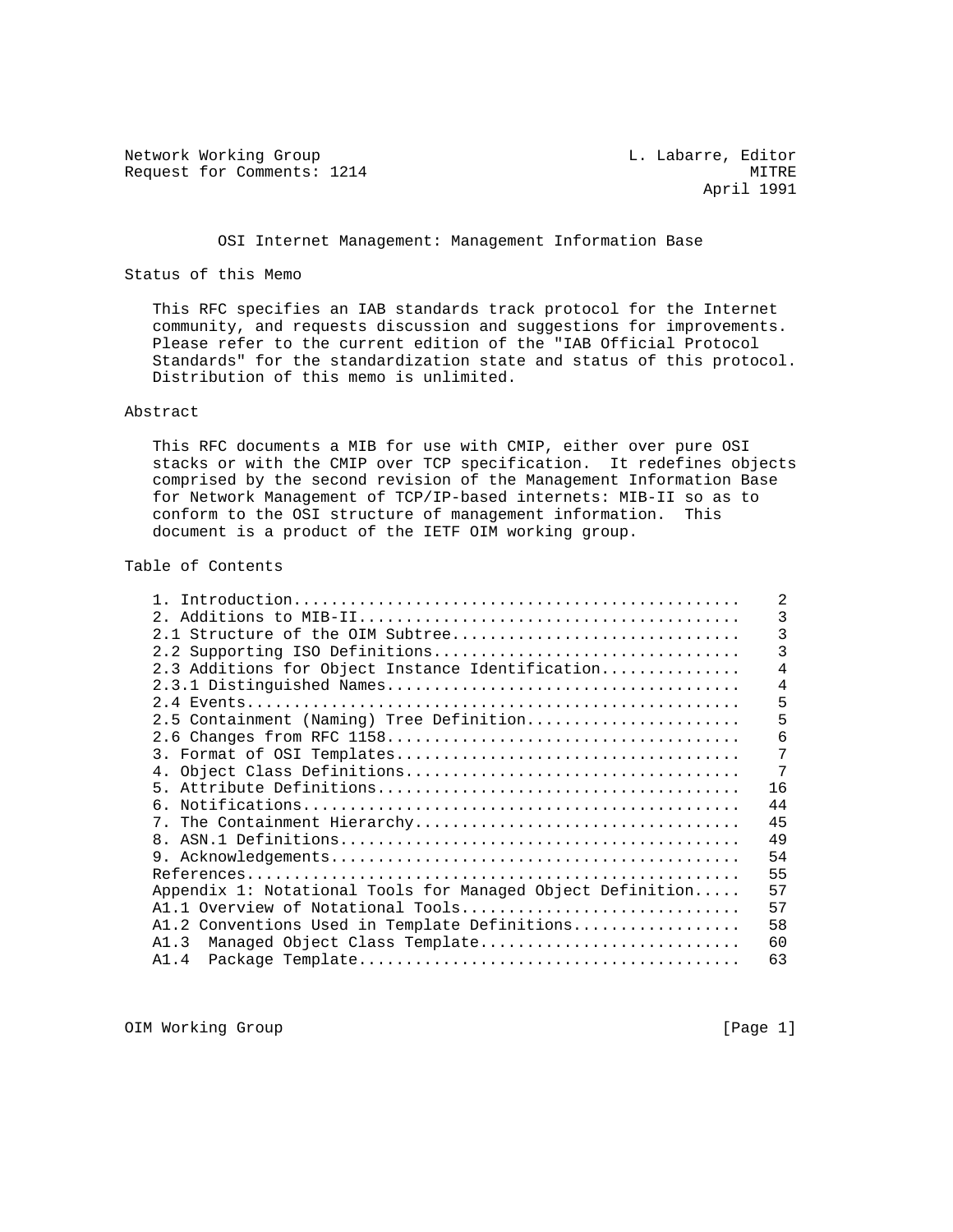| Appendix 2: New Objects: Internet SMI Object Type Macros 76 |  |
|-------------------------------------------------------------|--|
|                                                             |  |
|                                                             |  |
|                                                             |  |

### 1. Introduction

 This memo defines the management information base (MIB) for use with the OSI network management protocol in TCP/IP based internets. It formats the Management Information Base (MIB-II) in OSI templates and adds variables necessary for use with the OSI management protocol. Together with internet memos that define agreements for using the OSI management protocol to manage TCP/IP internets (RFC 1189) [3], the management information base: MIB-II, and OSI standards defining the structure of management information (ISO/IEC DIS 10165) [4,5,6], these documents provide an OSI compatible architecture and system for managing TCP/IP based internets and in particular the Internet community.

 This OSI version of the MIB specification is an incremental refinement of MIB-II. It has been designed according to the following policy: first, maintain compatibility with MIB-II by including objects in MIB-II without changes to their registered identifiers, syntax, and behaviour; second, format the MIB-II using the OSI structure of information defined templates; third, add attributes necessary for identification using the OSI management protocol; fourth, identify object instances in a manner which is compatible with development of a common application programming interface for both CMIP and SNMP; and finally, define notifications (events), including those defined by SNMP (RFC 1157) [14], deemed necessary for management.

 It is expected that the MIB will grow over time to accommodate the changing needs of the Internet.

 As reported in RFC 1109, Report of the Second Ad Hoc Network Management Review Group [13], the requirements for SNMP and OSI frameworks were more different than anticipated. Therefore, the requirement for compatibility between the SMI/MIB for both frameworks was suspended. This action allowed both frameworks to independently define the MIB according to their SMI requirements and views of management. The SNMP response included development of MIB-II. The OSI response is this document which builds on the excellent work done in MIB-II, and adds to it attributes necessary to map into the OSI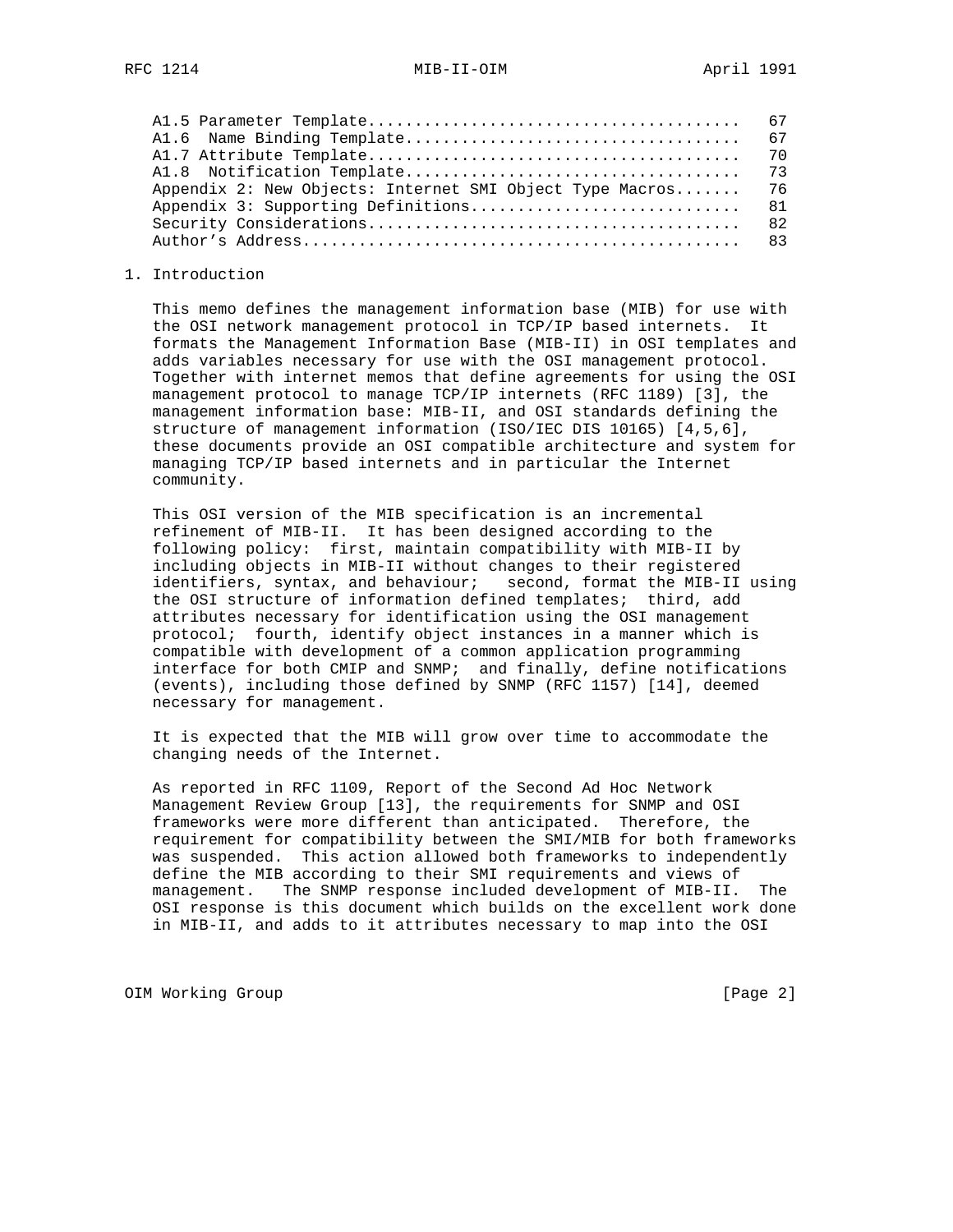RFC 1214 MIB-II-OIM MONTHL April 1991

SMI.

 The OIM network management framework consists of: Open Systems Interconnection - Structure of Management Information: Parts 1-4, ISO/IEC DIS 10165 [4,5,6], with slight modifications to maintain compatibility with RFC 1155 [11]; OSI Internet Management: Management Information Base, this memo; and the OSI Common Management Information Service (CMIS) [7] and Common Management Information Protocol (CMIP) [8].

2. Additions to MIB-II

 Additions to MIB-II fall into the following categories: the addition of the managed object class "top" from which all object classes are derived; additions for object instance identification purposes according to the OSI SMI; additions for generation of asynchronous events; the addition of name bindings which define the binding between objects in the containment (naming) hierarchy; and the addition of proposed changes to RFC 1158 that are expected to be accepted by the IETF [16].

2.1 Structure of the OIM Subtree

 The oim subtree structure is defined below. Note that the "cmot" subtree has been relabeled to "oim".

| cmot         | OBJECT IDENTIFIER ::=   | $\{min\ 9\}$    |
|--------------|-------------------------|-----------------|
| oim          | OBJECT IDENTIFIER ::=   | cmot            |
| cmotVersion  | OBJECT IDENTIFIER ::=   | oim             |
| cmotACSEInfo | OBJECT IDENTIFIER $::=$ | $\{oim 2\}$     |
| cmotSystemId | OBJECT IDENTIFIER ::=   | oim 3           |
| misc         | OBJECT IDENTIFIER $::=$ | $\text{oim } 4$ |
| objects      | OBJECT IDENTIFIER ::=   | oim 5           |
| attributes   | OBJECT IDENTIFIER ::=   | oim 6           |
| events       | OBJECT IDENTIFIER ::=   | oim             |
| nameforms    | OBJECT IDENTIFIER ::=   | 8               |
| actions      | OBJECT IDENTIFIER ::=   |                 |

# 2.2 Supporting ISO Definitions

 The OSI defined managed object class "top" [5], as defined by OSI, has been added to the MIB. This managed object class is the root of the inheritance hierarchy. The class "top" contains attributes that are inherited by all objects in the MIB. Pending the progression of ISO/IEC DIS 10165 to an International Standard status, "top" and its associated attributes are registered in Appendix 3.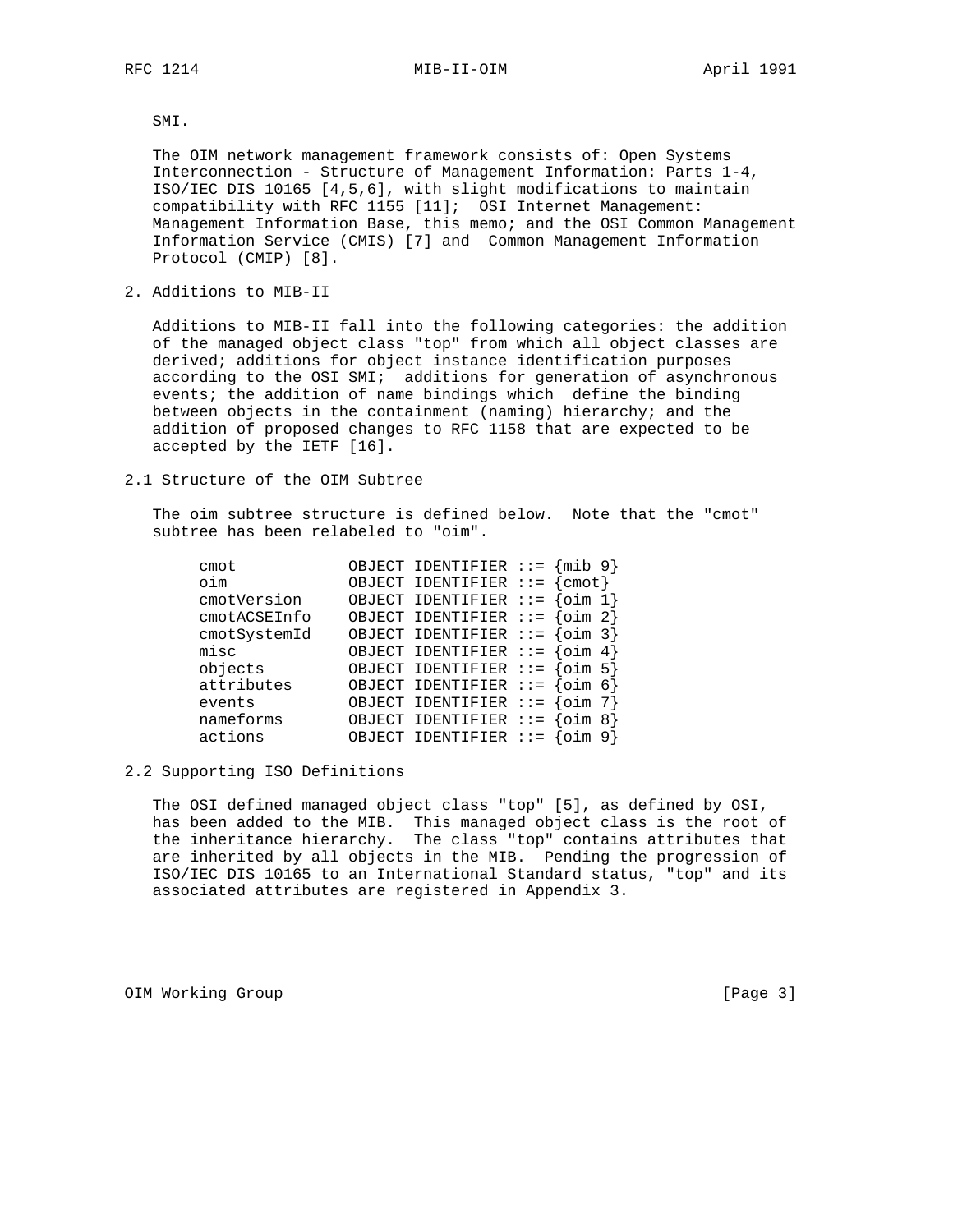# 2.3 Additions for Object Instance Identification

 The conventions for identifying objects in the OIM MIB-II for use with CMIP are defined below.

2.3.1 Distinguished Names

 The distinguished name of an object shall consist of a sequence of relative distinguished names, one for each object on the containment path from the root to the object. Each relative distinguished name shall contain exactly one attribute, the "naming" attribute for the corresponding class, as specified by a NAME BINDING template. The CMIP ObjectInstance shall be encoded using the distinguishedName choice.

 Object classes for which there is only a single instance normally implemented in a managed system, other than the "system" managed object class, shall use an empty string for their naming attribute value, i.e., a string of length zero.

 The format of the naming attribute for the "system" managed object class and object classes which normally have multiple instances, e.g., table entries, are defined in the attribute templates for the naming attributes of those classes. The formats for naming attributes of table entries are compatible with instance identification conventions used by SNMP, thereby facilitating the development of a common application programming interface that may interface to either protocol.

 For example, a distinguished name designating a particular routing table entry (of class ipRouteEntry) might be

```
 {
         { sysName = "troi.mitre.org"}
        \{ ipId = ""\}\{ ipRoutingTableId = "" \}\{ ipRouteEntryId = "129.83.2.17" \} }.
```
 The naming attributes for each OIM MIB-II managed object class listed in section 5 may be determined by reference to the NAME BINDING templates listed in section 8. The naming attribute definitions can be found in the alphabetical listing of all attributes in section 6.

 The following attributes have been defined for MIB-II object classes for purposes of object instance identification.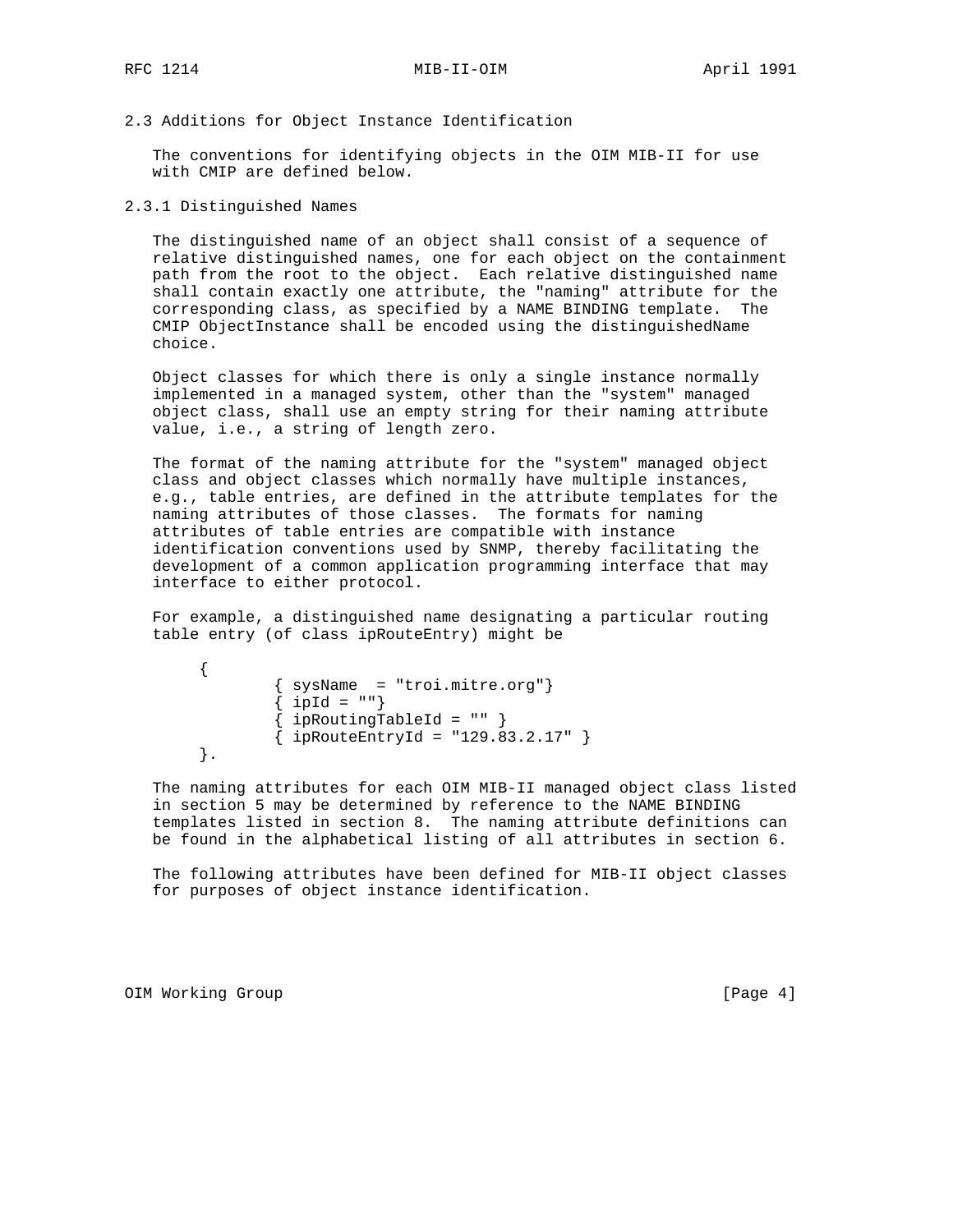| Attribute           | Identifier                                   | Object            |
|---------------------|----------------------------------------------|-------------------|
| ifTableId           | $\{$ attributes 1 $\}$                       | ifTable           |
| atTableId           | attributes 2}                                | atTable           |
| atEntryId           | $attributes$ 3}                              | atEntry           |
| ipId                | attributes 4                                 | ip                |
| ipAddrTableId       | attributes 5}                                | ipAddrTable       |
| ipRoutingTableId    | attributes 6}                                | ipRoutingtable    |
| ipNetToMediaTableId | $\{attributes 7\}$                           | ipNetToMediaTable |
| ipNetToMediaEntryId | ${ \texttt{attributes} \; 8 }$               | ipNetToMediaEntry |
| icmpId              | $\{ \textsf{attributes} \; \; \textsf{9} \}$ | icmp              |
| tcpId               | attributes 10}                               | tcp               |
| tcpConnTableId      | $attributes 11$ }                            | tcpConnTable      |
| tcpConnId           | attributes 12}                               | tcpConnEntry      |
| udpId               | {attributes 13}                              | udp               |
| udpTable            |                                              |                   |
| udpEntryId          | $\{$ attributes 15 $\}$                      | udpEntry          |
| eqpId               | attributes 16}                               | eqp               |
| eqpNeighTableId     | attributes 17}                               | eqpneighTable     |
| snmpId              | attributes 18}                               | snmp              |
| ipAdEntryId         | attributes 19}                               | ipAddrEntry       |
| ipRouteEntryId      | attributes 20}                               | ipRouteEntry      |
| ifEntryId           | attributes 21}                               | ifEntry           |
| egpNeighEntryId     | attributes 22}                               | eqpNeighEntry     |
| ifId                | attributes 23}                               | interfaces        |
|                     |                                              |                   |

# 2.4 Events

 Events have been defined in accordance with the OSI SMI. These events include those defined for SNMP. The OSI SMI requires that events (notifications) are part of a specific managed object class definition. Accordingly the SNMP defined events have been assigned to specific objects within the MIB.

| Event                   | Identifier  | Object        |
|-------------------------|-------------|---------------|
| coldStartEvent          | events $0$  | system        |
| warmStartEvent          | ewents 1    | system        |
| linkDownEvent           | events 2)   | ifEntry       |
| linkUpEvent             | events 3    | ifEntry       |
| snmpAuthentFailureEvent | events 4    | snmp          |
| egpNeighborLossEvent    | events 5    | eqpNeighEntry |
| entSpecificEvent        | events<br>6 | system        |
|                         |             |               |

2.5 Containment (Naming) Tree Definition

 The OSI SMI requires that object classes be bound into the containment hierarchy for purposes of naming. The binding must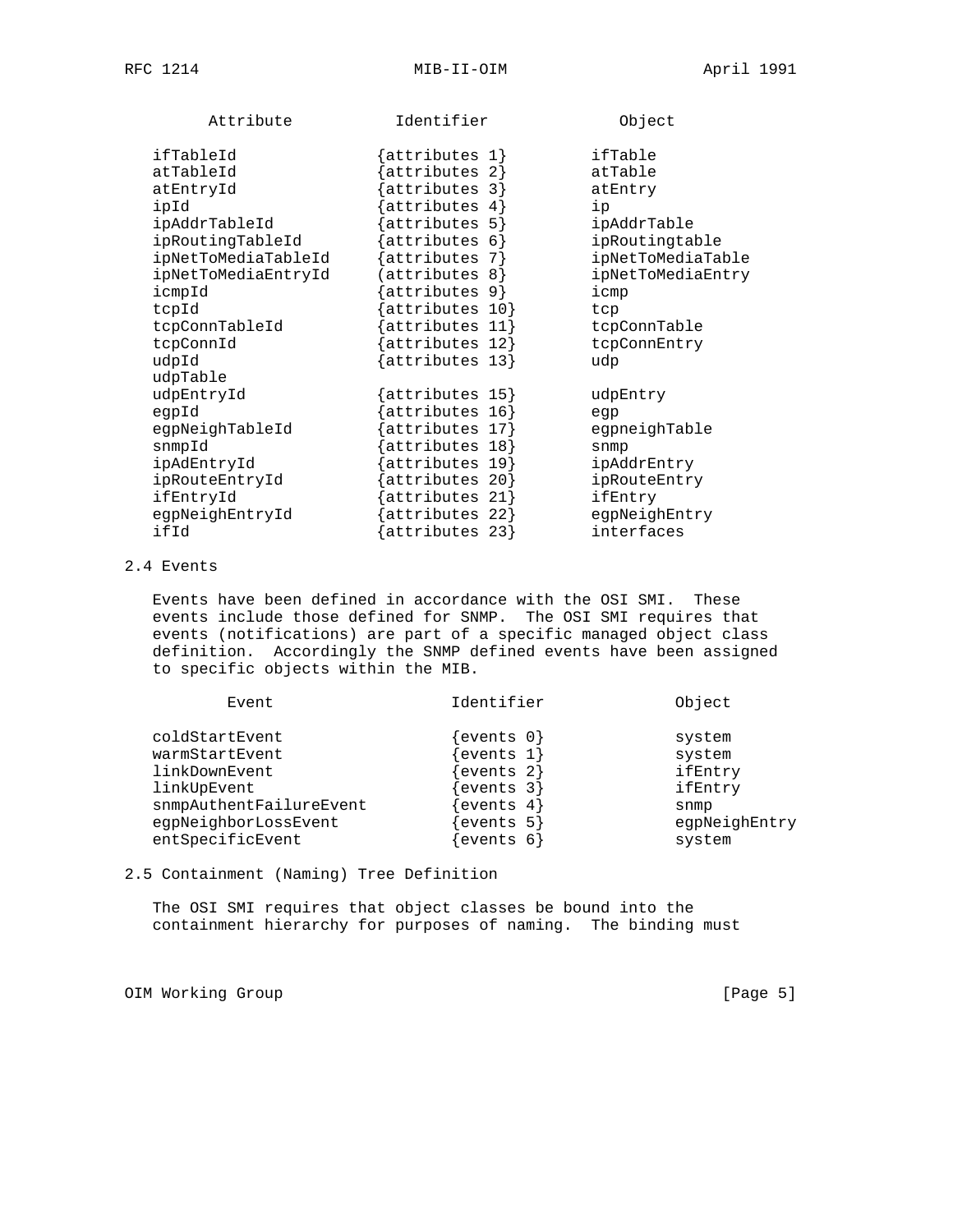specify for the managed object class: a) the object which is superior to it in the containment hierarchy; and b) an attribute in the managed object class that is used to distinguish instances of the object at a given level in the containment hierarchy. The containment tree begins with "root". Agents in managed systems will consider root to be immediately above the "system" object in the containment hierarchy. They may ignore any relative distinguished names that precede the relative distinguished name for "system".

 The name bindings for objects in the OIM MIB-II are specified in section 8.

2.6 Changes from RFC 1158

 The proposed successor to RFC 1158 [16] contains several minor additions that have been incorporated into this document.

- o The sysLocation attribute of the system managed object class is changed to GET-REPLACE.
- o The ipRouteMetric5 and ipRouteInfo attributes are added to the ipRouteEntry managed object class.
- o The textual descriptor of the snmpEnableAuthTraps is changed to snmpEnableAuthenTraps.
- o The PhysAddress textual convention is introduced to represent media addresses.
- o The definition of sysServices is clarified.
- o New ifType values (29-32) are defined. In addition, the textual-descriptor for the DS1 and E1 interface types is corrected.
- o The definition of ipForwarding is clarified.
- o The definition of ipRouteType is clarified.
- o The tcpConnState attribute is now GET-REPLACE, to support deletion of the TCB associated with a TCP connection. The definition of this object is clarified to explain this usage.
- o The definition of egpNeighEventTrigger is clarified.
- o The definition of several of the variables in the new snmp group are clarified. In addition, the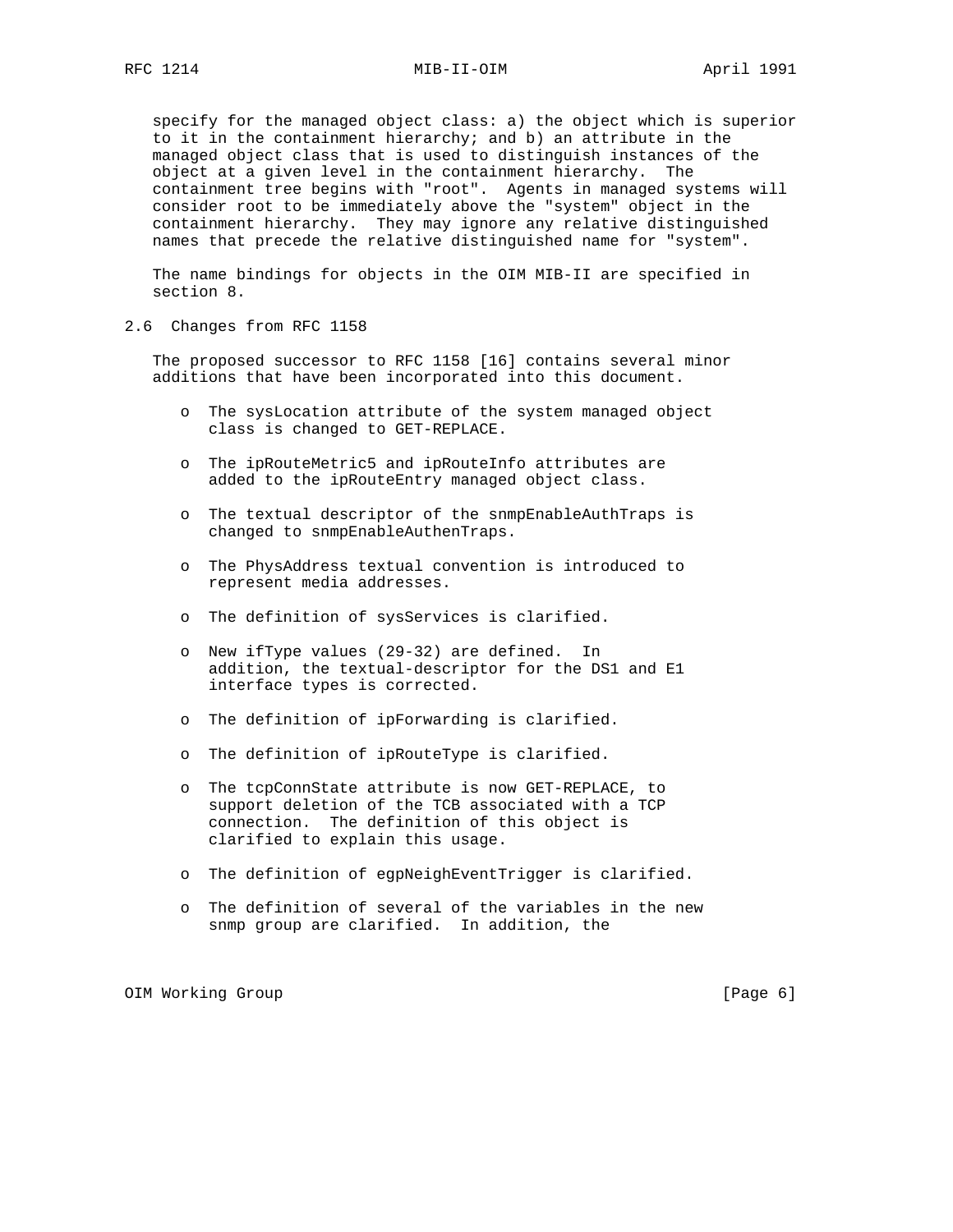snmpInBadTypes and snmpOutReadOnlys objects are no longer present. (However, the object identifiers associated with those objects are reserved to prevent future use.)

- o The definition of snmpInReadOnlys is clarified.
- o The ipRoutingDiscards attribute is added to the ip object.
- o The optional use of an implementation-dependent, small positive integer is disallowed when identifying instances of the IP address and routing tables.
- 3. Format of OSI Templates

 The format of OSI templates is defined in ISO/IEC DIS 10165-4 [6], Open Systems Interconnection - Structure of Management Information - Part 4: Guidelines for Managed Object Definition.

 The template definitions relevant to this document are included in Appendix 1.

4. Object Class Definitions

 The Internet SMI objects are recast into OSI template form using the following conventions:

- o MIB II groups become OSI object classes, except for the "at" group which has no attributes.
- o Tables become OSI object classes.
- o Table entries become OSI object classes.
- o All other object types become OSI attributes and are assigned to object classes according to their association in MIB II.

 The templates for the OIM MIB-II object classes are listed in alphabetical order below.

 atEntry MANAGED OBJECT CLASS DERIVED FROM top; CHARACTERIZED BY atEntryPkg PACKAGE -- see MIB II [16] for attribute semantics ATTRIBUTES atEntryId GET,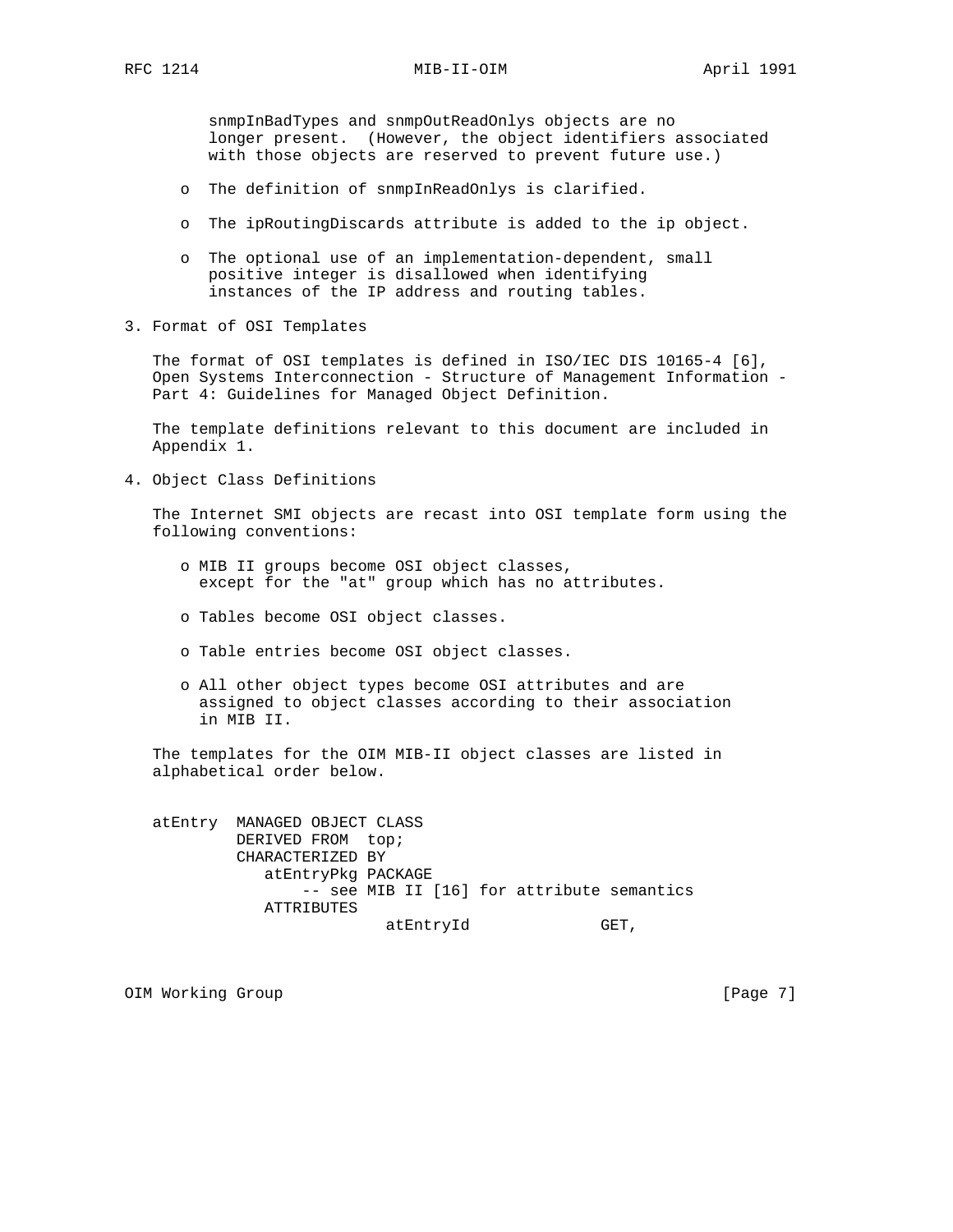atIfIndex GET-REPLACE, atPhysAddress GET-REPLACE, atNetAddress GET-REPLACE;;; REGISTERED AS { atTable 1}; atTable MANAGED OBJECT CLASS DERIVED FROM top; CHARACTERIZED BY atTablePkg PACKAGE -- see MIB II [16] for attribute semantics ATTRIBUTES atTableId GET;;; REGISTERED AS  $\{ at 1\}$ ; egp MANAGED OBJECT CLASS DERIVED FROM top; CHARACTERIZED BY egpPkg PACKAGE -- see MIB II [16] for attribute semantics ATTRIBUTES egpId GET, egpInMsgs GET, egpInErrors GET,<br>eqpOutMsgs GET, egpOutMsgs GET,<br>egpOutErrors GET, egpOutErrors egpAs GET;;; REGISTERED AS { mib 8}; egpNeighEntry MANAGED OBJECT CLASS DERIVED FROM top; CHARACTERIZED BY egpNeighEntryPkg PACKAGE -- see MIB II [16] for attribute semantics ATTRIBUTES egpNeighEntryId GET, egpNeighState GET, egpNeighAddr GET, egpNeighAs GET, egpNeighInMsgs GET,<br>egpNeighInErrs GET, egpNeighInErrs GET,<br>egpNeighOutMsgs GET, egpNeighOutMsgs<br>egpNeighOutMsgs egpNeighOutErrs GET, egpNeighInErrMsgs GET, egpNeighOutErrMsgs GET, egpNeighStateUps GET, egpNeighStateDowns GET, egpNeighIntervalHello GET, egpNeighIntervalPoll GET,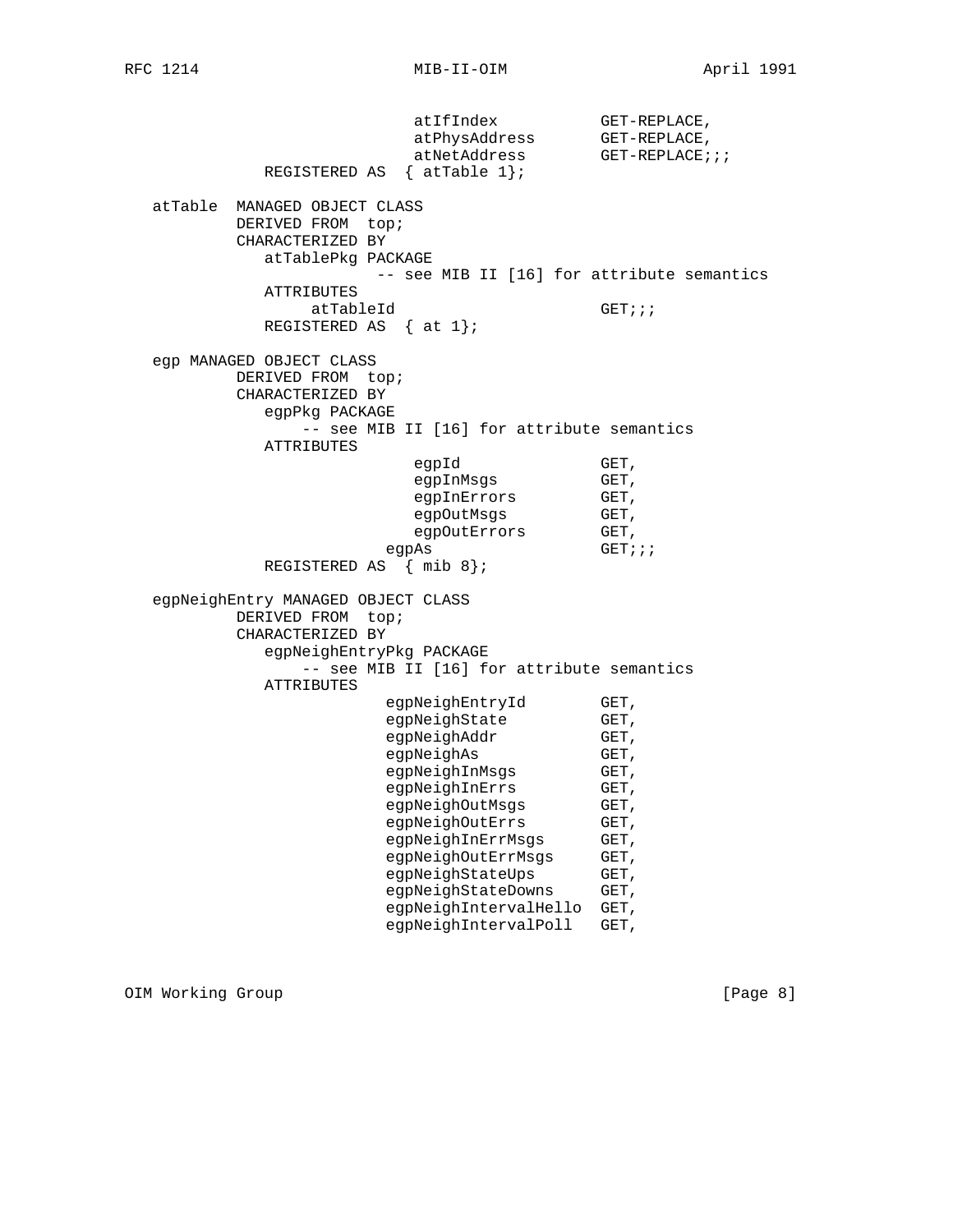egpNeighMode GET, egpNeighEventTrigger GET-REPLACE; NOTIFICATIONS egpNeighborLossEvent;;; REGISTERED AS { egpNeighTable 1}; egpNeighTable MANAGED OBJECT CLASS DERIVED FROM top; CHARACTERIZED BY egpNeighTablePkg PACKAGE -- see MIB II [16] for attribute semantics ATTRIBUTES egpNeighTableId GET;;; REGISTERED AS { egp 5}; icmp MANAGED OBJECT CLASS DERIVED FROM top; CHARACTERIZED BY icmpPkg PACKAGE -- see MIB II [16] for attribute semantics ATTRIBUTES icmpId GET, icmpInMsgs GET, icmpInErrors GET, icmpInDestUnreachs GET, icmpInTimeExcds GET, icmpInParmProbs GET, icmpInSrcQuenchs GET, icmpInRedirects GET, icmpInEchos GET,<br>icmpInEchoReps GET, icmpInEchoReps icmpInTimestamps GET, icmpInTimestampReps GET, icmpInAddrMasks GET, icmpInAddrMaskReps GET, icmpOutMsgs GET,<br>icmpOutErrors GET, icmpOutErrors icmpOutDestUnreachs GET, icmpOutTimeExcds GET, icmpOutParmProbs GET, icmpOutSrcQuenchs GET, icmpOutRedirects GET, icmpOutEchos GET, icmpOutEchoReps GET, icmpOutTimestamps GET, icmpOutTimestampReps GET, icmpOutAddrMasks GET, icmpOutAddrMaskReps GET;;;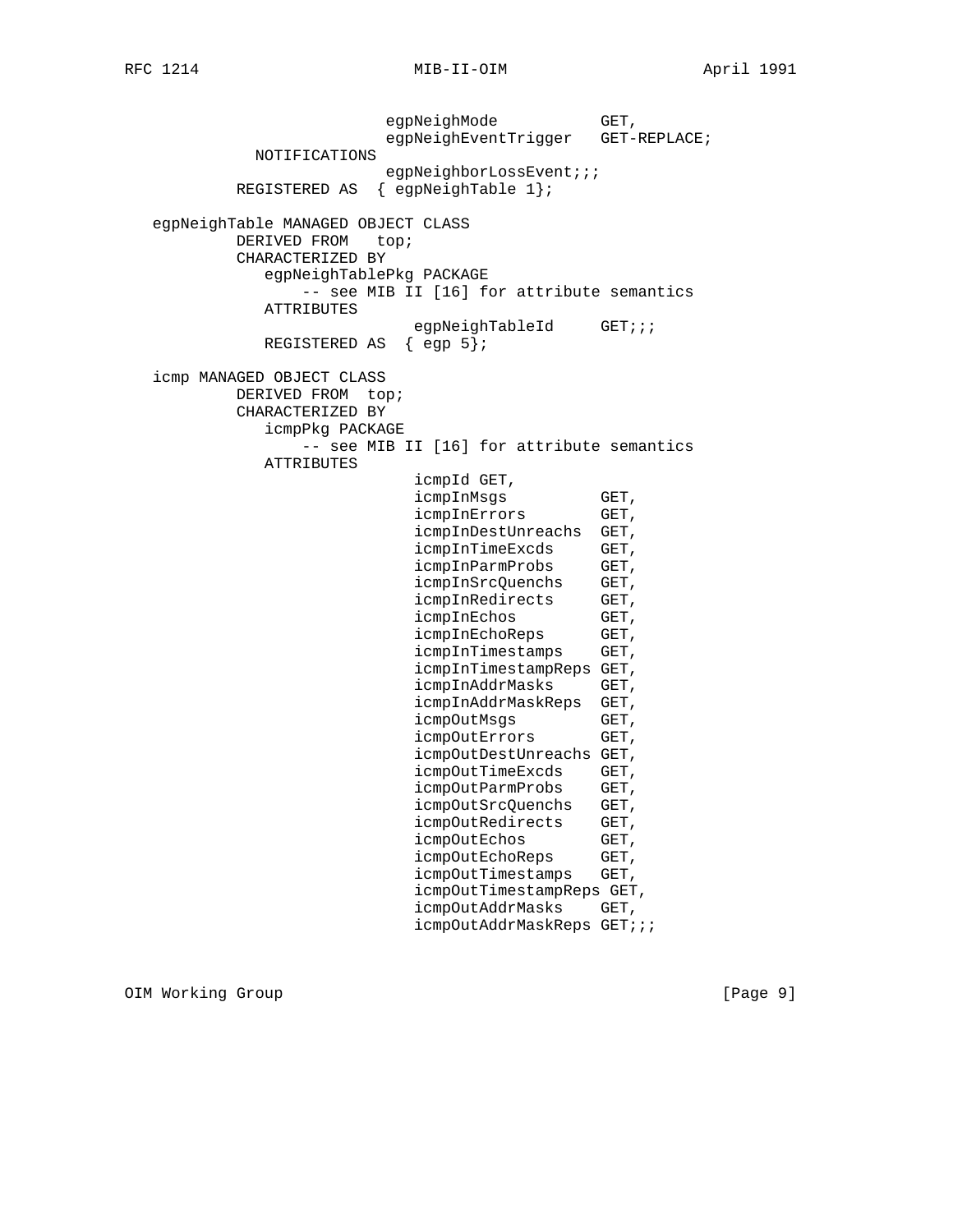REGISTERED AS { mib 5}; ifEntry MANAGED OBJECT CLASS DERIVED FROM top; CHARACTERIZED BY ifEntryPkg PACKAGE -- see MIB II [16] for attribute semantics ATTRIBUTES ifEntryId GET, ifIndex GET, ifDescr GET, ifType GET, ifMtu GET, ifSpeed GET, ifPhysAddress GET, ifAdminStatus GET-REPLACE, ifOperStatus GET, ifLastChange GET, ifInOctets GET, ifInUcastPkts GET, ifInNUcastPkts GET, ifInDiscards GET, ifInErrors GET, ifInUnknownProtos GET, ifOutOctets GET, ifOutUcastPkts GET, ifOutNUcastPkts GET, ifOutDiscards GET, ifOutErrors GET, ifOutQLen GET, ifSpecific GET; NOTIFICATIONS linkUpEvent, linkDownEvent;;; REGISTERED AS { ifTable 1}; ifTable MANAGED OBJECT CLASS DERIVED FROM top; CHARACTERIZED BY ifTablePkg PACKAGE -- see MIB II [16] for attribute semantics ATTRIBUTES ifTableId GET;;; REGISTERED AS { interface 2}; interfaces MANAGED OBJECT CLASS DERIVED FROM top; CHARACTERIZED BY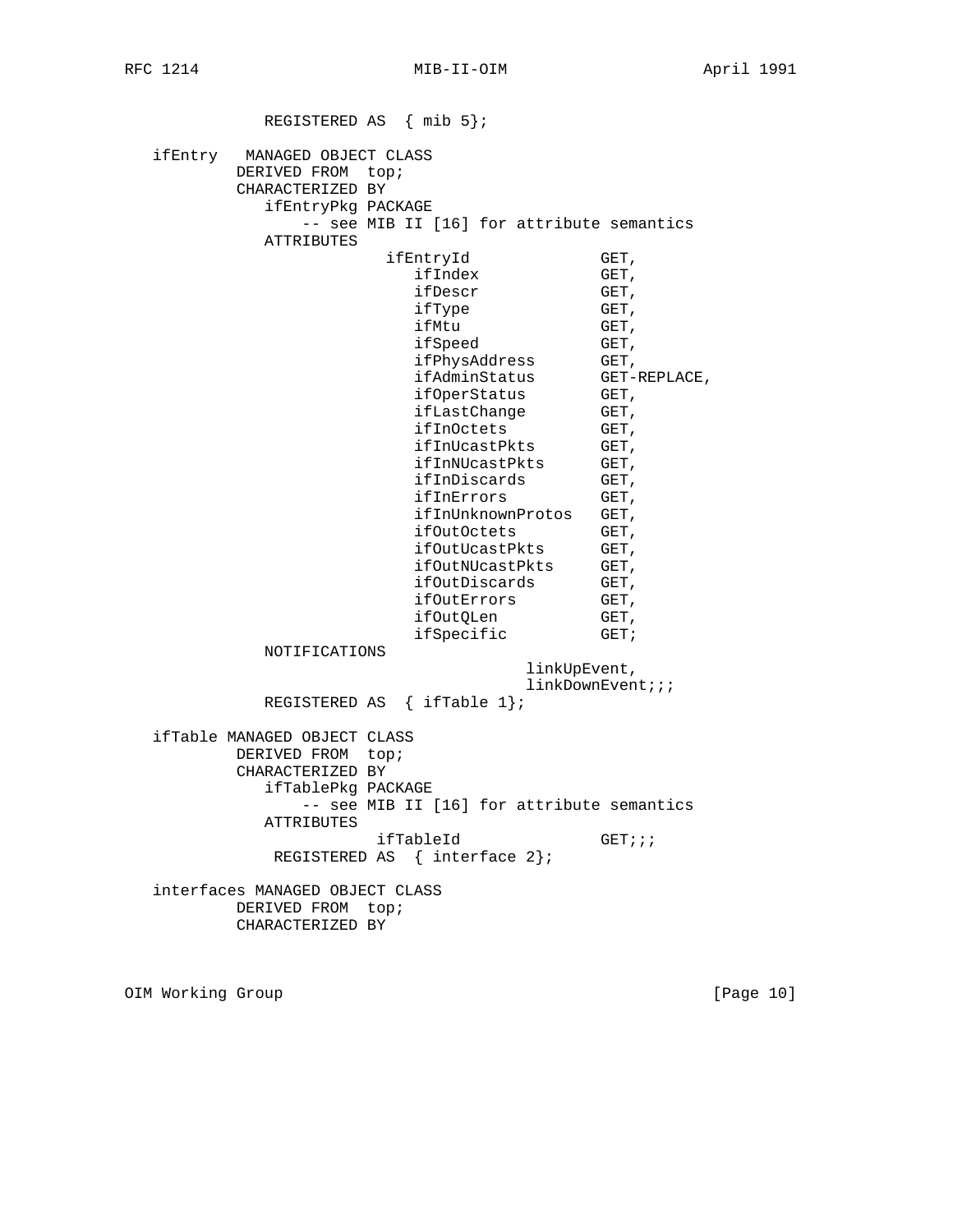interfacesPkg PACKAGE -- see MIB II [16] for attribute semantics ATTRIBUTES ifId GET, ifNumber GET;;; REGISTERED AS { mib 2}; ip MANAGED OBJECT CLASS DERIVED FROM top; CHARACTERIZED BY ipPkg PACKAGE -- see MIB II [16] for attribute semantics ATTRIBUTES ipId GET, ipForwarding GET-REPLACE,<br>ipDefaultTTL GET-REPLACE, ipDefaultTTL GET-<br>ipInReceives GET, ipInReceives ipInHdrErrors GET, ipInAddrErrors GET, ipForwDatagrams GET, ipInUnknownProtos GET, ipInDiscards GET, ipInDelivers GET,<br>ipOutRequests GET, ipOutRequests GET,<br>ipOutDiscards GET, ipOutDiscards GET,<br>ipOutNoRoutes GET,<br>ipReasmTimeout GET,<br>ipReasmReqds GET, ipOutNoRoutes ipReasmTimeout ipReasmReqds GET,<br>ipReasmOKs GET, ipReasmOKs ipReasmFails GET, ipFragOKs GET, ipFragFails GET, ipFragCreates GET, ipRoutingDiscards GET;;; REGISTERED AS { mib 4}; ipAddrEntry MANAGED OBJECT CLASS DERIVED FROM top; CHARACTERIZED BY ipAddrEntryPkg PACKAGE -- see MIB II [16] for attribute semantics ATTRIBUTES ipAdEntryId GET, ipAdEntAddr GET, ipAdEntIfIndex GET, ipAdEntNetMask GET, ipAdEntBcastAddr GET, ipAdEntReasmMaxSize GET;;;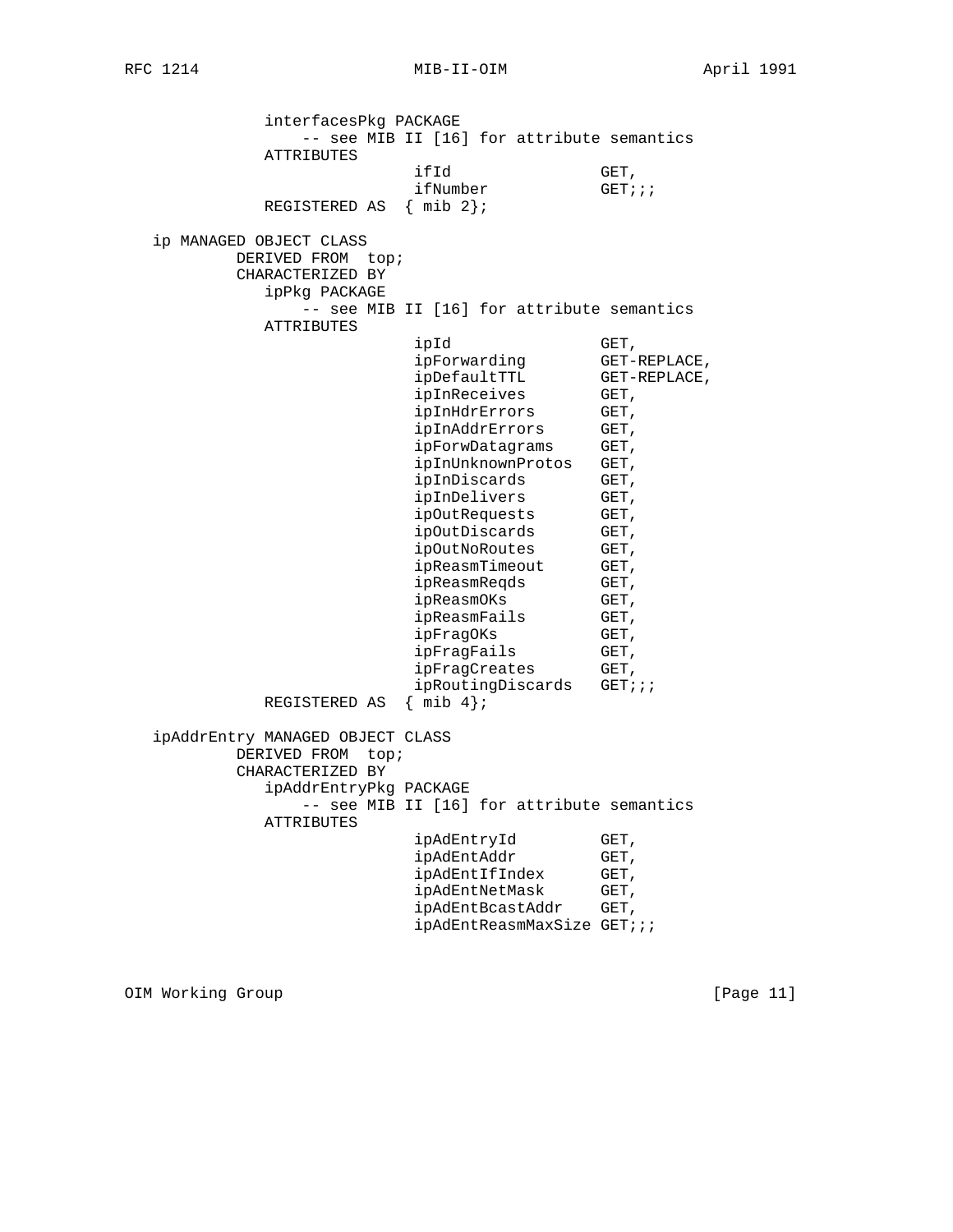REGISTERED AS { ipAddrTable 1}; ipAddrTable MANAGED OBJECT CLASS DERIVED FROM top; CHARACTERIZED BY ipAddrTablePkg PACKAGE -- see MIB II [16] for attribute semantics ATTRIBUTES ipAddrTableId GET;;; REGISTERED AS { ip 20}; ipNetToMediaEntry MANAGED OBJECT CLASS DERIVED FROM top; CHARACTERIZED BY ipNetToMediaEntryPkg PACKAGE -- see MIB II [16] for attribute semantics ATTRIBUTES ipNetToMediaEntryId GET, ipNetToMediaIfIndex GET-REPLACE, ipNetToMediaPhysAddress GET-REPLACE, ipNetToMediaNetAddress GET-REPLACE, ipNetToMediaType GET-REPLACE;;; REGISTERED AS { ipNetToMediaTable 1}; ipNetToMediaTable MANAGED OBJECT CLASS DERIVED FROM top; CHARACTERIZED BY ipNetToMediaTablePkg PACKAGE -- see MIB II [16] for attribute semantics ATTRIBUTES ipNetToMediaTableId GET;;; REGISTERED AS { ip 22}; ipRouteEntry MANAGED OBJECT CLASS DERIVED FROM top; CHARACTERIZED BY ipRouteEntryPkg PACKAGE -- see MIB II [16] for attribute semantics ATTRIBUTES ipRouteEntryId GET,<br>ipRouteDest GET-REPLACE, ipRouteDest GET-REPLACE, ipRouteIfIndex GET-REPLACE, ipRouteMetric1 GET-REPLACE, ipRouteMetric2 GET-REPLACE, ipRouteMetric3 GET-REPLACE, ipRouteMetric4 GET-REPLACE, ipRouteMetric5 GET-REPLACE, ipRouteNextHop GET-REPLACE,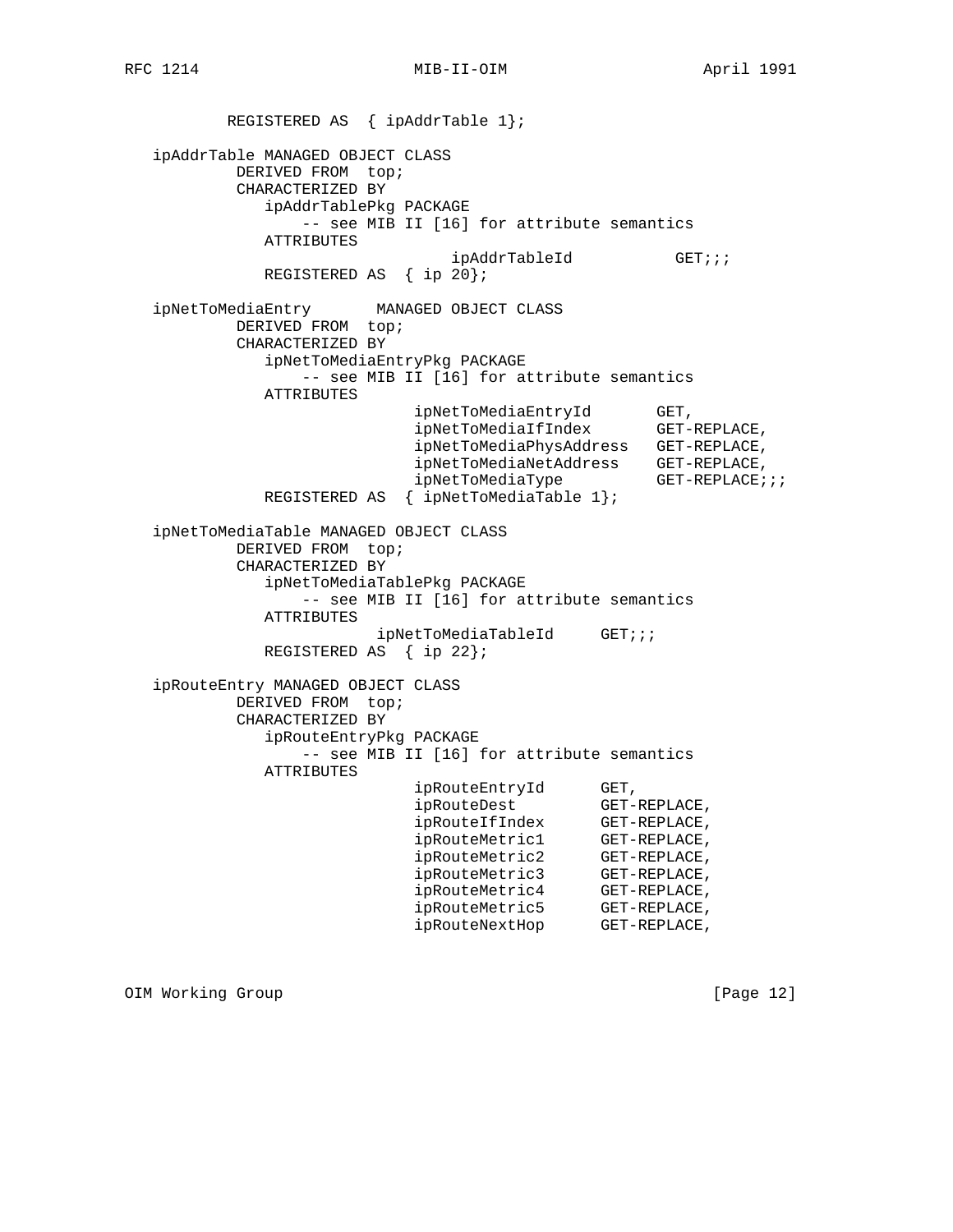ipRouteType GET-REPLACE, ipRouteProto ipRouteProto GET,<br>ipRouteAge GET-REPLACE, ipRouteMask GET-REPLACE,  $ip$ RouteInfo GET-REPLACE;;; REGISTERED AS { ipRoutingTable 1}; ipRoutingTable MANAGED OBJECT CLASS DERIVED FROM top; CHARACTERIZED BY ipRoutingTablePkg PACKAGE -- see MIB II [16] for attribute semantics ATTRIBUTES ipRoutingTableId GET;;; REGISTERED AS { ip 21}; snmp MANAGED OBJECT CLASS DERIVED FROM top; CHARACTERIZED BY snmpPkg PACKAGE -- see MIB II [16] for attribute semantics ATTRIBUTES snmpId GET, snmpInPkts GET, snmpInBadVersions GET, snmpInBadCommunityNames GET, snmpInBadCommunityUses GET, snmpInASNParseErrs GET, snmpInTooBigs GET,<br>snmpInNoSuchNames GET, snmpInNoSuchNames snmpInBadValues GET, snmpInReadOnlys GET, snmpInGenErrs GET, snmpInTotalReqVars GET, snmpInTotalSetVars GET, snmpInGetRequests GET, snmpInGetNexts GET, snmpInSetRequests GET, snmpInGetResponses GET, snmpInTraps GET, snmpOutPkts GET, snmpOutTooBigs GET, snmpOutNoSuchNames GET, snmpOutBadValues GET, snmpOutGenErrs GET, snmpOutGetRequests GET, snmpOutGetNexts GET, snmpOutSetRequests GET,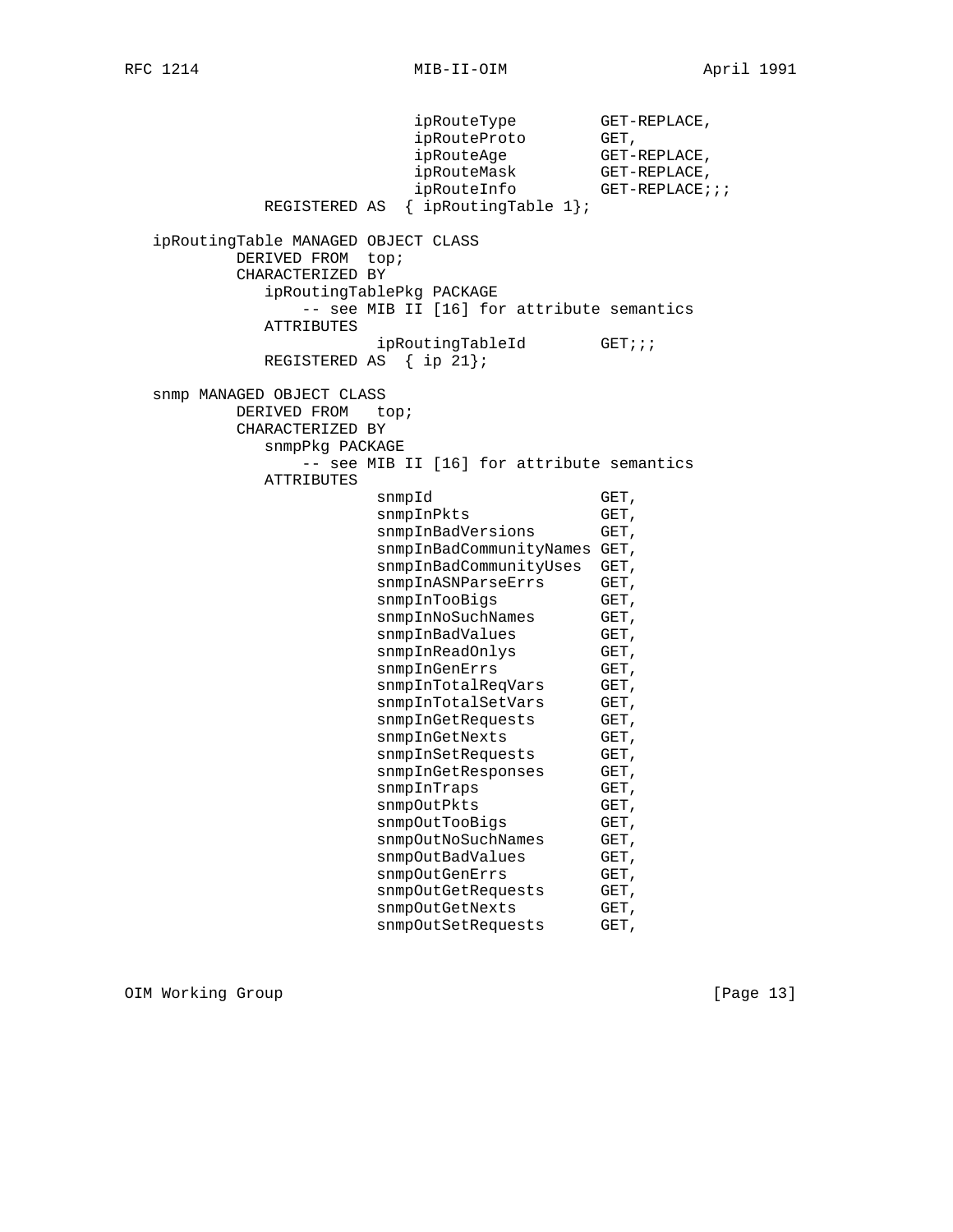snmpOutGetResponses GET, snmpOutTraps GET, snmpEnableAuthenTraps GET-REPLACE; NOTIFICATIONS snmpAuthentFailureEvent;;; REGISTERED AS {mib 11}; system MANAGED OBJECT CLASS DERIVED FROM top; CHARACTERIZED BY systemPkg PACKAGE -- SEE MIB II [16] for attribute semantics ATTRIBUTES sysDescr GET, sysObjectId GET, sysUpTime GET, sysContact GET-REPLACE, sysName GET-REPLACE, -- MAJOR HEALTH WARNING sysName is the -- naming attribute and should not be -- modified via remote management without -- coordinated local system changes sysLocation GET-REPLACE, sysServices GET; NOTIFICATIONS coldStartEvent, warmStartEvent, entSpecificEvent;;;<br>{mib 1}; REGISTERED AS tcp MANAGED OBJECT CLASS DERIVED FROM top; CHARACTERIZED BY tcpPkg PACKAGE -- see MIB II [16] for attribute semantics ATTRIBUTES tcpId GET, tcpRtoAlgorithm GET, tcpRtoMin GET,<br>tcpRtoMax GET, tcpRtoMax GET,<br>tcpMaxConn GET, tcpMaxConn GET,<br>tcpActiveOpens GET, tcpActiveOpens tcpPassiveOpens GET, tcpAttemptFails GET, tcpEstabResets GET, tcpCurrEstab GET, tcpInSegs GET, tcpOutSegs GET,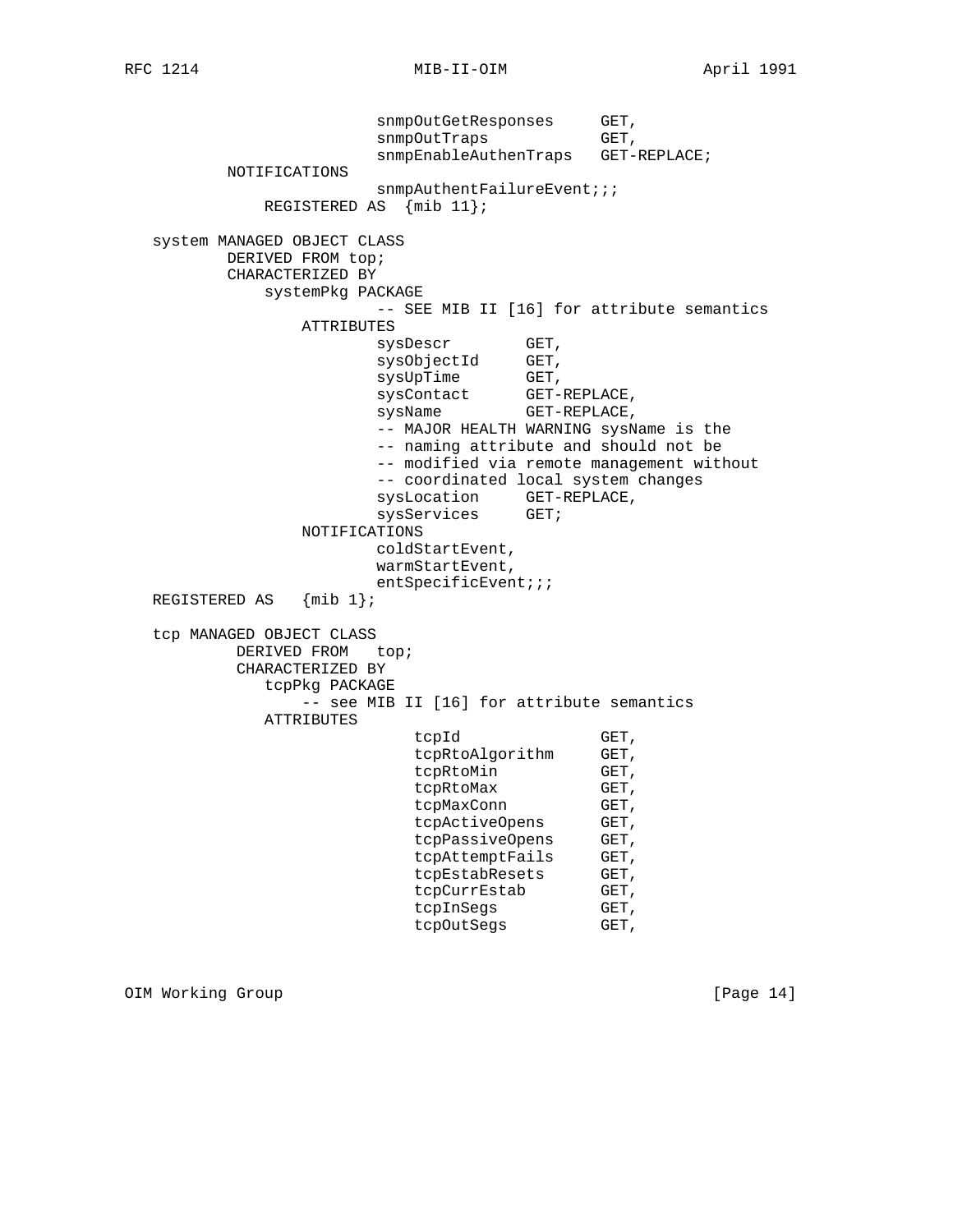tcpRetransSegs GET, tcpInErrs GET, tcpOutRsts GET;;; REGISTERED AS { mib 6}; tcpConnEntry MANAGED OBJECT CLASS DERIVED FROM top; CHARACTERIZED BY tcpConnEntryPkg PACKAGE -- see MIB II [16] for attribute semantics ATTRIBUTES tcpConnId
GET,
tcpConnState
GET-REPLACE, tcpConnState tcpConnLocalAddress GET, tcpConnLocalPort GET, tcpConnRemAddress GET,<br>tcpConnRemPort GET;;; tcpConnRemPort REGISTERED AS { tcpConnTable 1 }; tcpConnTable MANAGED OBJECT CLASS DERIVED FROM top; CHARACTERIZED BY tcpConnTablePkg PACKAGE -- see MIB II [16] for attribute semantics ATTRIBUTES tcpConnTableId GET;;; REGISTERED AS { tcp 13 }; udp MANAGED OBJECT CLASS DERIVED FROM top; CHARACTERIZED BY udpPkg PACKAGE -- see MIB II [16] for attribute semantics ATTRIBUTES  $\verb"udpId" \qquad \qquad \verb"GET",$ udpInDatagrams GET, udpNoPorts GET, udpInErrors GET,<br>udpOutDatagrams GET;;; udpOutDatagrams REGISTERED AS { mib 7}; udpEntry MANAGED OBJECT CLASS DERIVED FROM top; CHARACTERIZED BY udpEntryPkg PACKAGE -- see MIB II [16] for attribute semantics ATTRIBUTES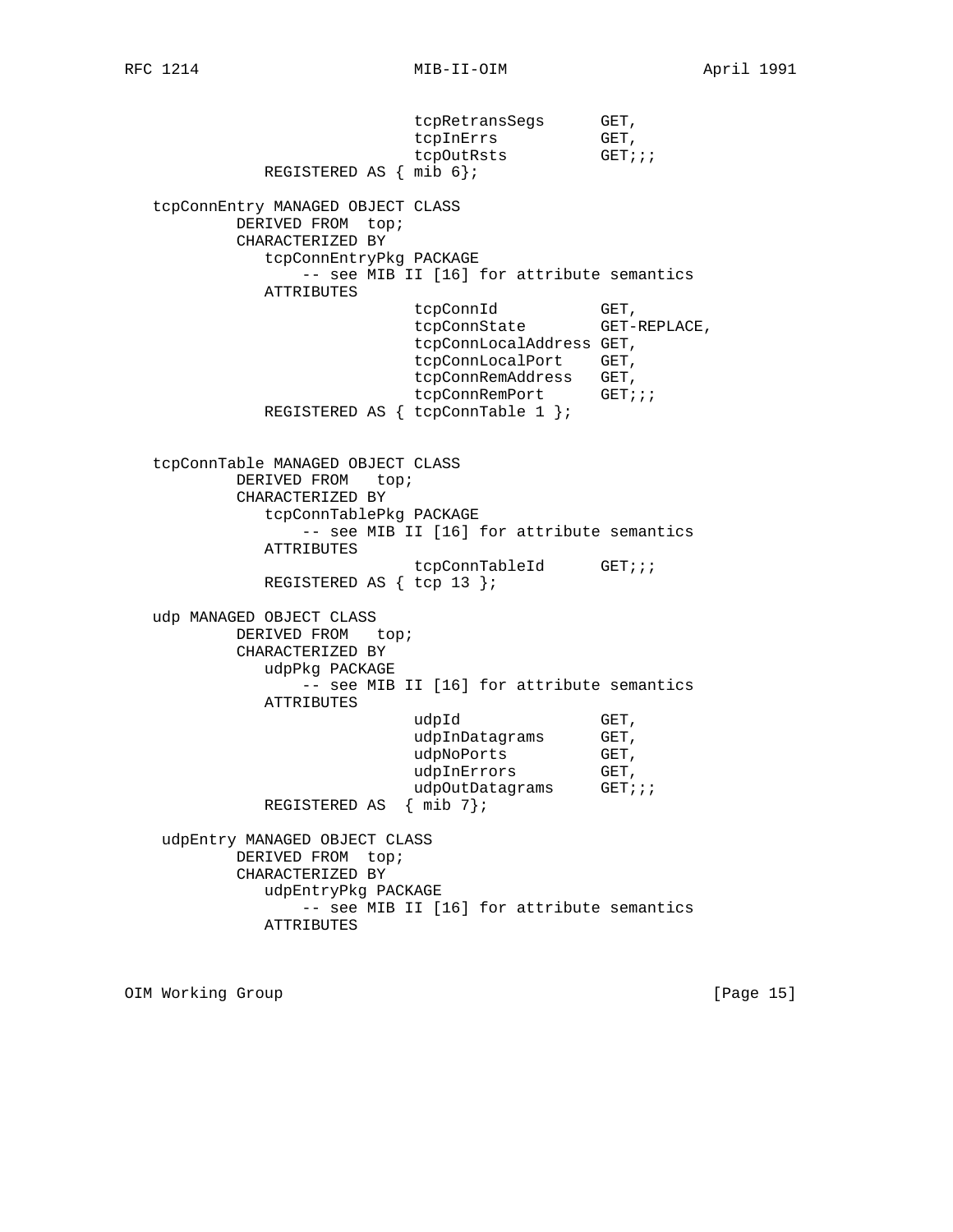| udpEntryId                              | GET.   |
|-----------------------------------------|--------|
| udpLocalAddress                         | GET,   |
| udpLocalPort                            | GET;;; |
| REGISTERED AS $\{ \text{udprable} 1 \}$ |        |

 udpTable MANAGED OBJECT CLASS DERIVED FROM top; CHARACTERIZED BY udpTablePkg PACKAGE -- see MIB II [16] for semantics ATTRIBUTES udpTableId GET;;; REGISTERED AS { udp 5 };

# 5. Attribute Definitions

 Attribute templates for the attributes referenced in the managed object class templates of section 5 are listed here in alphabetical order.

atEntryId ATTRIBUTE WITH ATTRIBUTE SYNTAX OIM-Module.PrintString; MATCHES FOR Equality; -- identifies the atEntry instance -- <index>".1." <address>, where <index is the decimal -- representation of atIfIndex and <address> is atNetAddress -- represented in "dot notation". The "1" subidentifier -- indicates that the address is an IP address. REGISTERED AS {attributes 3}; atIfIndex ATTRIBUTE WITH ATTRIBUTE SYNTAX OIM-Module.Integer; MATCHES FOR Equality; -- SEE MIB II [16] for attribute semantics REGISTERED AS {atEntry 1}; atNetAddress ATTRIBUTE WITH ATTRIBUTE SYNTAX RFC1065-SMI.NetworkAddress; MATCHES FOR Equality; -- SEE MIB II [16] for attribute semantics REGISTERED AS {atEntry 3}; atPhysAddress ATTRIBUTE WITH ATTRIBUTE SYNTAX OIM-Module. PhysAddress;

```
MATCHES FOR Equality;
```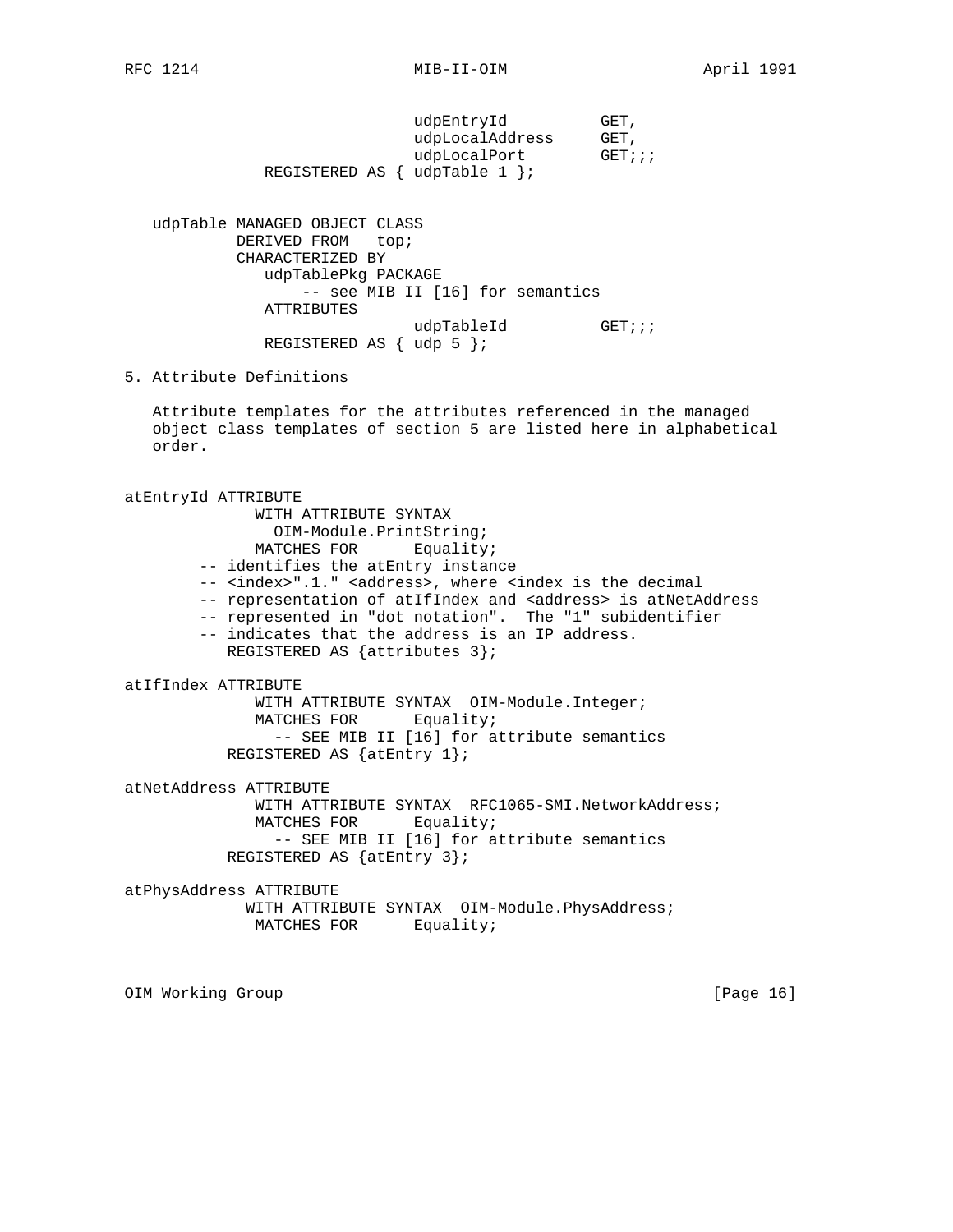RFC 1214 MIB-II-OIM MONTHL April 1991

 -- SEE MIB II [16] for attribute semantics REGISTERED AS {atEntry 2}; atTableId ATTRIBUTE WITH ATTRIBUTE SYNTAX OIM-Module.PrintString; MATCHES FOR Equality; -- This attribute identifies the instance of -- the address table which is being used. -- An empty string is used for a single -- instance. REGISTERED AS {attributes 2}; egpAs ATTRIBUTE WITH ATTRIBUTE SYNTAX OIM-Module.Integer; MATCHES FOR Equality, Ordering; -- SEE MIB II [16] for attribute semantics REGISTERED AS {egp 6}; egpId ATTRIBUTE WITH ATTRIBUTE SYNTAX OIM-Module.PrintString; MATCHES FOR Equality; -- EGP entity naming attribute. -- An empty string is used for a single instance. REGISTERED AS {attributes 16}; egpInErrors ATTRIBUTE WITH ATTRIBUTE SYNTAX RFC1065-SMI.Counter; MATCHES FOR Equality, Ordering; -- SEE MIB II [16] for attribute semantics REGISTERED AS {egp 2}; egpInMsgs ATTRIBUTE WITH ATTRIBUTE SYNTAX RFC1065-SMI.Counter; MATCHES FOR Equality, Ordering; -- SEE MIB II [16] for attribute semantics REGISTERED AS {egp 1}; egpNeighAddr ATTRIBUTE WITH ATTRIBUTE SYNTAX RFC1065-SMI.IpAddress; MATCHES FOR Equality; -- SEE MIB II [16] for attribute semantics REGISTERED AS {egpNeighEntry 2}; egpNeighAs ATTRIBUTE WITH ATTRIBUTE SYNTAX OIM-Module.Integer; MATCHES FOR Equality, Ordering;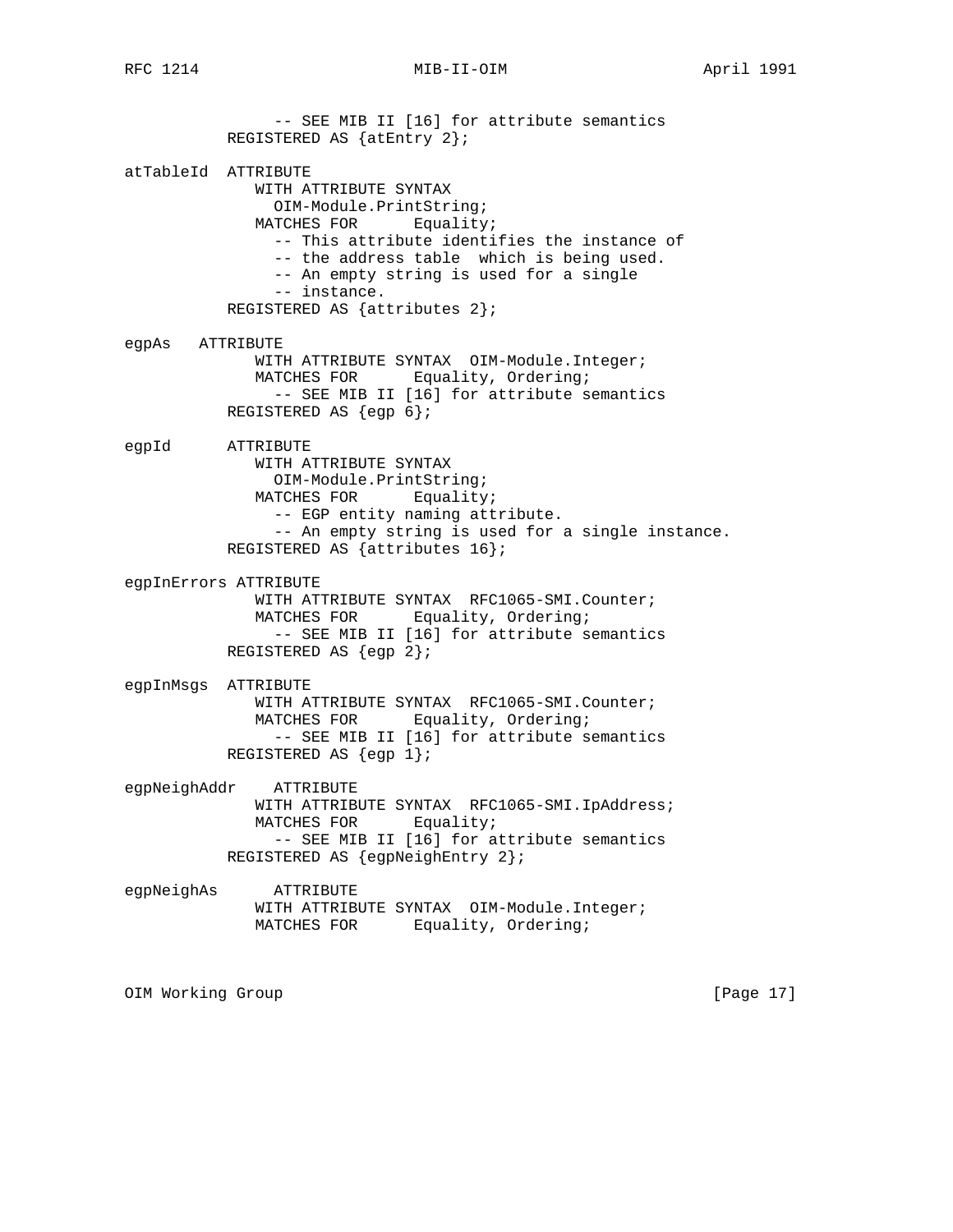-- SEE MIB II [16] for attribute semantics REGISTERED AS {egpNeighEntry 3}; egpNeighEntryId ATTRIBUTE WITH ATTRIBUTE SYNTAX OIM-Module.PrintString; MATCHES FOR Equality; -- identifies the egp neighbor table entry. -- egpNeighAddr encoded in "dot notation". REGISTERED AS {attributes 22}; egpNeighEventTrigger ATTRIBUTE WITH ATTRIBUTE SYNTAX OIM-Module.EgpNeighEventTrigger; MATCHES FOR Equality; -- SEE MIB II [16] for attribute semantics REGISTERED AS {egpNeighEntry 15}; egpNeighInErrMsgs ATTRIBUTE WITH ATTRIBUTE SYNTAX RFC1065-SMI.Counter; MATCHES FOR Equality, Ordering; -- SEE MIB II [16] for attribute semantics REGISTERED AS {egpNeighEntry 8}; egpNeighInErrs ATTRIBUTE WITH ATTRIBUTE SYNTAX RFC1065-SMI.Counter; MATCHES FOR Equality, Ordering; -- SEE MIB II [16] for attribute semantics REGISTERED AS {egpNeighEntry 5}; egpNeighInMsgs ATTRIBUTE WITH ATTRIBUTE SYNTAX RFC1065-SMI.Counter; MATCHES FOR Equality, Ordering; -- SEE MIB II [16] for attribute semantics REGISTERED AS {egpNeighEntry 4}; egpNeighIntervalHello ATTRIBUTE WITH ATTRIBUTE SYNTAX OIM-Module.Integer; MATCHES FOR Equality, Ordering; -- SEE MIB II [16] for attribute semantics REGISTERED AS {egpNeighEntry 12}; egpNeighIntervalPoll ATTRIBUTE WITH ATTRIBUTE SYNTAX OIM-Module.Integer; MATCHES FOR Equality, Ordering;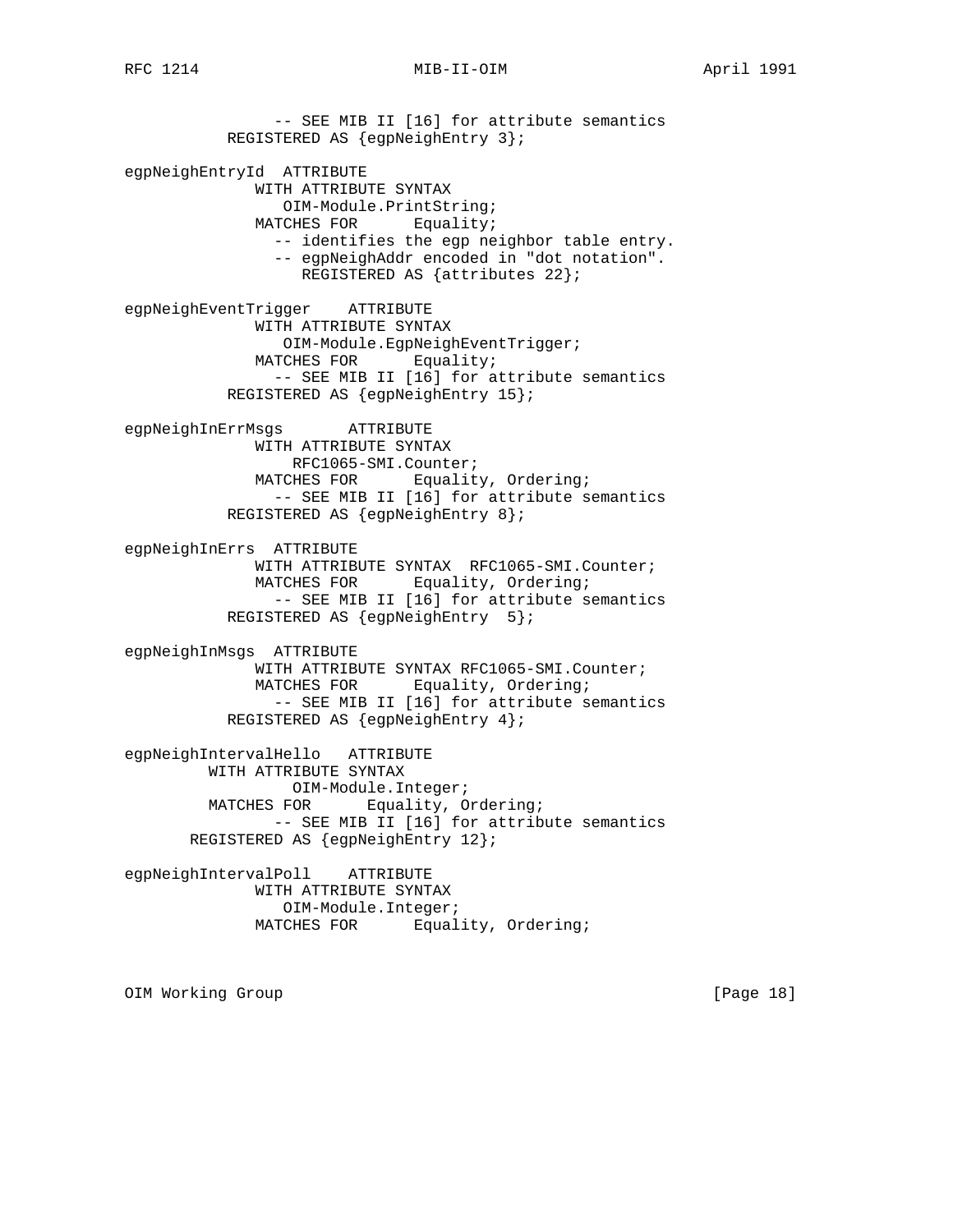RFC 1214 MIB-II-OIM MONTHL April 1991

 -- SEE MIB II [16] for attribute semantics REGISTERED AS {egpNeighEntry 13}; egpNeighMode ATTRIBUTE WITH ATTRIBUTE SYNTAX OIM-Module.EgpNeighMode; MATCHES FOR Equality; -- SEE MIB II [16] for attribute semantics REGISTERED AS {egpNeighEntry 14}; egpNeighOutErrMsgs ATTRIBUTE WITH ATTRIBUTE SYNTAX RFC1065-SMI.Counter; MATCHES FOR Equality, Ordering; -- SEE MIB II [16] for attribute semantics REGISTERED AS {egpNeighEntry 9}; egpNeighOutErrs ATTRIBUTE WITH ATTRIBUTE SYNTAX RFC1065-SMI.Counter; MATCHES FOR Equality, Ordering; -- SEE MIB II [16] for attribute semantics REGISTERED AS {egpNeighEntry 7}; egpNeighOutMsgs ATTRIBUTE WITH ATTRIBUTE SYNTAX RFC1065-SMI.Counter; MATCHES FOR Equality, Ordering; -- SEE MIB II [16] for attribute semantics REGISTERED AS {egpNeighEntry 6}; egpNeighState ATTRIBUTE WITH ATTRIBUTE SYNTAX OIM-Module.EgpNeighState; MATCHES FOR Equality; -- SEE MIB II [16] for attribute semantics REGISTERED AS {egpNeighEntry 1}; egpNeighStateDowns ATTRIBUTE WITH ATTRIBUTE SYNTAX RFC1065-SMI.Counter; MATCHES FOR Equality, Ordering; -- SEE MIB II [16] for attribute semantics REGISTERED AS {egpNeighEntry 11}; egpNeighStateUps ATTRIBUTE WITH ATTRIBUTE SYNTAX RFC1065-SMI.Counter; MATCHES FOR Equality, Ordering; -- SEE MIB II [16] for attribute semantics REGISTERED AS {egpNeighEntry 10};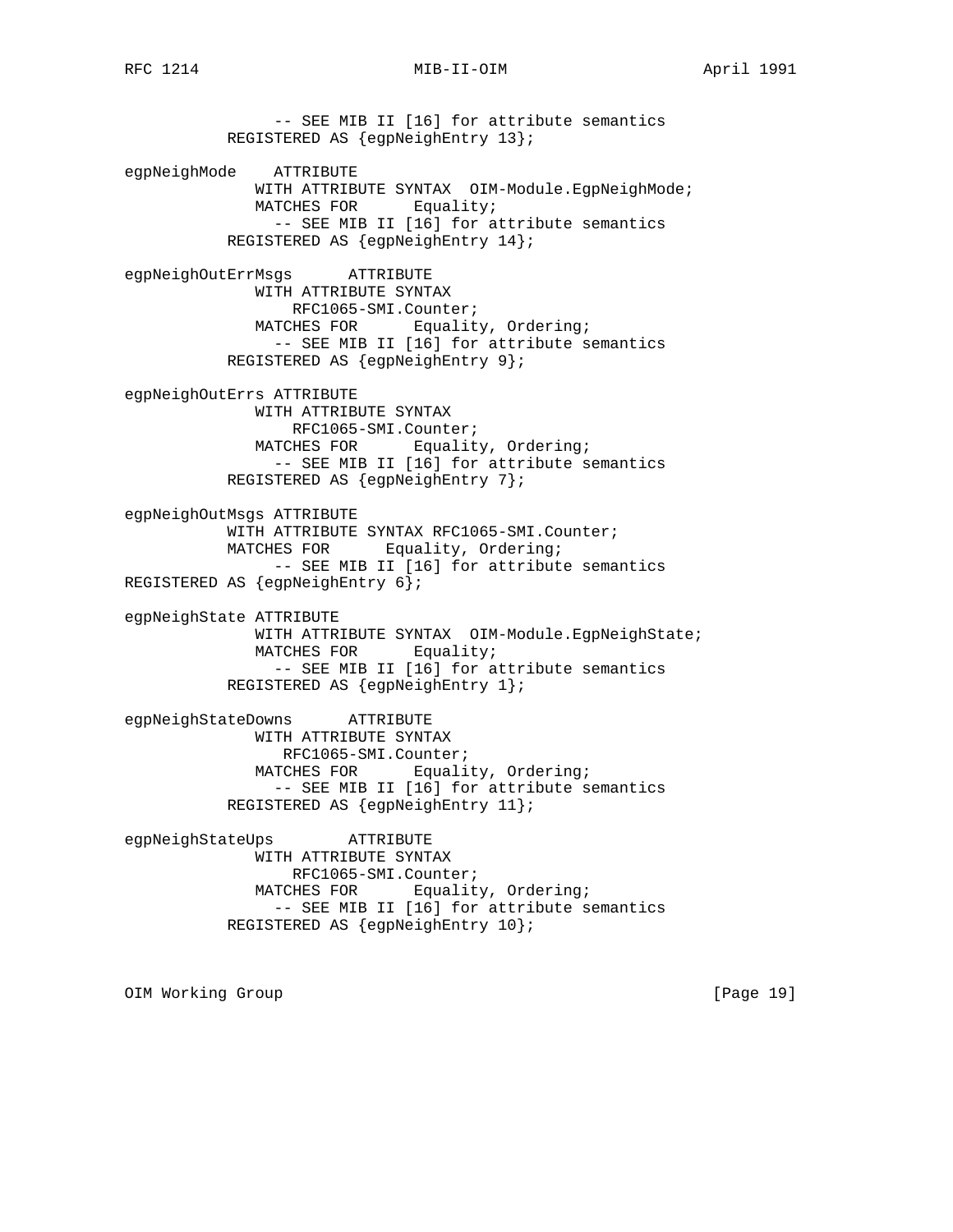egpNeighTableId ATTRIBUTE WITH ATTRIBUTE SYNTAX OIM-Module.PrintString; MATCHES FOR Equality; -- This attribute uniquely identifies the -- egp neighbor table -- An empty string is used for a single instance. REGISTERED AS {attributes 17}; egpOutErrors ATTRIBUTE WITH ATTRIBUTE SYNTAX RFC1065-SMI.Counter; MATCHES FOR Equality, Ordering; -- SEE MIB II [16] for attribute semantics REGISTERED AS  $\{eqp 4\}$ ; egpOutMsgs ATTRIBUTE WITH ATTRIBUTE SYNTAX RFC1065-SMI.Counter; MATCHES FOR Equality, Ordering; -- SEE MIB II [16] for attribute semantics REGISTERED AS {egp 3}; icmpId ATTRIBUTE WITH ATTRIBUTE SYNTAX OIM-Module.PrintString; MATCHES FOR Equality; -- This attribute uniquely identifies the -- ICMP object instance -- An empty string is used for a single instance. REGISTERED AS {attributes 9}; icmpInAddrMaskReps ATTRIBUTE WITH ATTRIBUTE SYNTAX RFC1065-SMI.Counter; MATCHES FOR Equality, Ordering; -- SEE MIB II [16] for attribute semantics REGISTERED AS {icmp 13}; icmpInAddrMasks ATTRIBUTE WITH ATTRIBUTE SYNTAX RFC1065-SMI.Counter; MATCHES FOR Equality, Ordering; -- SEE MIB II [16] for attribute semantics REGISTERED AS {icmp 12}; icmpInDestUnreachs ATTRIBUTE WITH ATTRIBUTE SYNTAX RFC1065-SMI.Counter; MATCHES FOR Equality, Ordering;

OIM Working Group **by the Community Community** (Page 20)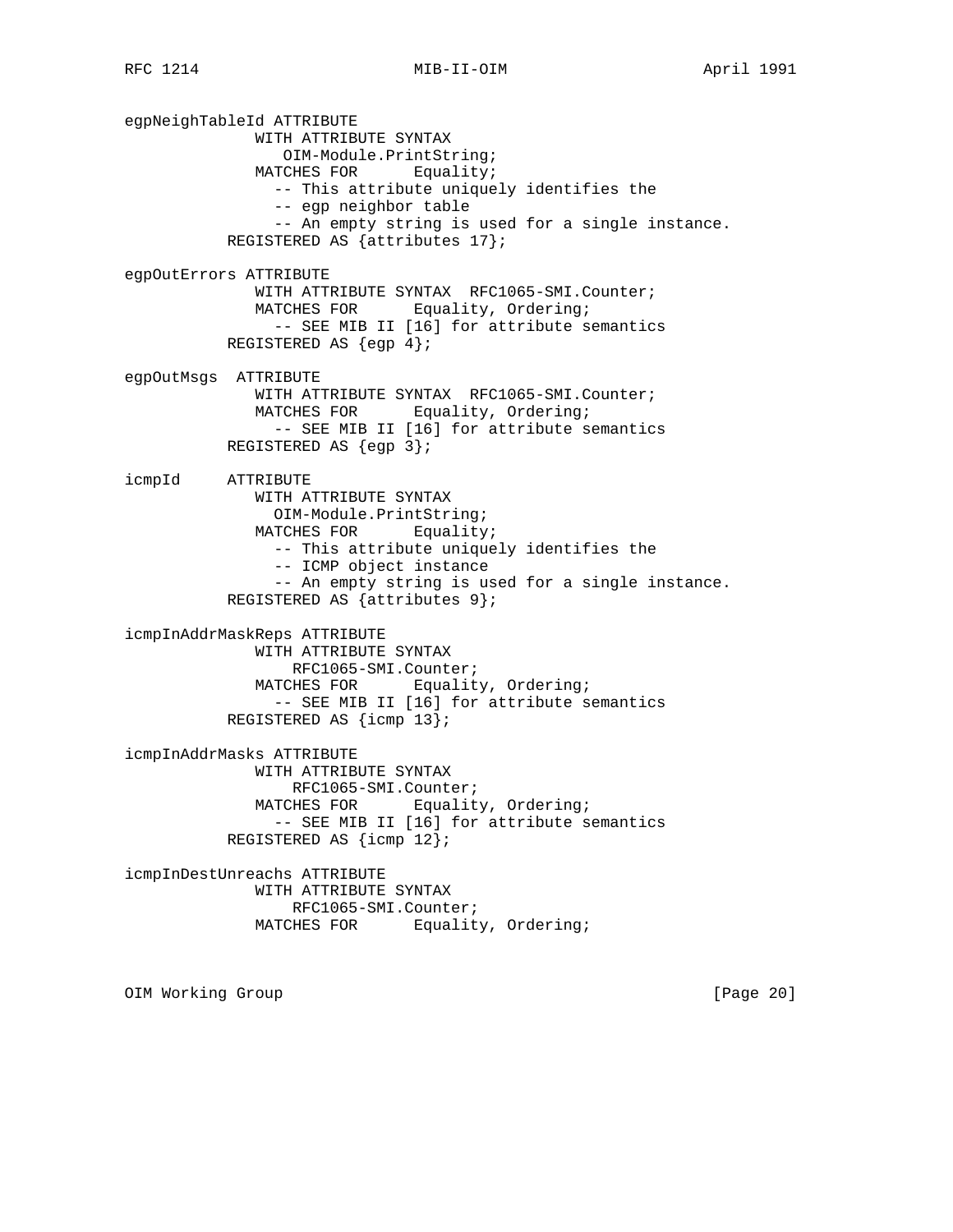-- SEE MIB II [16] for attribute semantics REGISTERED AS {icmp 3}; icmpInEchoReps ATTRIBUTE WITH ATTRIBUTE SYNTAX RFC1065-SMI.Counter; MATCHES FOR Equality, Ordering; -- SEE MIB II [16] for attribute semantics REGISTERED AS {icmp 9}; icmpInEchos ATTRIBUTE WITH ATTRIBUTE SYNTAX RFC1065-SMI.Counter; MATCHES FOR Equality, Ordering; -- SEE MIB II [16] for attribute semantics REGISTERED AS {icmp 8}; icmpInErrors ATTRIBUTE WITH ATTRIBUTE SYNTAX RFC1065-SMI.Counter; MATCHES FOR Equality, Ordering; -- SEE MIB II [16] for attribute semantics REGISTERED AS {icmp 2}; icmpInMsgs ATTRIBUTE WITH ATTRIBUTE SYNTAX RFC1065-SMI.Counter; MATCHES FOR Equality, Ordering; -- SEE MIB II [16] for attribute semantics REGISTERED AS {icmp 1}; icmpInParmProbs ATTRIBUTE WITH ATTRIBUTE SYNTAX RFC1065-SMI.Counter; MATCHES FOR Equality, Ordering; -- SEE MIB II [16] for attribute semantics REGISTERED AS {icmp 5}; icmpInRedirects ATTRIBUTE WITH ATTRIBUTE SYNTAX RFC1065-SMI.Counter; MATCHES FOR Equality, Ordering; -- SEE MIB II [16] for attribute semantics REGISTERED AS {icmp 7}; icmpInSrcQuenchs ATTRIBUTE WITH ATTRIBUTE SYNTAX RFC1065-SMI.Counter; MATCHES FOR Equality, Ordering; -- SEE MIB II [16] for attribute semantics REGISTERED AS {icmp 6};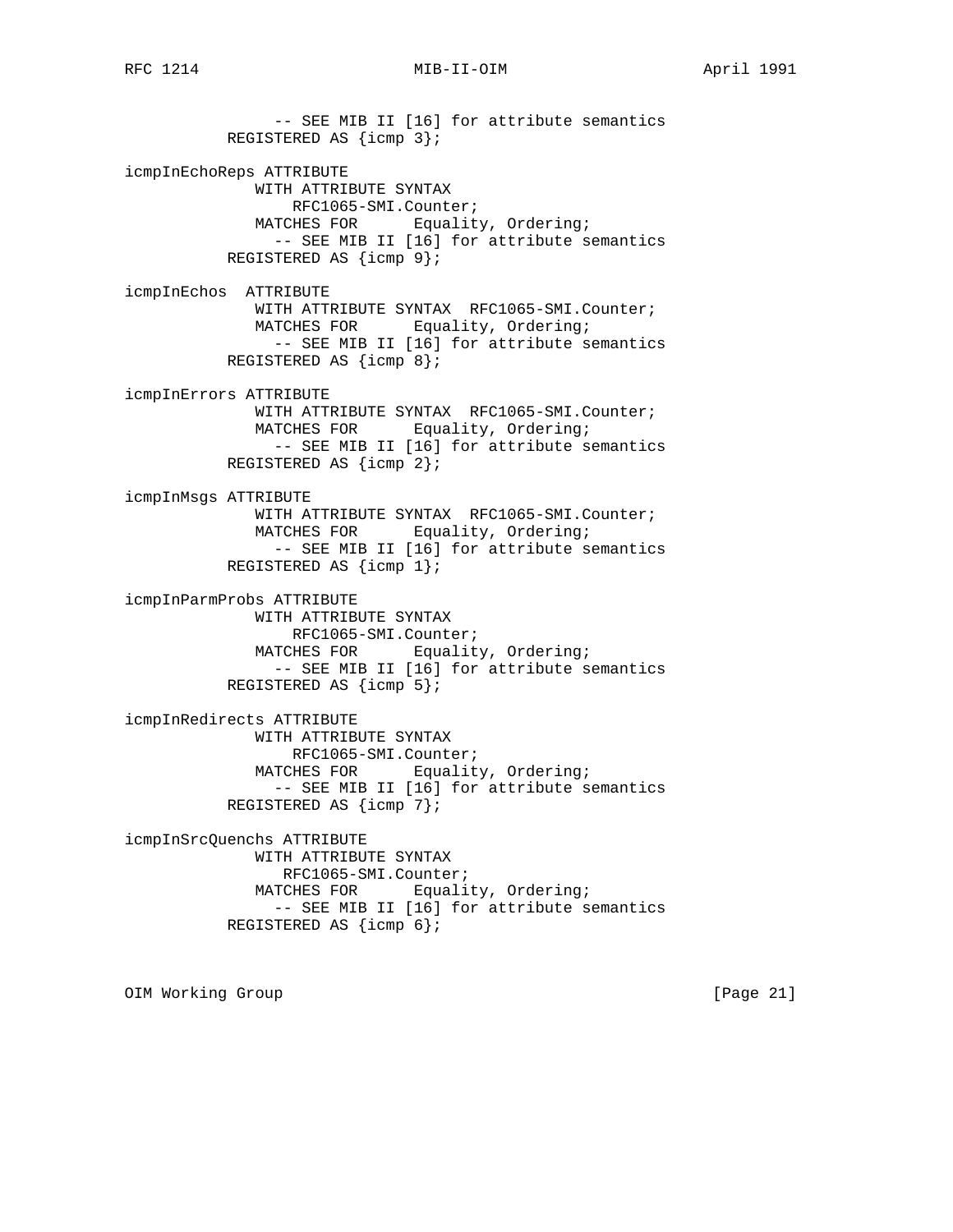icmpInTimeExcds ATTRIBUTE WITH ATTRIBUTE SYNTAX RFC1065-SMI.Counter; MATCHES FOR Equality, Ordering; -- SEE MIB II [16] for attribute semantics REGISTERED AS {icmp 4}; icmpInTimestampReps ATTRIBUTE WITH ATTRIBUTE SYNTAX RFC1065-SMI.Counter; MATCHES FOR Equality, Ordering; -- SEE MIB II [16] for attribute semantics REGISTERED AS {icmp 11}; icmpInTimestamps ATTRIBUTE WITH ATTRIBUTE SYNTAX RFC1065-SMI.Counter; MATCHES FOR Equality, Ordering; -- SEE MIB II [16] for attribute semantics REGISTERED AS {icmp 10}; icmpOutAddrMaskReps ATTRIBUTE WITH ATTRIBUTE SYNTAX RFC1065-SMI.Counter; MATCHES FOR Equality, Ordering; -- SEE MIB II [16] for attribute semantics REGISTERED AS {icmp 26}; icmpOutAddrMasks ATTRIBUTE WITH ATTRIBUTE SYNTAX RFC1065-SMI.Counter; MATCHES FOR Equality, Ordering; -- SEE MIB II [16] for attribute semantics REGISTERED AS {icmp 25}; icmpOutDestUnreachs ATTRIBUTE WITH ATTRIBUTE SYNTAX RFC1065-SMI.Counter; MATCHES FOR Equality, Ordering; -- SEE MIB II [16] for attribute semantics REGISTERED AS {icmp 16}; icmpOutEchoReps ATTRIBUTE WITH ATTRIBUTE SYNTAX RFC1065-SMI.Counter; MATCHES FOR Equality, Ordering; -- SEE MIB II [16] for attribute semantics REGISTERED AS {icmp 22};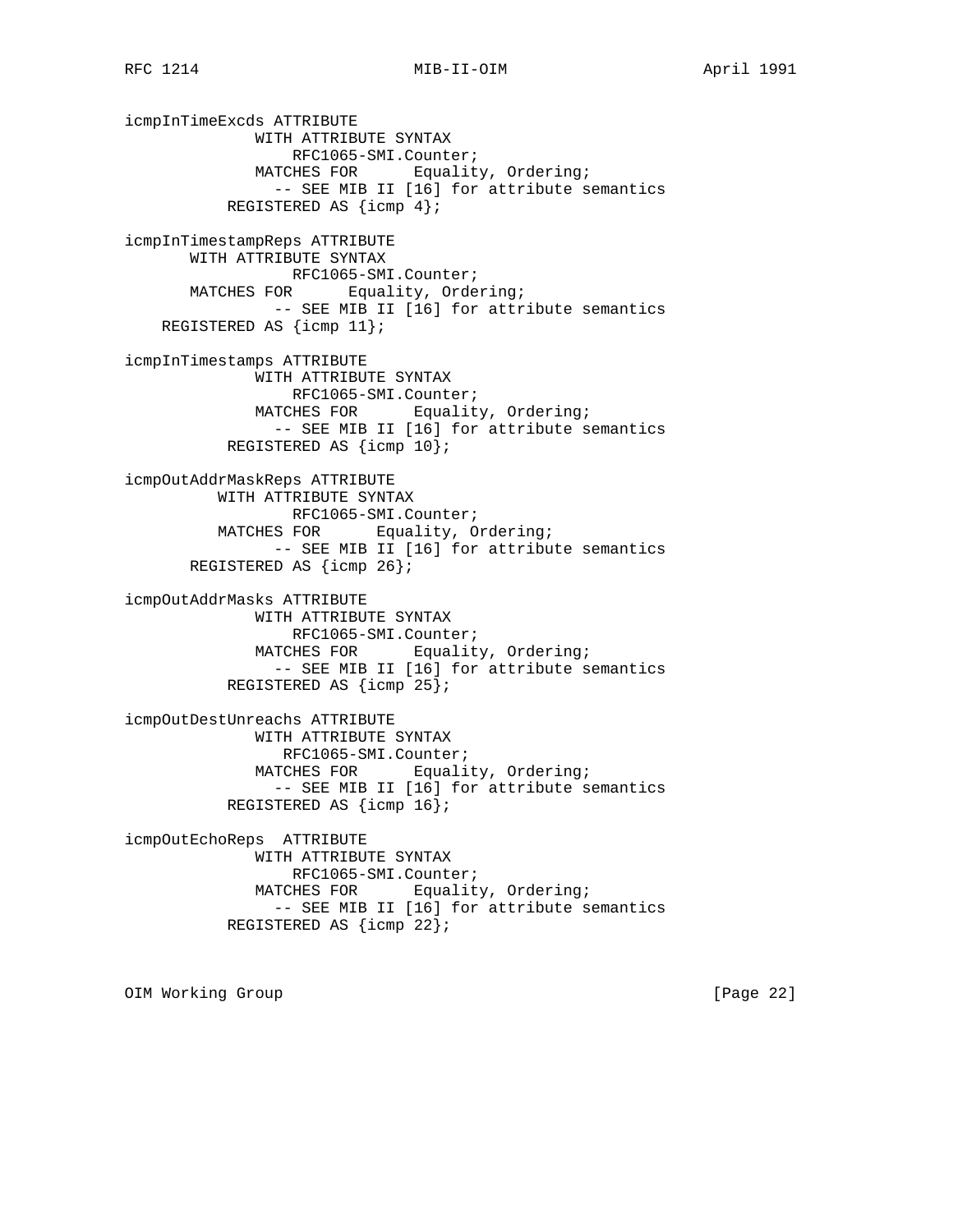icmpOutEchos ATTRIBUTE WITH ATTRIBUTE SYNTAX RFC1065-SMI.Counter; MATCHES FOR Equality, Ordering; -- SEE MIB II [16] for attribute semantics REGISTERED AS {icmp 21}; icmpOutErrors ATTRIBUTE WITH ATTRIBUTE SYNTAX RFC1065-SMI.Counter; MATCHES FOR Equality, Ordering; -- SEE MIB II [16] for attribute semantics REGISTERED AS {icmp 15}; icmpOutMsgs ATTRIBUTE WITH ATTRIBUTE SYNTAX RFC1065-SMI.Counter; MATCHES FOR Equality, Ordering; -- SEE MIB II [16] for attribute semantics REGISTERED AS {icmp 14}; icmpOutParmProbs ATTRIBUTE WITH ATTRIBUTE SYNTAX RFC1065-SMI.Counter; MATCHES FOR Equality, Ordering; -- SEE MIB II [16] for attribute semantics REGISTERED AS {icmp 18}; icmpOutRedirects ATTRIBUTE WITH ATTRIBUTE SYNTAX RFC1065-SMI.Counter; MATCHES FOR Equality, Ordering; -- SEE MIB II [16] for attribute semantics REGISTERED AS {icmp 20}; icmpOutSrcQuenchs ATTRIBUTE WITH ATTRIBUTE SYNTAX RFC1065-SMI.Counter; MATCHES FOR Equality, Ordering; -- SEE MIB II [16] for attribute semantics REGISTERED AS {icmp 19}; icmpOutTimeExcds ATTRIBUTE WITH ATTRIBUTE SYNTAX RFC1065-SMI.Counter; MATCHES FOR Equality, Ordering; -- SEE MIB II [16] for attribute semantics REGISTERED AS {icmp 17};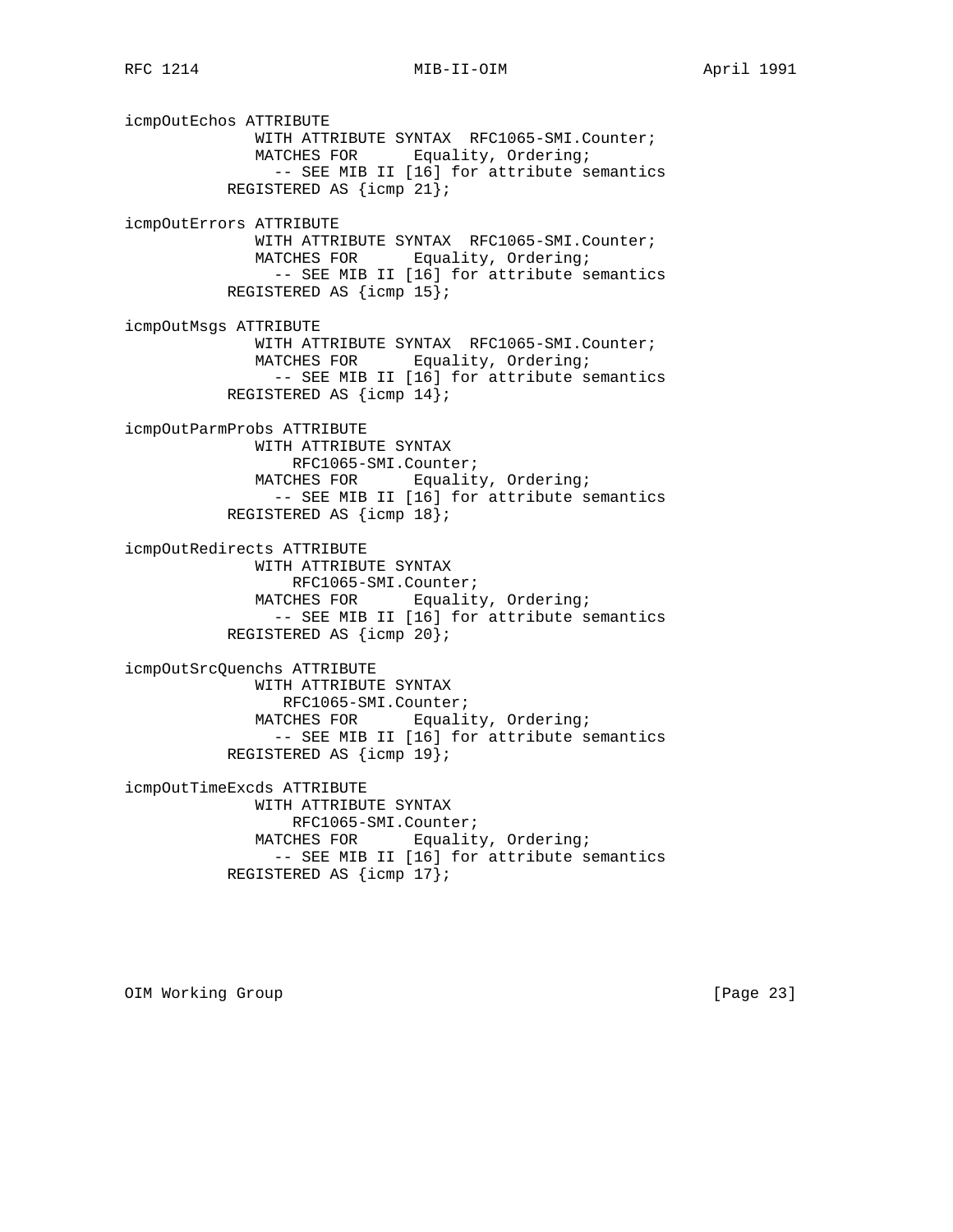icmpOutTimestampReps ATTRIBUTE WITH ATTRIBUTE SYNTAX RFC1065-SMI.Counter; MATCHES FOR Equality, Ordering; -- SEE MIB II [16] for attribute semantics REGISTERED AS {icmp 24}; icmpOutTimestamps ATTRIBUTE WITH ATTRIBUTE SYNTAX RFC1065-SMI.Counter;<br>MATCHES FOR Equali Equality, Ordering; -- SEE MIB II [16] for attribute semantics REGISTERED AS {icmp 23}; ifAdminStatus ATTRIBUTE WITH ATTRIBUTE SYNTAX OIM-Module.IfAdminStatus; MATCHES FOR Equality; -- SEE MIB II [16] for attribute semantics REGISTERED AS {ifEntry 7}; ifDescr ATTRIBUTE WITH ATTRIBUTE SYNTAX OIM-Module.PrintString; MATCHES FOR Equality; -- SEE MIB II [16] for attribute semantics REGISTERED AS {ifEntry 2}; ifEntryId ATTRIBUTE WITH ATTRIBUTE SYNTAX OIM-Module.PrintString; MATCHES FOR Equality; -- The decimal representation of ifIndex. REGISTERED AS {attributes 21}; ifId ATTRIBUTE WITH ATTRIBUTE SYNTAX OIM-Module.PrintString; MATCHES FOR Equality; -- An empty string is used for a single instance. REGISTERED AS {attributes 23}; ifIndex ATTRIBUTE WITH ATTRIBUTE SYNTAX OIM-Module.Integer; MATCHES FOR Equality; -- SEE MIB II [16] for attribute semantics REGISTERED AS {ifEntry 1}; ifInDiscards ATTRIBUTE WITH ATTRIBUTE SYNTAX RFC1065-SMI.Counter; OIM Working Group and the contract of the contract of the contract of the contract of the contract of the contract of the contract of the contract of the contract of the contract of the contract of the contract of the cont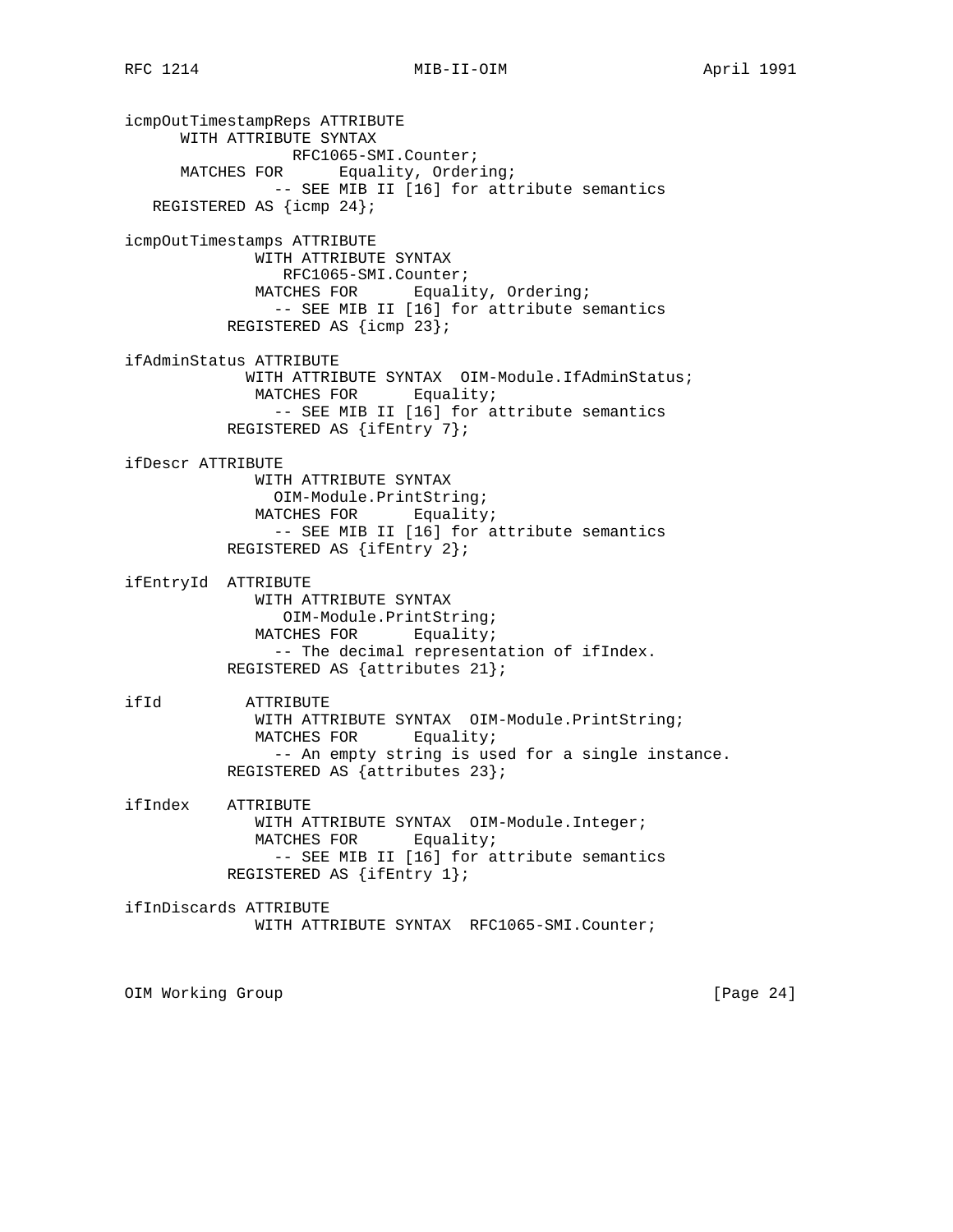MATCHES FOR Equality, Ordering; -- SEE MIB II [16] for attribute semantics REGISTERED AS {ifEntry 13}; ifInErrors ATTRIBUTE WITH ATTRIBUTE SYNTAX RFC1065-SMI.Counter; MATCHES FOR Equality, Ordering; -- SEE MIB II [16] for attribute semantics REGISTERED AS {ifEntry 14}; ifInNUcastPkts ATTRIBUTE WITH ATTRIBUTE SYNTAX RFC1065-SMI.Counter; MATCHES FOR Equality, Ordering; -- SEE MIB II [16] for attribute semantics REGISTERED AS {ifEntry 12}; ifInOctets ATTRIBUTE WITH ATTRIBUTE SYNTAX RFC1065-SMI.Counter; MATCHES FOR Equality, Ordering; -- SEE MIB II [16] for attribute semantics REGISTERED AS {ifEntry 10}; ifInUcastPkts ATTRIBUTE WITH ATTRIBUTE SYNTAX RFC1065-SMI.Counter; MATCHES FOR Equality, Ordering; -- SEE MIB II [16] for attribute semantics REGISTERED AS {ifEntry 11}; ifInUnknownProtos ATTRIBUTE WITH ATTRIBUTE SYNTAX RFC1065-SMI.Counter; MATCHES FOR Equality, Ordering; -- SEE MIB II [16] for attribute semantics REGISTERED AS {ifEntry 15}; ifLastChange ATTRIBUTE WITH ATTRIBUTE SYNTAX RFC1065-SMI.TimeTicks; MATCHES FOR Equality, Ordering; -- SEE MIB II [16] for attribute semantics REGISTERED AS {ifEntry 9}; ifMtu ATTRIBUTE WITH ATTRIBUTE SYNTAX OIM-Module.Integer; MATCHES FOR Equality, Ordering; -- SEE MIB II [16] for attribute semantics REGISTERED AS {ifEntry 4}; ifNumber ATTRIBUTE WITH ATTRIBUTE SYNTAX OIM-Module.Integer;

OIM Working Group [Page 25]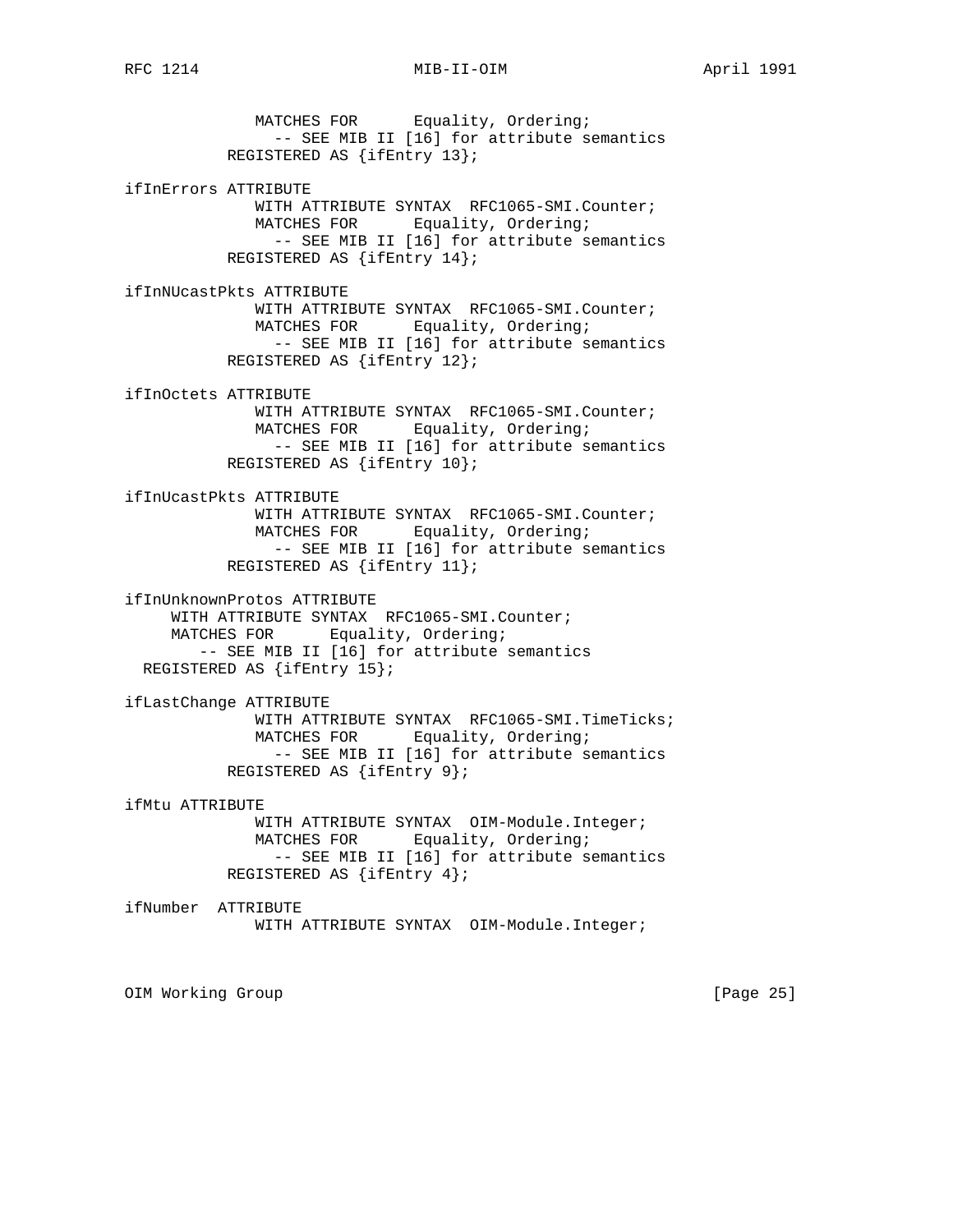MATCHES FOR Equality, Ordering; -- SEE MIB II [16] for attribute semantics REGISTERED AS {interfaces 1}; ifOperStatus ATTRIBUTE WITH ATTRIBUTE SYNTAX OIM-Module.IfOperStatus; MATCHES FOR Equality; -- SEE MIB II [16] for attribute semantics REGISTERED AS {ifEntry 8}; ifOutDiscards ATTRIBUTE WITH ATTRIBUTE SYNTAX RFC1065-SMI.Counter; MATCHES FOR Equality, Ordering; -- SEE MIB II [16] for attribute semantics REGISTERED AS {ifEntry 19}; ifOutErrors ATTRIBUTE WITH ATTRIBUTE SYNTAX RFC1065-SMI.Counter; MATCHES FOR Equality, Ordering; -- SEE MIB II [16] for attribute semantics REGISTERED AS {ifEntry 20}; ifOutNUcastPkts ATTRIBUTE WITH ATTRIBUTE SYNTAX RFC1065-SMI.Counter; MATCHES FOR Equality, Ordering; -- SEE MIB II [16] for attribute semantics REGISTERED AS {ifEntry 18}; ifOutOctets ATTRIBUTE WITH ATTRIBUTE SYNTAX RFC1065-SMI.Counter; MATCHES FOR Equality, Ordering; -- SEE MIB II [16] for attribute semantics REGISTERED AS {ifEntry 16}; ifOutQLen ATTRIBUTE WITH ATTRIBUTE SYNTAX RFC1065-SMI.Gauge; MATCHES FOR Equality, Ordering; -- SEE MIB II [16] for attribute semantics REGISTERED AS {ifEntry 21}; ifOutUcastPkts ATTRIBUTE WITH ATTRIBUTE SYNTAX RFC1065-SMI.Counter; MATCHES FOR Equality, Ordering; -- SEE MIB II [16] for attribute semantics REGISTERED AS {ifEntry 17};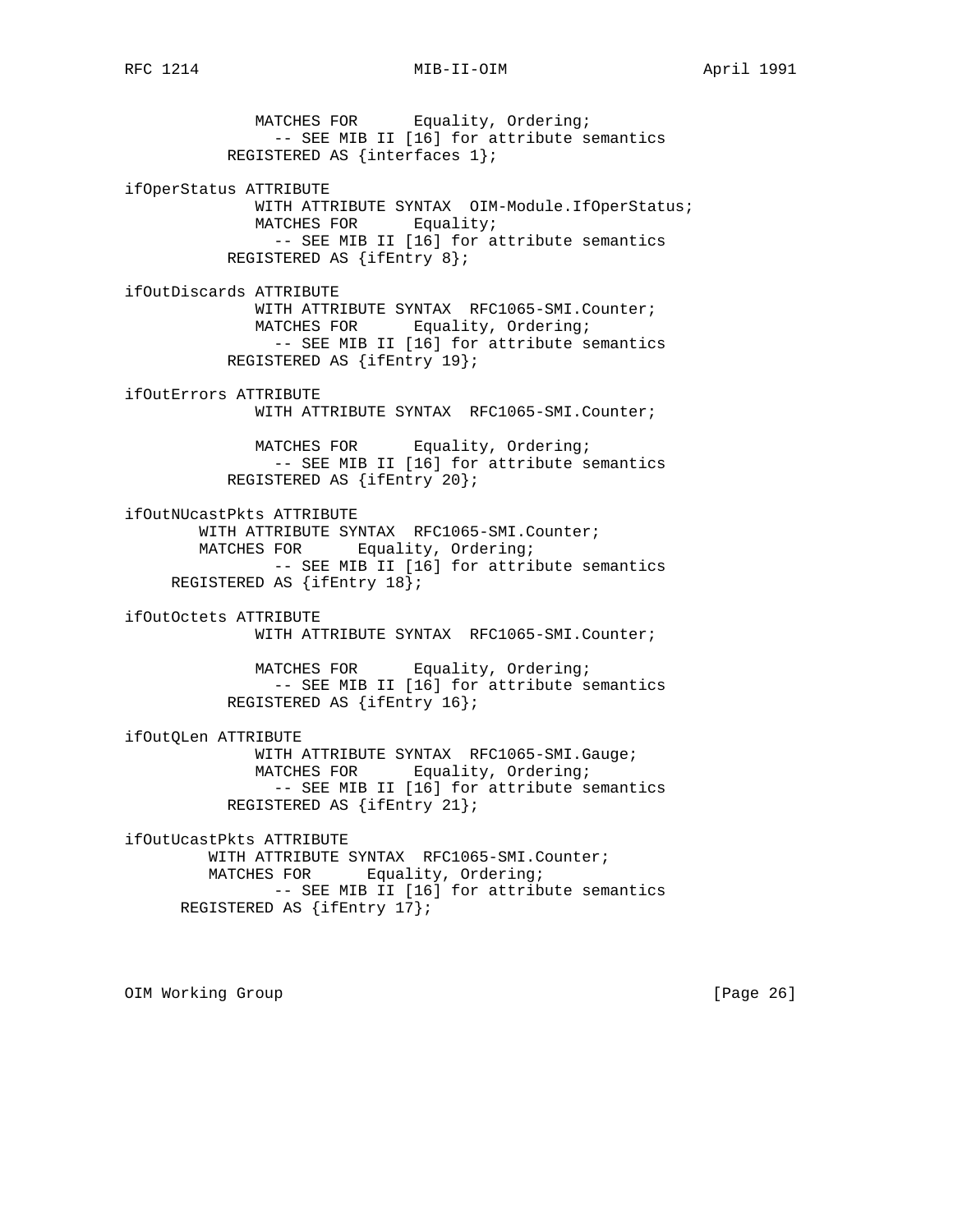ifPhysAddress ATTRIBUTE WITH ATTRIBUTE SYNTAX OIM-Module. PhysAddress; MATCHES FOR Equality; -- SEE MIB II [16] for attribute semantics REGISTERED AS {ifEntry 6}; ifSpecific ATTRIBUTE WITH ATTRIBUTE SYNTAX OIM-Module.ObjectId; MATCHES FOR Equality; -- SEE MIB II [16] for attribute semantics REGISTERED AS {ifEntry 22}; ifSpeed ATTRIBUTE WITH ATTRIBUTE SYNTAX RFC1065-SMI.Gauge; MATCHES FOR Equality, Ordering; -- SEE MIB II [16] for attribute semantics REGISTERED AS {ifEntry 5}; ifTableId ATTRIBUTE WITH ATTRIBUTE SYNTAX OIM-Module.PrintString; MATCHES FOR Equality; -- an empty string REGISTERED AS {attributes 1}; ifType ATTRIBUTE WITH ATTRIBUTE SYNTAX OIM-Module.IfType; MATCHES FOR Equality; -- SEE MIB II [16] for attribute semantics REGISTERED AS {ifEntry 3}; ipAddrTableId ATTRIBUTE WITH ATTRIBUTE SYNTAX OIM-Module.PrintString; MATCHES FOR Equality; -- This attribute provides a unique id -- which identifies the address table. -- An empty string is used for a single instance. REGISTERED AS {attributes 5}; ipAdEntAddr ATTRIBUTE WITH ATTRIBUTE SYNTAX RFC1065-SMI.IpAddress; MATCHES FOR Equality; -- SEE MIB II [16] for attribute semantics REGISTERED AS {ipAddrEntry 1}; ipAdEntBcastAddr ATTRIBUTE WITH ATTRIBUTE SYNTAX OIM-Module.Integer;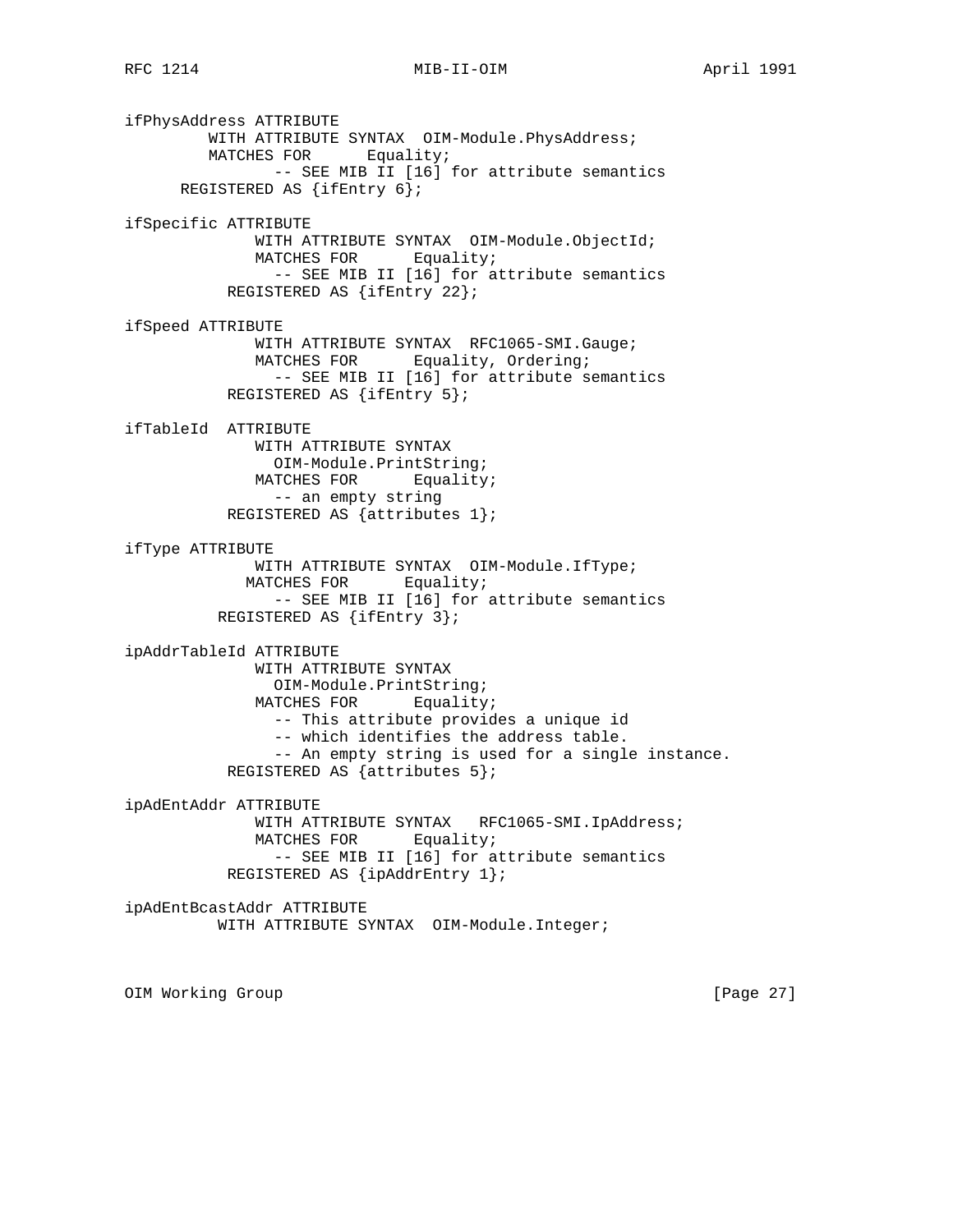MATCHES FOR Equality; -- SEE MIB II [16] for attribute semantics REGISTERED AS {ipAddrEntry 4}; ipAdEntIfIndex ATTRIBUTE WITH ATTRIBUTE SYNTAX OIM-Module.Integer; MATCHES FOR Equality; -- SEE MIB II [16] for attribute semantics REGISTERED AS {ipAddrEntry 2}; ipAdEntNetMask ATTRIBUTE WITH ATTRIBUTE SYNTAX RFC1065-SMI.IpAddress; MATCHES FOR Equality; -- SEE MIB II [16] for attribute semantics REGISTERED AS {ipAddrEntry 3}; ipAdEntReasmMaxSize ATTRIBUTE WITH ATTRIBUTE SYNTAX OIM-Module.Integer64k; MATCHES FOR Equality, Ordering; -- SEE MIB II [16] for attribute semantics REGISTERED AS {ipAddrEntry 5}; ipAdEntryId ATTRIBUTE WITH ATTRIBUTE SYNTAX OIM-Module.PrintString; MATCHES FOR Equality; -- This attribute uniquely identifies the ip address -- table entry. The format is: -- <addr> , where <addr> is ipAdEntAddr -- represented in "dot notation". REGISTERED AS {attributes 19}; ipDefaultTTL ATTRIBUTE WITH ATTRIBUTE SYNTAX OIM-Module.Integer; MATCHES FOR Equality, Ordering; -- SEE MIB II [16] for attribute semantics REGISTERED AS {ip 2}; ipForwarding ATTRIBUTE WITH ATTRIBUTE SYNTAX OIM-Module.IpForwarding; MATCHES FOR Equality; -- SEE MIB II [16] for attribute semantics REGISTERED AS {ip 1}; ipForwDatagrams ATTRIBUTE WITH ATTRIBUTE SYNTAX RFC1065-SMI.Counter; MATCHES FOR Equality, Ordering; -- SEE MIB II [16] for attribute semantics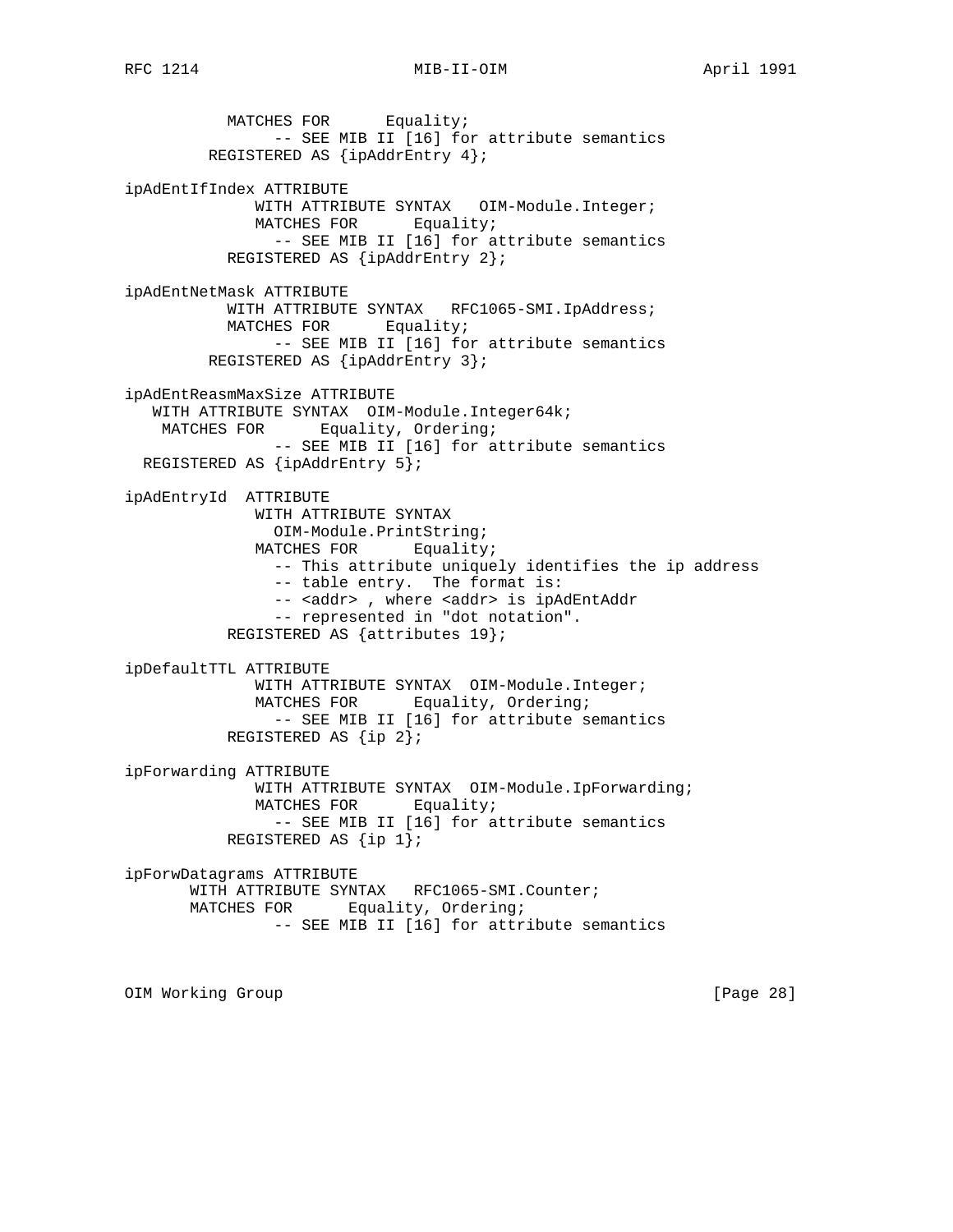REGISTERED AS {ip 6}; ipFragCreates ATTRIBUTE WITH ATTRIBUTE SYNTAX RFC1065-SMI.Counter; MATCHES FOR Equality, Ordering; -- SEE MIB II [16] for attribute semantics REGISTERED AS {ip 19}; ipFragFails ATTRIBUTE WITH ATTRIBUTE SYNTAX RFC1065-SMI.Counter; MATCHES FOR Equality, Ordering; -- SEE MIB II [16] for attribute semantics REGISTERED AS {ip 18}; ipFragOKs ATTRIBUTE WITH ATTRIBUTE SYNTAX RFC1065-SMI.Counter; MATCHES FOR Equality, Ordering; -- SEE MIB II [16] for attribute semantics REGISTERED AS {ip 17}; ipId ATTRIBUTE WITH ATTRIBUTE SYNTAX OIM-Module.PrintString; MATCHES FOR Equality; -- identifies the Ip entity. -- An empty string is used for a single instance REGISTERED AS {attributes 4}; ipInAddrErrors ATTRIBUTE WITH ATTRIBUTE SYNTAX RFC1065-SMI.Counter; MATCHES FOR Equality, Ordering; -- SEE MIB II [16] for attribute semantics REGISTERED AS {ip 5}; ipInDelivers ATTRIBUTE WITH ATTRIBUTE SYNTAX RFC1065-SMI.Counter; MATCHES FOR Equality, Ordering; -- SEE MIB II [16] for attribute semantics REGISTERED AS {ip 9}; ipInDiscards ATTRIBUTE WITH ATTRIBUTE SYNTAX RFC1065-SMI.Counter; MATCHES FOR Equality, Ordering; -- SEE MIB II [16] for attribute semantics REGISTERED AS {ip 8}; ipInHdrErrors ATTRIBUTE WITH ATTRIBUTE SYNTAX RFC1065-SMI.Counter;

OIM Working Group **business and Community Community** [Page 29]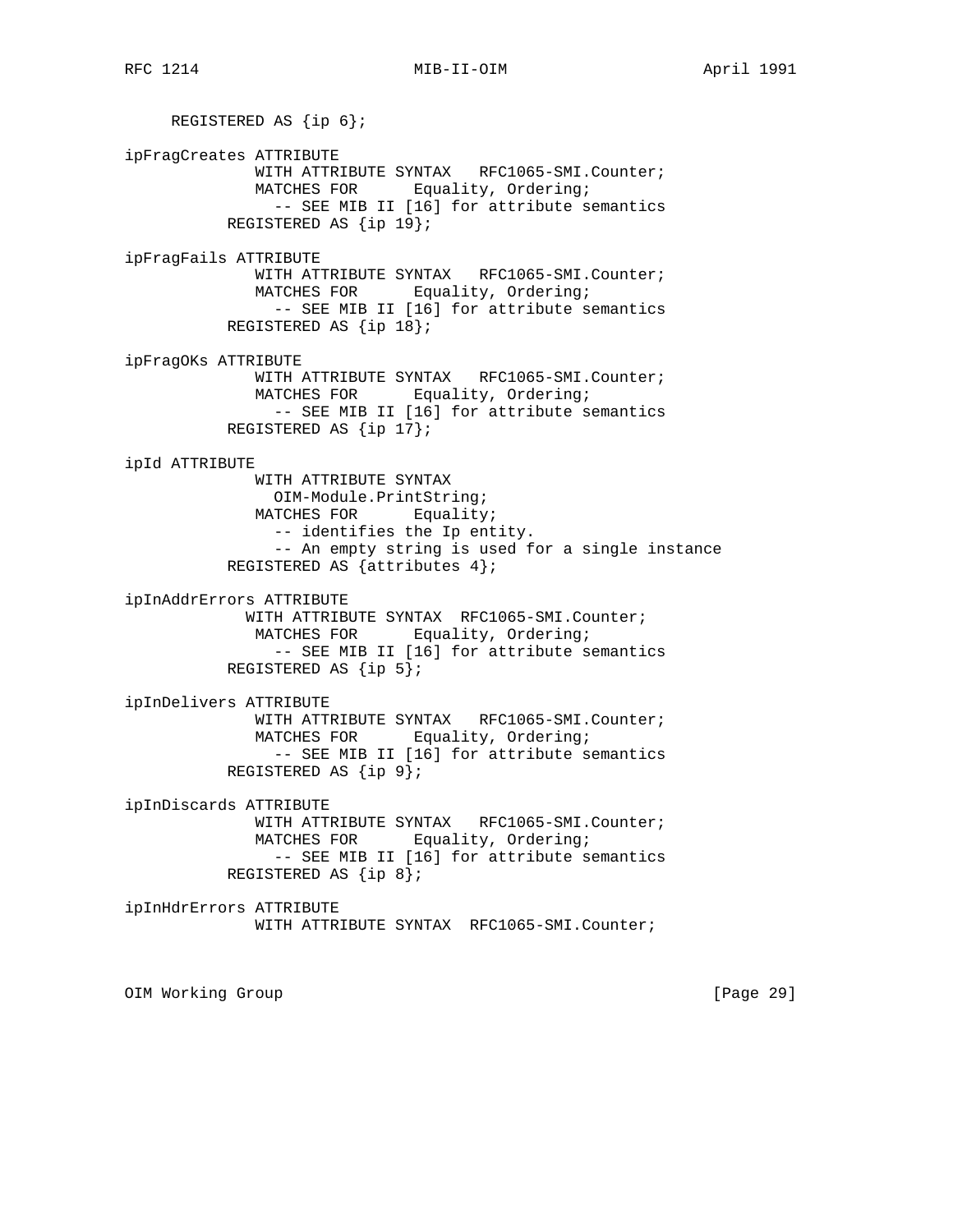MATCHES FOR Equality, Ordering; -- SEE MIB II [16] for attribute semantics REGISTERED AS {ip 4}; ipInReceives ATTRIBUTE WITH ATTRIBUTE SYNTAX RFC1065-SMI.Counter; MATCHES FOR Equality, Ordering; -- SEE MIB II [16] for attribute semantics REGISTERED AS {ip 3}; ipInUnknownProtos ATTRIBUTE WITH ATTRIBUTE SYNTAX RFC1065-SMI.Counter; MATCHES FOR Equality, Ordering; -- SEE MIB II [16] for attribute semantics REGISTERED AS {ip 7}; ipNetToMediaEntryId ATTRIBUTE WITH ATTRIBUTE SYNTAX OIM-Module.PrintString; MATCHES FOR Equality; -- identifies an instance of IpNetToMediaEntry -- <interface> "." <address>, where <interface> is the -- decimal representation of ipNetToMediaIfIndex and -- <address> is ipNetToMediaNetAddress in -- "dot notation". REGISTERED AS {attributes 8}; ipNetToMediaIfIndex ATTRIBUTE WITH ATTRIBUTE SYNTAX OIM-Module.Integer; MATCHES FOR Equality; -- SEE MIB II [16] for attribute semantics REGISTERED AS {ipNetToMediaEntry 1}; ipNetToMediaNetAddress ATTRIBUTE WITH ATTRIBUTE SYNTAX RFC1065-SMI.IpAddress; MATCHES FOR Equality; -- SEE MIB II [16] for attribute semantics REGISTERED AS {ipNetToMediaEntry 3}; ipNetToMediaPhysAddress ATTRIBUTE WITH ATTRIBUTE SYNTAX OIM-Module.PhysAddress; MATCHES FOR Equality; -- SEE MIB II [16] for attribute semantics REGISTERED AS {ipNetToMediaEntry 2};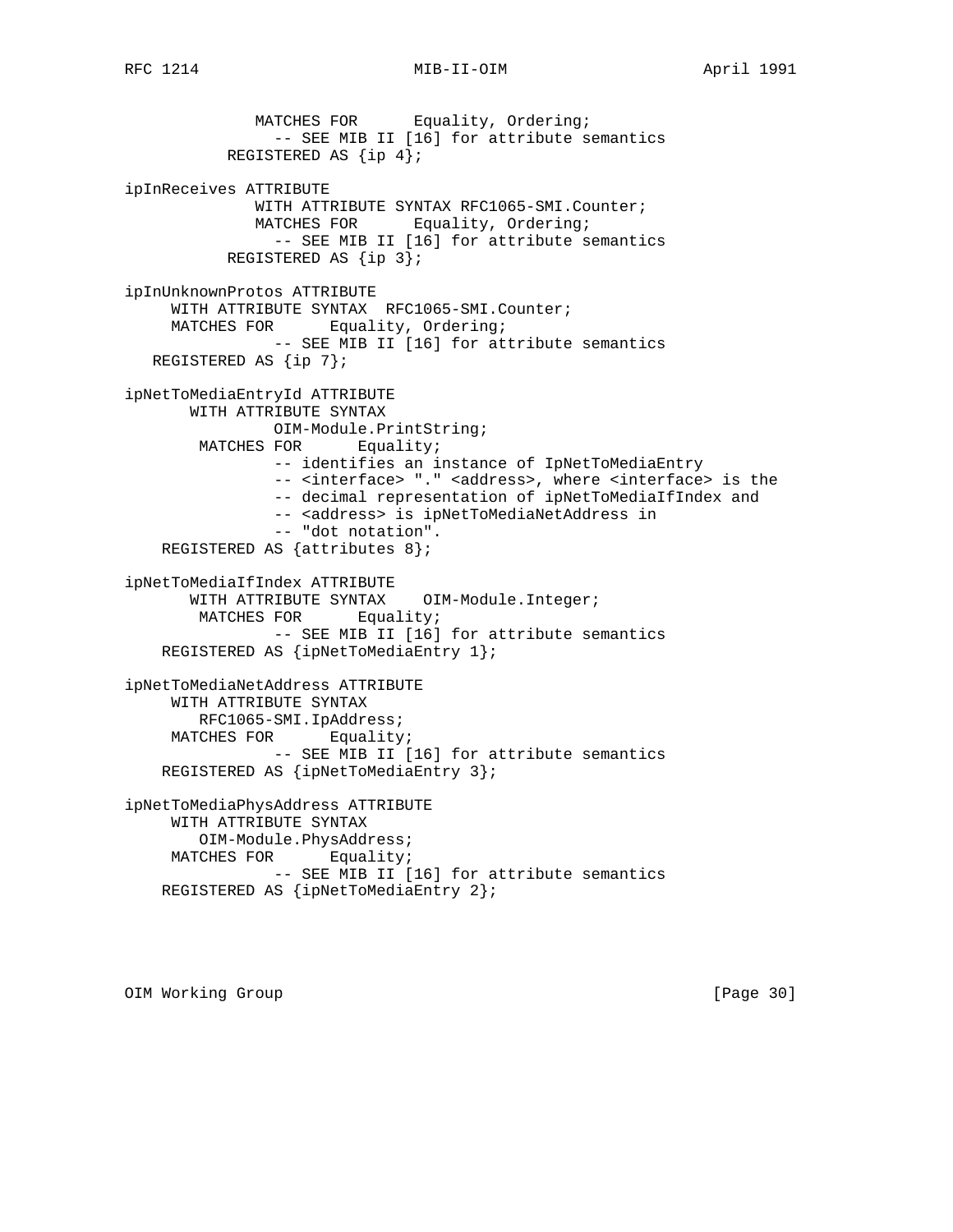ipNetToMediaTableId ATTRIBUTE WITH ATTRIBUTE SYNTAX OIM-Module.PrintString; MATCHES FOR Equality; -- This is the distinguishing attribute for the -- Ip Net to Media Table. -- An empty string is used for a single instance. REGISTERED AS {attributes 7}; ipNetToMediaType ATTRIBUTE WITH ATTRIBUTE SYNTAX OIM-Module.IpNetToMediaType; MATCHES FOR Equality; -- SEE MIB II [16] for attribute semantics REGISTERED AS {ipNetToMediaEntry 4}; ipOutDiscards ATTRIBUTE WITH ATTRIBUTE SYNTAX RFC1065-SMI.Counter; MATCHES FOR Equality, Ordering; -- SEE MIB II [16] for attribute semantics REGISTERED AS {ip 11}; ipOutNoRoutes ATTRIBUTE WITH ATTRIBUTE SYNTAX RFC1065-SMI.Counter; MATCHES FOR Equality, Ordering; -- SEE MIB II [16] for attribute semantics REGISTERED AS {ip 12}; ipOutRequests ATTRIBUTE WITH ATTRIBUTE SYNTAX RFC1065-SMI.Counter; MATCHES FOR Equality, Ordering; -- SEE MIB II [16] for attribute semantics REGISTERED AS {ip 10}; ipReasmFails ATTRIBUTE WITH ATTRIBUTE SYNTAX RFC1065-SMI.Counter; MATCHES FOR Equality, Ordering; -- SEE MIB II [16] for attribute semantics REGISTERED AS {ip 16}; ipReasmOKs ATTRIBUTE WITH ATTRIBUTE SYNTAX RFC1065-SMI.Counter; MATCHES FOR Equality, Ordering; -- SEE MIB II [16] for attribute semantics REGISTERED AS {ip 15}; ipReasmReqds ATTRIBUTE WITH ATTRIBUTE SYNTAX RFC1065-SMI.Counter; OIM Working Group and the contract of the contract of the contract of the contract of the contract of the contract of the contract of the contract of the contract of the contract of the contract of the contract of the cont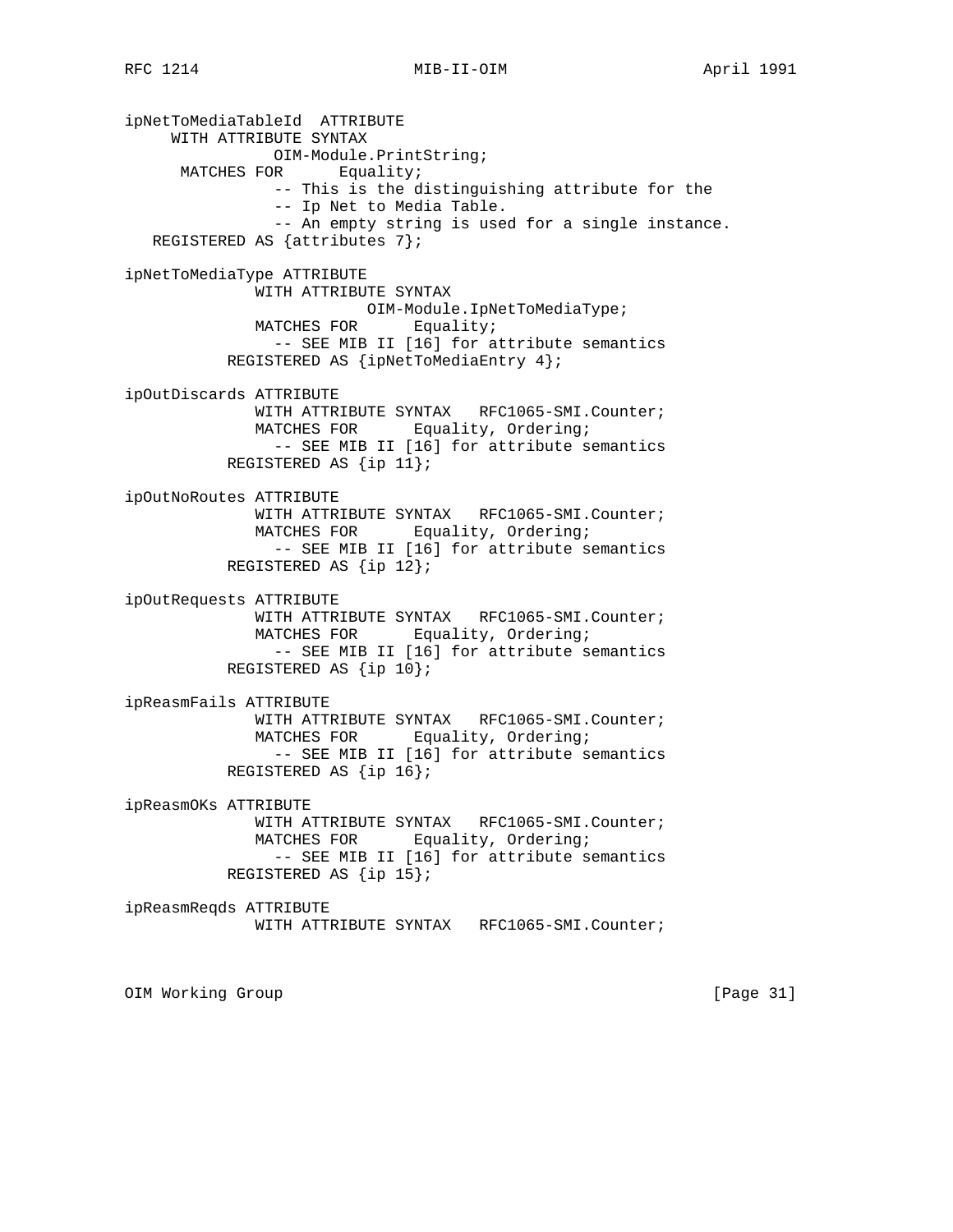# RFC 1214 MIB-II-OIM MONTHL April 1991

 MATCHES FOR Equality, Ordering; -- SEE MIB II [16] for attribute semantics REGISTERED AS {ip 14}; ipReasmTimeout ATTRIBUTE WITH ATTRIBUTE SYNTAX OIM-Module.Integer; MATCHES FOR Equality, Ordering; -- SEE MIB II [16] for attribute semantics REGISTERED AS {ip 13}; ipRouteAge ATTRIBUTE WITH ATTRIBUTE SYNTAX OIM-Module.Integer; MATCHES FOR Equality, Ordering; -- SEE MIB II [16] for attribute semantics REGISTERED AS {ipRouteEntry 10}; ipRouteDest ATTRIBUTE WITH ATTRIBUTE SYNTAX RFC1065-SMI.IpAddress; MATCHES FOR Equality; -- SEE MIB II [16] for attribute semantics REGISTERED AS {ipRouteEntry 1}; ipRouteEntryId ATTRIBUTE WITH ATTRIBUTE SYNTAX OIM-Module.PrintString; MATCHES FOR Equality; -- This attribute identifies the ip route table entry. -- The format is <dest>, where <dest> is -- ipRouteDest represented in "dot notation. REGISTERED AS {attributes 20}; ipRouteIfIndex ATTRIBUTE WITH ATTRIBUTE SYNTAX OIM-Module.Integer; MATCHES FOR Equality; -- SEE MIB II [16] for attribute semantics REGISTERED AS {ipRouteEntry 2}; ipRouteInfo ATTRIBUTE WITH ATTRIBUTE SYNTAX OIM-Module.ObjectId; MATCHES FOR Equality; -- SEE MIB II [16] for attribute semantics REGISTERED AS {ipRouteEntry 13}; ipRouteMask ATTRIBUTE WITH ATTRIBUTE SYNTAX RFC1065-SMI.IpAddress; MATCHES FOR Equality; -- SEE MIB II [16] for attribute semantics REGISTERED AS {ipRouteEntry 11};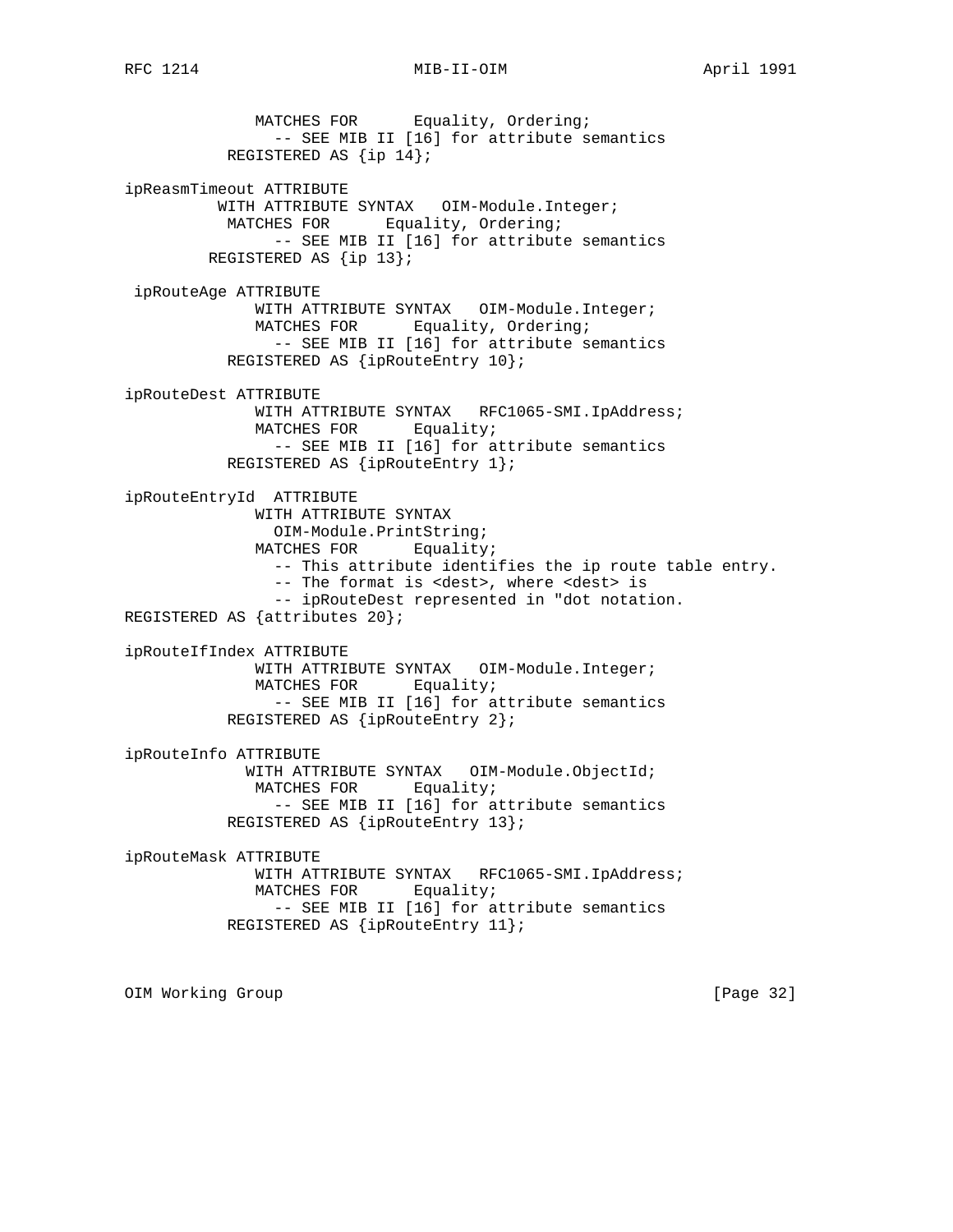ipRouteMetric1 ATTRIBUTE WITH ATTRIBUTE SYNTAX OIM-Module.Integer; MATCHES FOR Equality, Ordering; -- SEE MIB II [16] for attribute semantics REGISTERED AS {ipRouteEntry 3}; ipRouteMetric2 ATTRIBUTE WITH ATTRIBUTE SYNTAX OIM-Module.Integer; MATCHES FOR Equality, Ordering; -- SEE MIB II [16] for attribute semantics REGISTERED AS {ipRouteEntry 4}; ipRouteMetric3 ATTRIBUTE WITH ATTRIBUTE SYNTAX OIM-Module.Integer; MATCHES FOR Equality, Ordering; -- SEE MIB II [16] for attribute semantics REGISTERED AS {ipRouteEntry 5}; ipRouteMetric4 ATTRIBUTE WITH ATTRIBUTE SYNTAX OIM-Module.Integer; MATCHES FOR Equality, Ordering; -- SEE MIB II [16] for attribute semantics REGISTERED AS {ipRouteEntry 6}; ipRouteMetric5 ATTRIBUTE WITH ATTRIBUTE SYNTAX OIM-Module.Integer; MATCHES FOR Equality, Ordering; -- SEE MIB II [16] for attribute semantics REGISTERED AS {ipRouteEntry 12}; ipRouteNextHop ATTRIBUTE WITH ATTRIBUTE SYNTAX RFC1065-SMI.IpAddress; MATCHES FOR Equality; -- SEE MIB II [16] for attribute semantics REGISTERED AS {ipRouteEntry 7}; ipRouteProto ATTRIBUTE WITH ATTRIBUTE SYNTAX OIM-Module.IpRouteProto; MATCHES FOR Equality; -- SEE MIB II [16] for attribute semantics REGISTERED AS {ipRouteEntry 9}; ipRouteType ATTRIBUTE WITH ATTRIBUTE SYNTAX OIM-Module.IpRouteType; MATCHES FOR Equality; -- SEE MIB II [16] for attribute semantics REGISTERED AS {ipRouteEntry 8};

OIM Working Group [Page 33]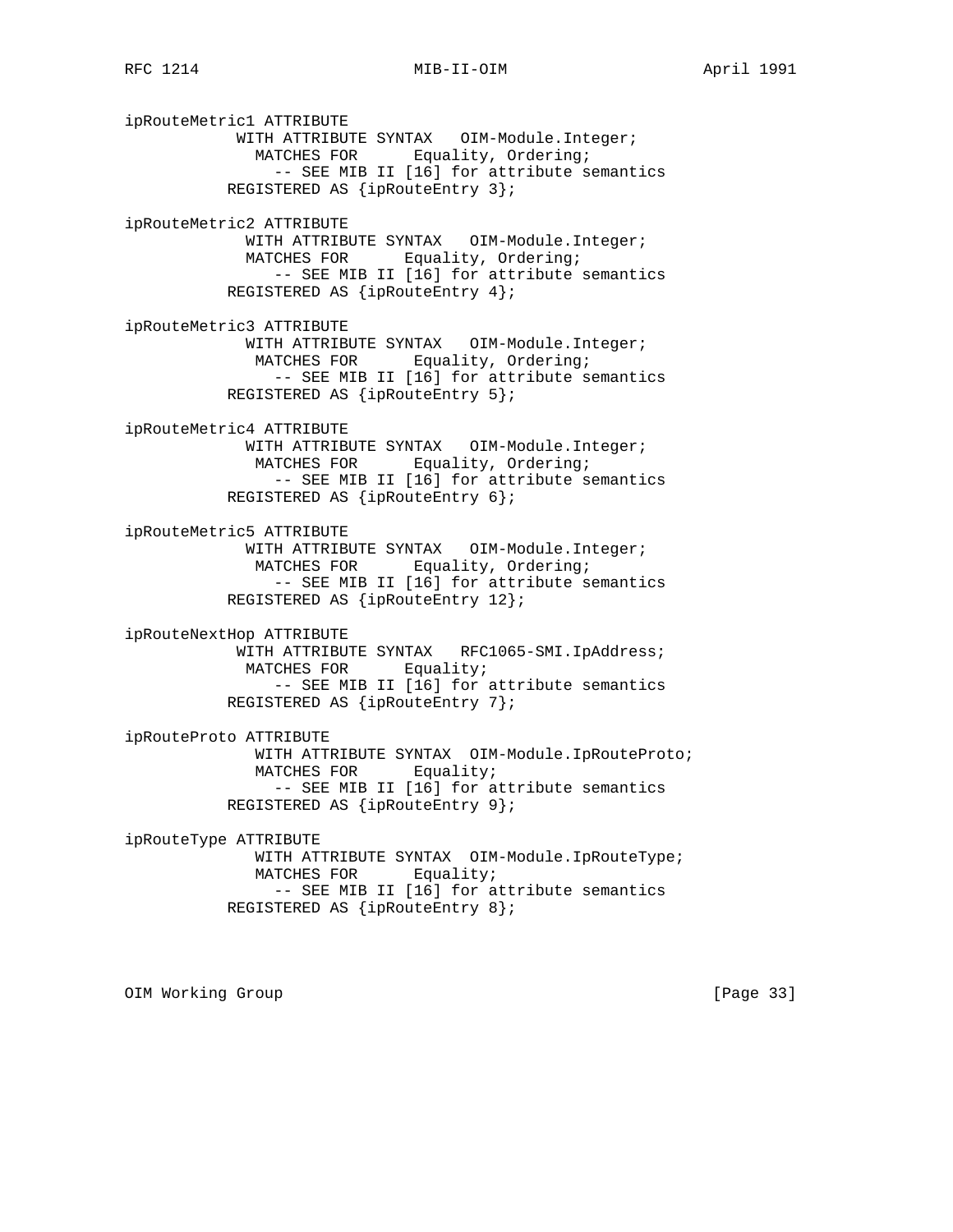ipRoutingDiscards ATTRIBUTE WITH ATTRIBUTE SYNTAX RFC1065-SMI.Counter; MATCHES FOR Equality, Ordering; -- SEE MIB II [16] for attribute semantics REGISTERED AS {ip 23}; ipRoutingTableId ATTRIBUTE WITH ATTRIBUTE SYNTAX OIM-Module.PrintString; MATCHES FOR Equality; -- unique id which identifies the -- Ip Routing Table instance. -- An empty string is used for a single instance. REGISTERED AS {attributes 6}; snmpEnableAuthenTraps ATTRIBUTE WITH ATTRIBUTE SYNTAX OIM-Module.SnmpEnableAuthenTraps; MATCHES FOR Equality; -- SEE MIB II [16] for attribute semantics REGISTERED AS {snmp 30}; snmpId ATTRIBUTE WITH ATTRIBUTE SYNTAX OIM-Module.PrintString; MATCHES FOR Equality; -- naming attribute for snmp -- An empty string is used for a single instance. REGISTERED AS {attributes 18}; snmpInASNParseErrs ATTRIBUTE WITH ATTRIBUTE SYNTAX RFC1065-SMI.Counter; MATCHES FOR Equality, Ordering; -- SEE MIB II [16] for attribute semantics REGISTERED AS {snmp 6}; snmpInBadCommunityNames ATTRIBUTE WITH ATTRIBUTE SYNTAX RFC1065-SMI.Counter; MATCHES FOR Equality, Ordering; -- SEE MIB II [16] for attribute semantics REGISTERED AS {snmp 4}; snmpInBadCommunityUses ATTRIBUTE WITH ATTRIBUTE SYNTAX RFC1065-SMI.Counter; MATCHES FOR Equality, Ordering;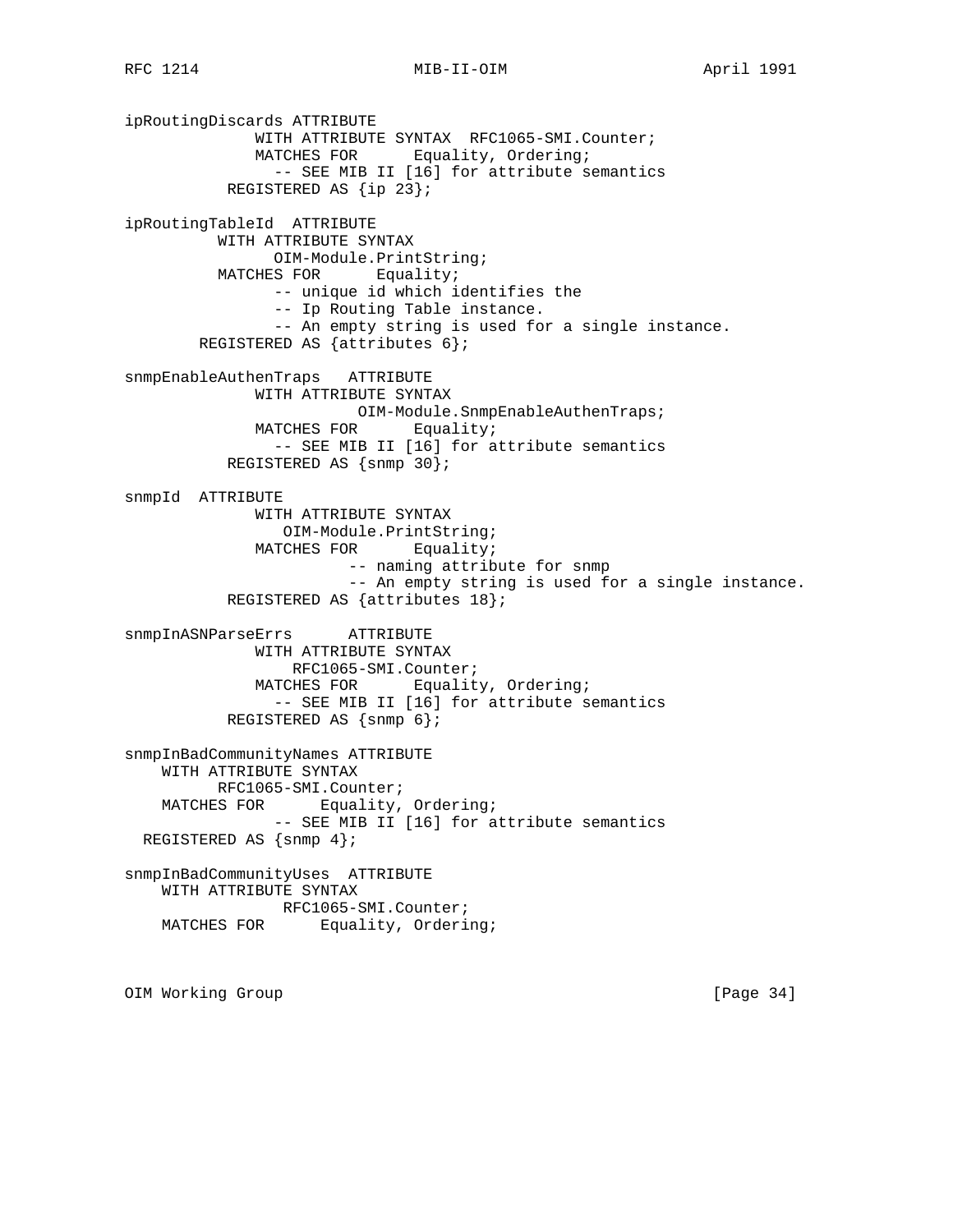RFC 1214 MIB-II-OIM MONTHL April 1991

 -- SEE MIB II [16] for attribute semantics REGISTERED AS  $\{snmp 5\}$ ; snmpInBadValues ATTRIBUTE WITH ATTRIBUTE SYNTAX RFC1065-SMI.Counter;<br>MATCHES FOR Equality, Order Equality, Ordering; -- SEE MIB II [16] for attribute semantics REGISTERED AS {snmp 10}; snmpInBadVersions ATTRIBUTE WITH ATTRIBUTE SYNTAX RFC1065-SMI.Counter; MATCHES FOR Equality, Ordering; -- SEE MIB II [16] for attribute semantics REGISTERED AS {snmp 3}; snmpInGenErrs ATTRIBUTE WITH ATTRIBUTE SYNTAX RFC1065-SMI.Counter; MATCHES FOR Equality, Ordering; -- SEE MIB II [16] for attribute semantics REGISTERED AS {snmp 12}; snmpInGetNexts ATTRIBUTE WITH ATTRIBUTE SYNTAX RFC1065-SMI.Counter; MATCHES FOR Equality, Ordering; -- SEE MIB II [16] for attribute semantics REGISTERED AS {snmp 16}; snmpInGetRequests ATTRIBUTE WITH ATTRIBUTE SYNTAX RFC1065-SMI.Counter; MATCHES FOR Equality, Ordering; -- SEE MIB II [16] for attribute semantics REGISTERED AS {snmp 15}; snmpInGetResponses ATTRIBUTE WITH ATTRIBUTE SYNTAX RFC1065-SMI.Counter; MATCHES FOR Equality, Ordering; -- SEE MIB II [16] for attribute semantics REGISTERED AS {snmp 18}; snmpInNoSuchNames ATTRIBUTE WITH ATTRIBUTE SYNTAX RFC1065-SMI.Counter; MATCHES FOR Equality, Ordering;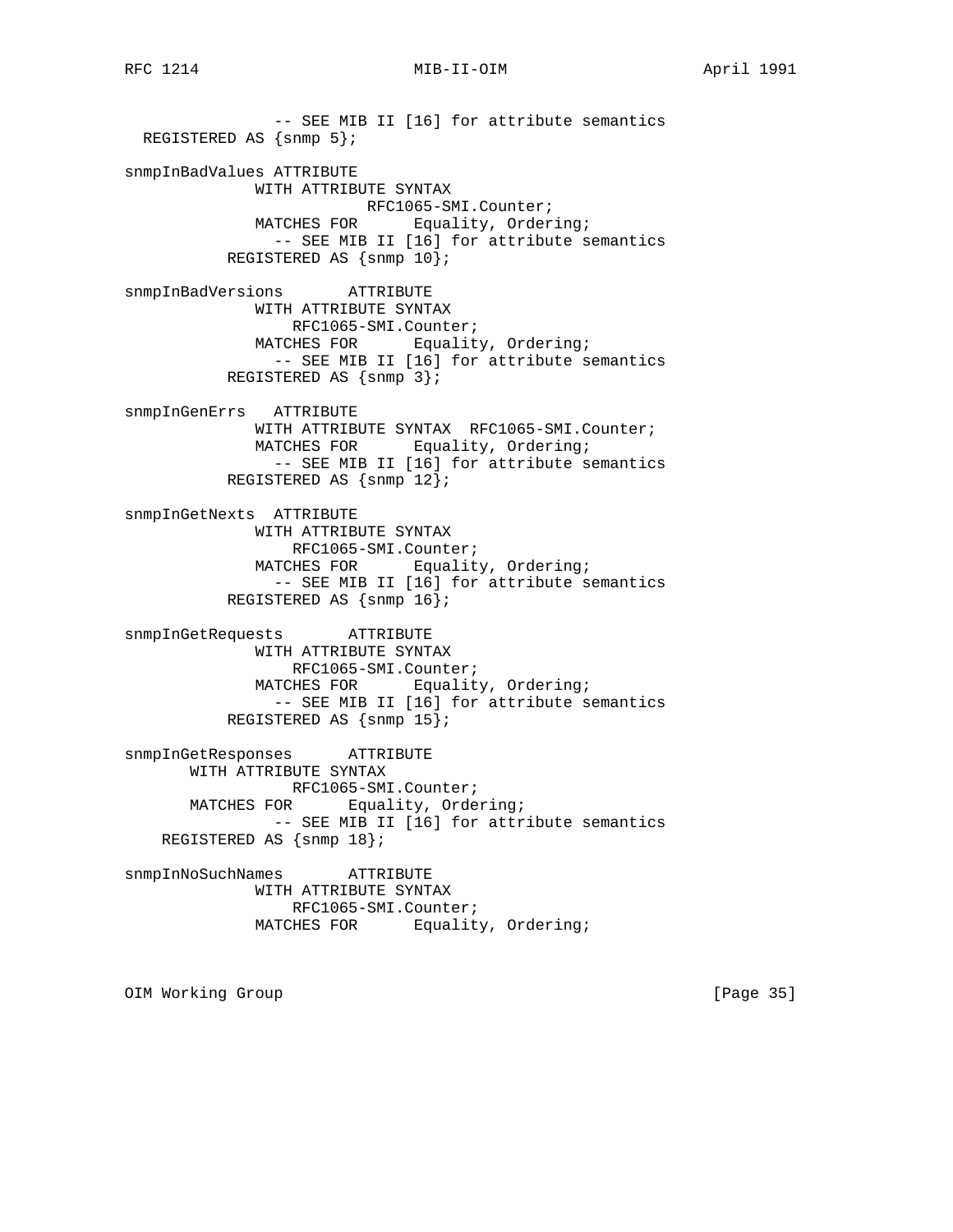-- SEE MIB II [16] for attribute semantics REGISTERED AS {snmp 9}; snmpInPkts ATTRIBUTE WITH ATTRIBUTE SYNTAX RFC1065-SMI.Counter; MATCHES FOR Equality, Ordering; -- SEE MIB II [16] for attribute semantics REGISTERED AS  $\{\text{snmp 1}\}\$ snmpInReadOnlys ATTRIBUTE WITH ATTRIBUTE SYNTAX RFC1065-SMI.Counter;<br>MATCHES FOR Equality, Orde Equality, Ordering; -- SEE MIB II [16] for attribute semantics REGISTERED AS {snmp 11}; snmpInSetRequests ATTRIBUTE WITH ATTRIBUTE SYNTAX RFC1065-SMI.Counter; MATCHES FOR Equality, Ordering; -- SEE MIB II [16] for attribute semantics REGISTERED AS {snmp 17}; snmpInTooBigs ATTRIBUTE WITH ATTRIBUTE SYNTAX RFC1065-SMI.Counter; MATCHES FOR Equality, Ordering; -- SEE MIB II [16] for attribute semantics REGISTERED AS {snmp 8}; snmpInTotalReqVars ATTRIBUTE WITH ATTRIBUTE SYNTAX RFC1065-SMI.Counter; MATCHES FOR Equality, Ordering; -- SEE MIB II [16] for attribute semantics REGISTERED AS {snmp 13}; snmpInTotalSetVars ATTRIBUTE WITH ATTRIBUTE SYNTAX RFC1065-SMI.Counter; MATCHES FOR Equality, Ordering; -- SEE MIB II [16] for attribute semantics REGISTERED AS {snmp 14}; snmpInTraps ATTRIBUTE WITH ATTRIBUTE SYNTAX RFC1065-SMI.Counter; MATCHES FOR Equality, Ordering; -- SEE MIB II [16] for attribute semantics REGISTERED AS {snmp 19};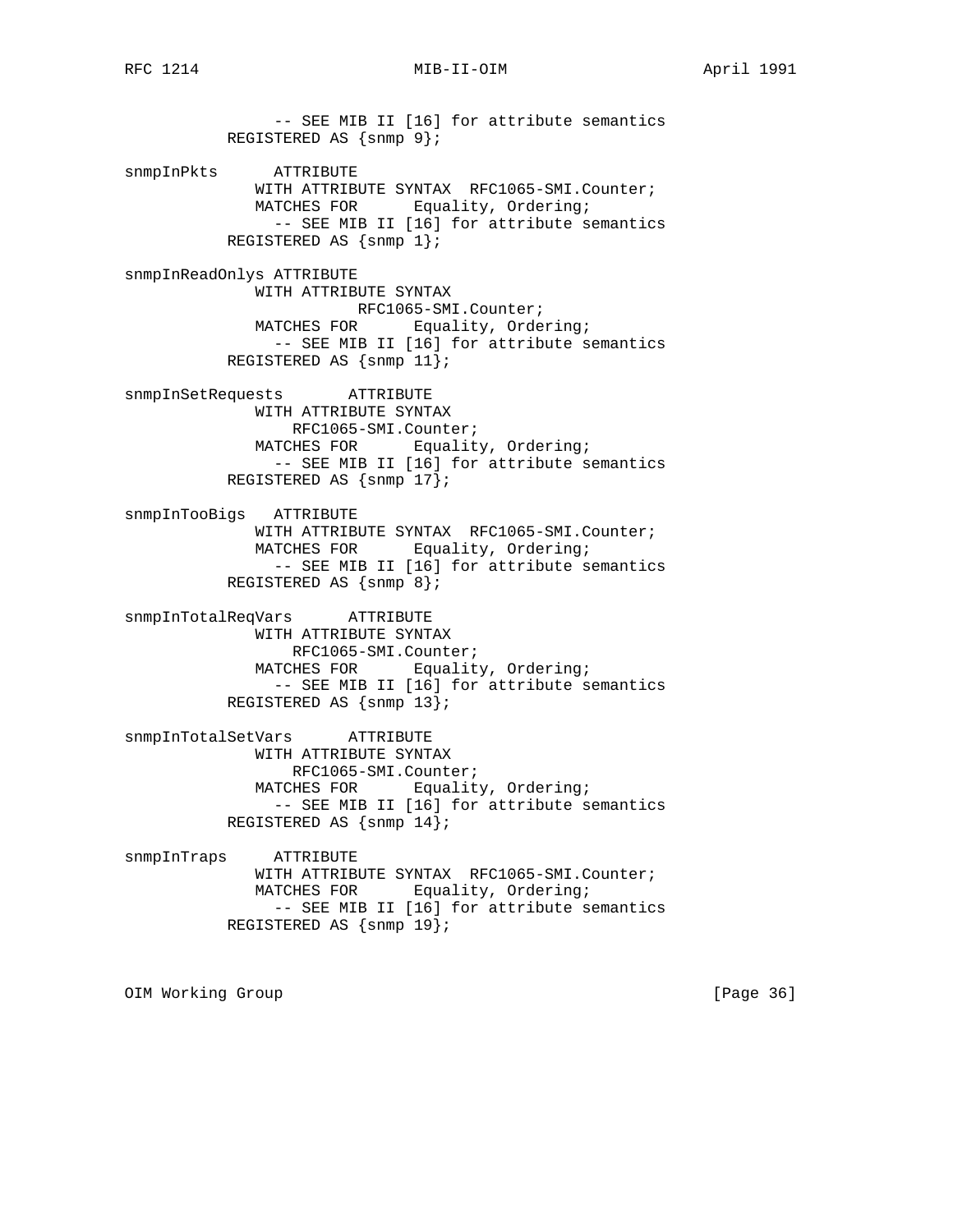snmpOutBadValues ATTRIBUTE WITH ATTRIBUTE SYNTAX RFC1065-SMI.Counter; MATCHES FOR Equality, Ordering; -- SEE MIB II [16] for attribute semantics REGISTERED AS {snmp 22}; snmpOutGenErrs ATTRIBUTE WITH ATTRIBUTE SYNTAX RFC1065-SMI.Counter; MATCHES FOR Equality, Ordering; -- SEE MIB II [16] for attribute semantics REGISTERED AS {snmp 24}; snmpOutGetNexts ATTRIBUTE WITH ATTRIBUTE SYNTAX RFC1065-SMI.Counter; MATCHES FOR Equality, Ordering; -- SEE MIB II [16] for attribute semantics REGISTERED AS {snmp 26}; snmpOutGetRequests ATTRIBUTE WITH ATTRIBUTE SYNTAX RFC1065-SMI.Counter; MATCHES FOR Equality, Ordering; -- SEE MIB II [16] for attribute semantics REGISTERED AS {snmp 25}; snmpOutGetResponses ATTRIBUTE WITH ATTRIBUTE SYNTAX RFC1065-SMI.Counter; MATCHES FOR Equality, Ordering; -- SEE MIB II [16] for attribute semantics REGISTERED AS {snmp 28}; snmpOutNoSuchNames ATTRIBUTE WITH ATTRIBUTE SYNTAX RFC1065-SMI.Counter; MATCHES FOR Equality, Ordering; -- SEE MIB II [16] for attribute semantics REGISTERED AS {snmp 21}; snmpOutPkts ATTRIBUTE WITH ATTRIBUTE SYNTAX RFC1065-SMI.Counter; MATCHES FOR Equality, Ordering; -- SEE MIB II [16] for attribute semantics REGISTERED AS {snmp 2};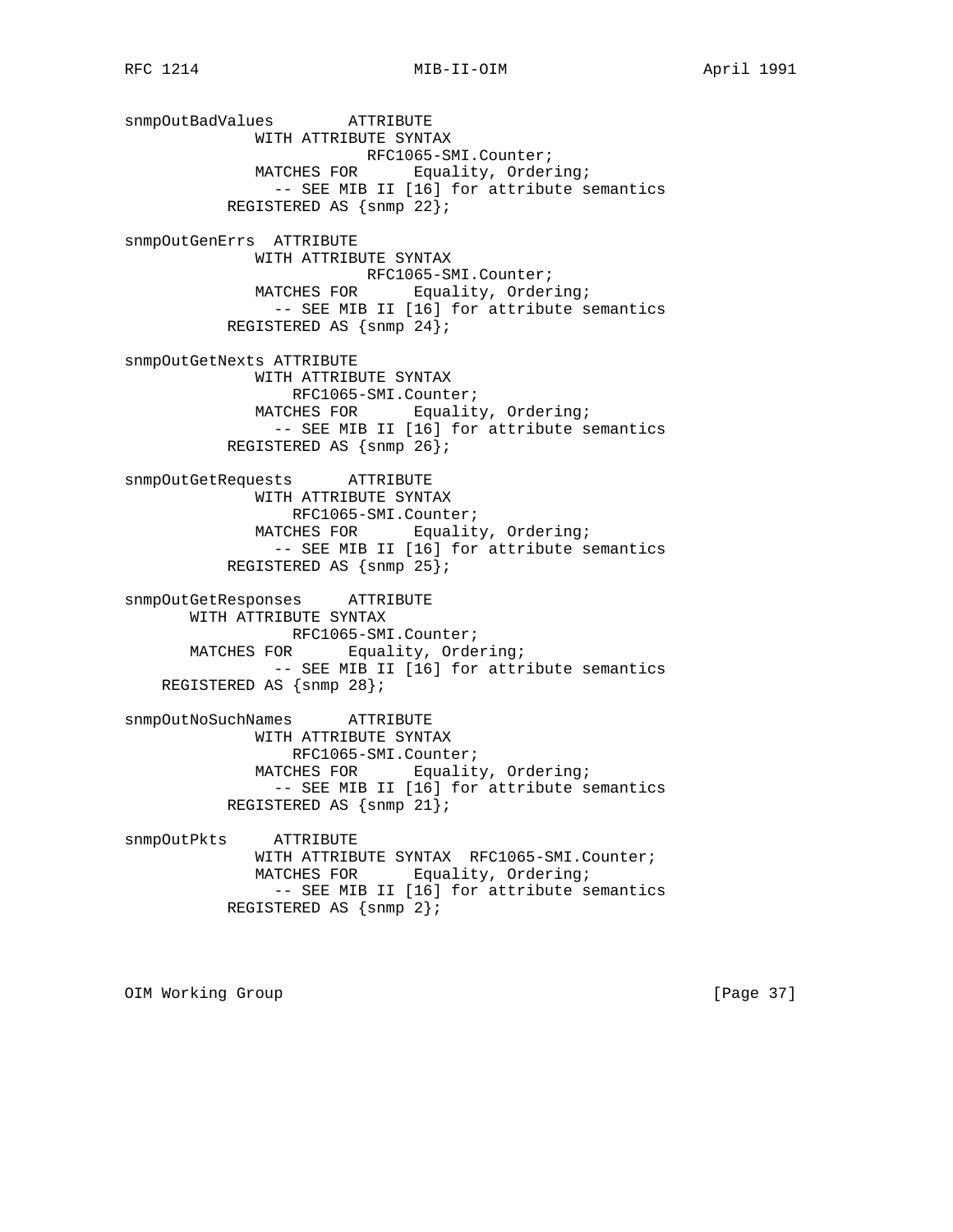snmpOutSetRequests ATTRIBUTE WITH ATTRIBUTE SYNTAX RFC1065-SMI.Counter; MATCHES FOR Equality, Ordering; -- SEE MIB II [16] for attribute semantics REGISTERED AS {snmp 27}; snmpOutTooBigs ATTRIBUTE WITH ATTRIBUTE SYNTAX RFC1065-SMI.Counter; MATCHES FOR Equality, Ordering; -- SEE MIB II [16] for attribute semantics REGISTERED AS {snmp 20}; snmpOutTraps ATTRIBUTE WITH ATTRIBUTE SYNTAX RFC1065-SMI.Counter; MATCHES FOR Equality, Ordering; -- SEE MIB II [16] for attribute semantics REGISTERED AS {snmp 29}; sysContact ATTRIBUTE WITH ATTRIBUTE SYNTAX OIM-Module.PrintString; MATCHES FOR Equality; -- SEE MIB II [16] for attribute semantics REGISTERED AS {system 4}; sysDescr ATTRIBUTE WITH ATTRIBUTE SYNTAX OIM-Module.PrintString; MATCHES FOR Equality; -- SEE MIB II [16] for attribute semantics REGISTERED AS {system 1}; sysLocation ATTRIBUTE WITH ATTRIBUTE SYNTAX OIM-Module.PrintString; MATCHES FOR Equality; -- SEE MIB II [16] for attribute semantics REGISTERED AS {system 6}; sysName ATTRIBUTE WITH ATTRIBUTE SYNTAX OIM-Module.PrintString; MATCHES FOR Equality; -- SEE MIB II [16] for attribute semantics -- The nodes domain name. REGISTERED AS {system 5};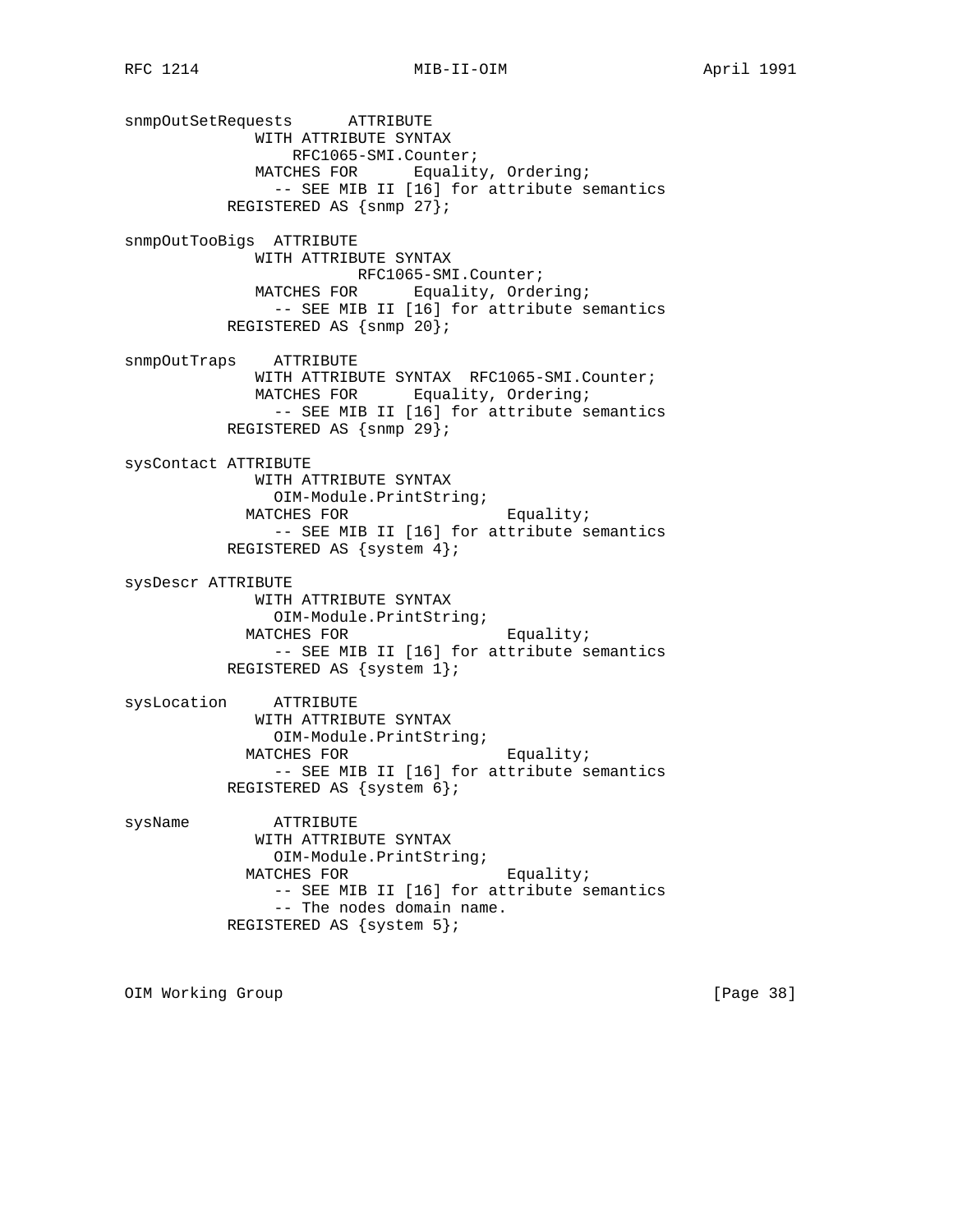sysObjectId ATTRIBUTE WITH ATTRIBUTE SYNTAX OIM-Module.ObjectId; MATCHES FOR Equality; -- SEE MIB II [16] for attribute semantics REGISTERED AS {system 2}; sysServices ATTRIBUTE WITH ATTRIBUTE SYNTAX OIM-Module.Integer128;

MATCHES FOR Equality; -- SEE MIB II [16] for attribute semantics REGISTERED AS {system 7};

sysUpTime ATTRIBUTE WITH ATTRIBUTE SYNTAX RFC1065-SMI.TimeTicks; MATCHES FOR Equality, Ordering; -- SEE MIB II [16] for attribute semantics REGISTERED AS {system 3};

tcpActiveOpens ATTRIBUTE WITH ATTRIBUTE SYNTAX RFC1065-SMI.Counter; MATCHES FOR Equality, Ordering; -- SEE MIB II [16] for attribute semantics REGISTERED AS {tcp 5};

tcpAttemptFails ATTRIBUTE WITH ATTRIBUTE SYNTAX RFC1065-SMI.Counter; MATCHES FOR Equality, Ordering; -- SEE MIB II [16] for attribute semantics REGISTERED AS {tcp 7};

tcpConnId ATTRIBUTE WITH ATTRIBUTE SYNTAX OIM-Module.PrintString; MATCHES FOR Equality; -- identifies an instance of tcpConnEntry -- <laddr> "." <lport> "." <raddr> "." <rport>, where -- <laddr> is the "dot notation" representation of -- tcpConnLocalAddress, -- <lport> is the decimal representation of -- tcpConnLocalPort, -- <raddr> is the "dot notation" representation of -- tcpConnRemAddress, and --<rport> is the decimal representation of -- tcpConnRemPort. REGISTERED AS {attributes 12};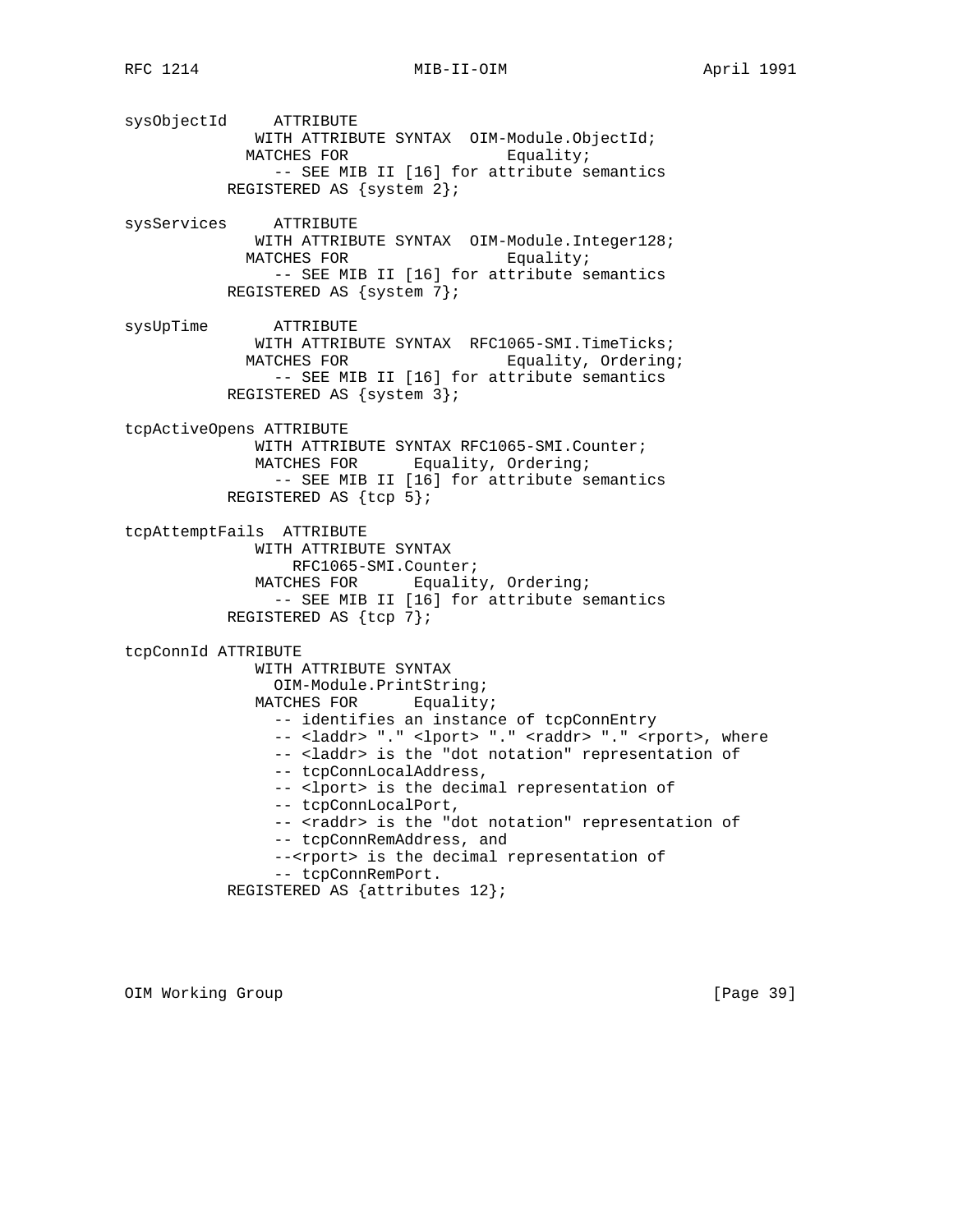# RFC 1214 MIB-II-OIM MONTHL April 1991

tcpConnLocalAddress ATTRIBUTE WITH ATTRIBUTE SYNTAX RFC1065-SMI.IpAddress; MATCHES FOR Equality; -- SEE MIB II [16] for attribute semantics REGISTERED AS {tcpConnEntry 2}; tcpConnLocalPort ATTRIBUTE WITH ATTRIBUTE SYNTAX OIM-Module.Integer64k; MATCHES FOR Equality, Ordering; -- SEE MIB II [16] for attribute semantics REGISTERED AS {tcpConnEntry 3}; tcpConnRemAddress ATTRIBUTE WITH ATTRIBUTE SYNTAX RFC1065-SMI.IpAddress; MATCHES FOR Equality; -- SEE MIB II [16] for attribute semantics REGISTERED AS {tcpConnEntry 4}; tcpConnRemPort ATTRIBUTE WITH ATTRIBUTE SYNTAX OIM-Module.Integer64k; MATCHES FOR Equality, Ordering; -- SEE MIB II [16] for attribute semantics REGISTERED AS {tcpConnEntry 5}; tcpConnState ATTRIBUTE WITH ATTRIBUTE SYNTAX OIM-Module.TcpConnState; MATCHES FOR Equality; -- SEE MIB II [16] for attribute semantics REGISTERED AS {tcpConnEntry 1}; tcpConnTableId ATTRIBUTE WITH ATTRIBUTE SYNTAX OIM-Module.PrintString; MATCHES FOR Equality; -- This attribute defines a unique index of -- tcpConnEntry in the TCP Connection Table -- An empty string is used for a single instance. REGISTERED AS {attributes 11}; tcpCurrEstab ATTRIBUTE WITH ATTRIBUTE SYNTAX RFC1065-SMI.Gauge; MATCHES FOR Equality, Ordering; -- SEE MIB II [16] for attribute semantics REGISTERED AS {tcp 9}; tcpEstabResets ATTRIBUTE WITH ATTRIBUTE SYNTAX RFC1065-SMI.Counter; MATCHES FOR Equality, Ordering;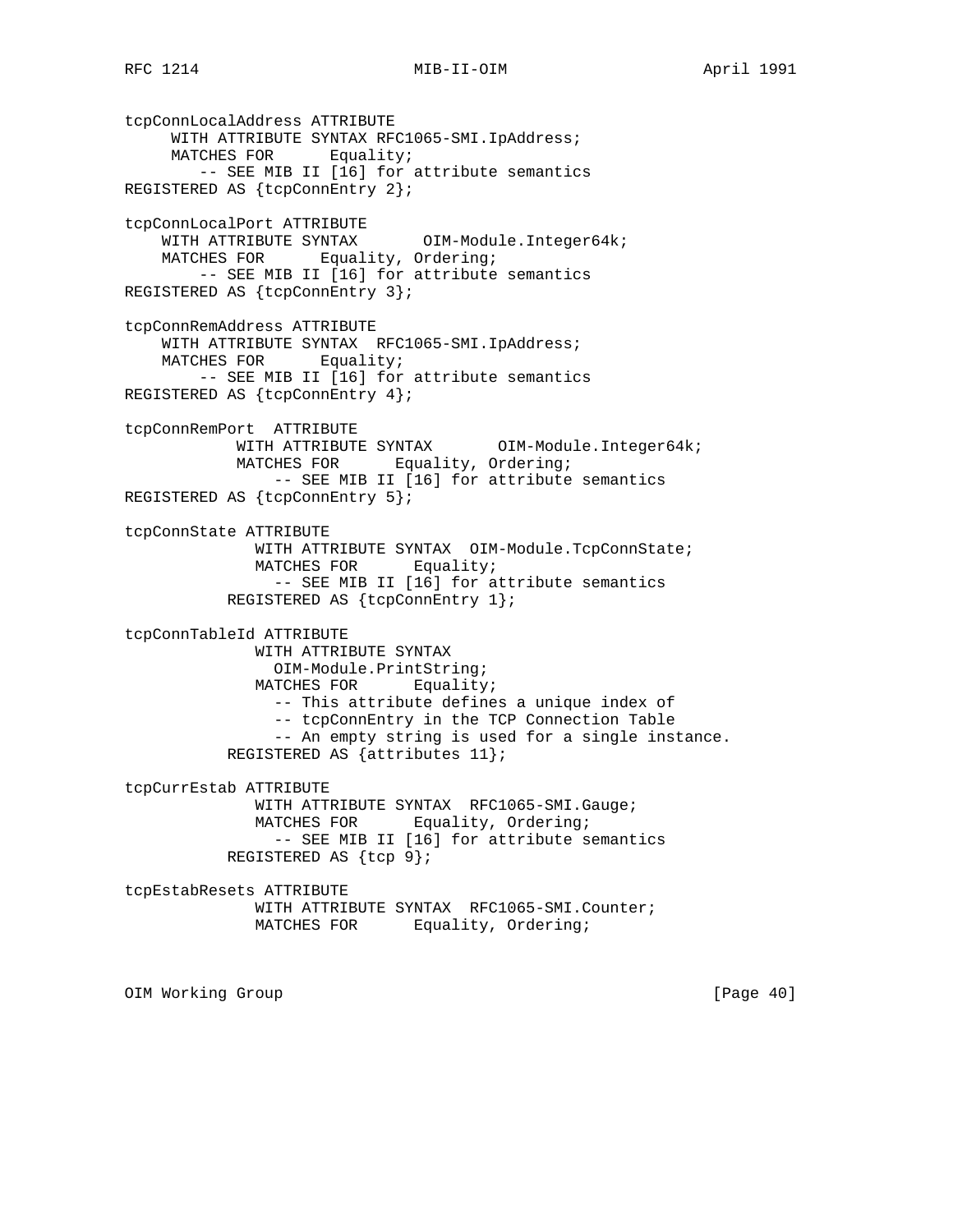RFC 1214 MIB-II-OIM MONTHL April 1991

 -- SEE MIB II [16] for attribute semantics REGISTERED AS {tcp 8}; tcpId ATTRIBUTE WITH ATTRIBUTE SYNTAX OIM-Module.PrintString; MATCHES FOR Equality; -- This attribute uniquely identified a tcp -- object instance -- An empty string is used for a single instance. REGISTERED AS {attributes 10}; tcpInErrs ATTRIBUTE WITH ATTRIBUTE SYNTAX RFC1065-SMI.Counter; MATCHES FOR Equality, Ordering; -- SEE MIB II [16] for attribute semantics REGISTERED AS {tcp 14}; tcpInSegs ATTRIBUTE WITH ATTRIBUTE SYNTAX RFC1065-SMI.Counter; MATCHES FOR Equality, Ordering; -- SEE MIB II [16] for attribute semantics REGISTERED AS {tcp 10}; tcpMaxConn ATTRIBUTE WITH ATTRIBUTE SYNTAX OIM-Module.Integer; MATCHES FOR Equality, Ordering; -- SEE MIB II [16] for attribute semantics REGISTERED AS {tcp 4}; tcpOutRsts ATTRIBUTE WITH ATTRIBUTE SYNTAX RFC1065-SMI.Counter; MATCHES FOR Equality, Ordering; -- SEE MIB II [16] for attribute semantics REGISTERED AS {tcp 15}; tcpOutSegs ATTRIBUTE WITH ATTRIBUTE SYNTAX RFC1065-SMI.Counter; MATCHES FOR Equality, Ordering; -- SEE MIB II [16] for attribute semantics REGISTERED AS {tcp 11}; tcpPassiveOpens ATTRIBUTE WITH ATTRIBUTE SYNTAX RFC1065-SMI.Counter; MATCHES FOR Equality, Ordering;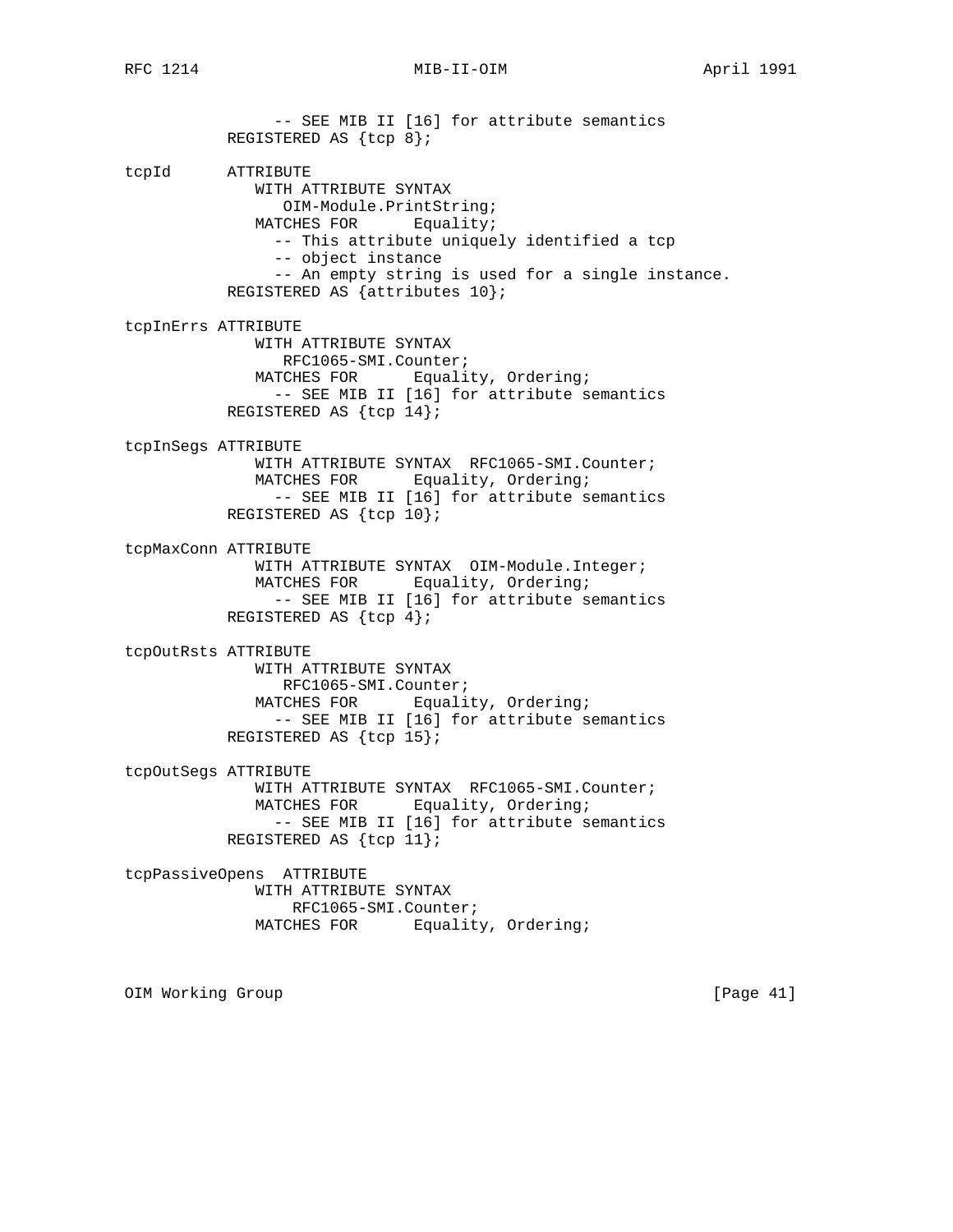-- SEE MIB II [16] for attribute semantics REGISTERED AS {tcp 6}; tcpRetransSegs ATTRIBUTE WITH ATTRIBUTE SYNTAX RFC1065-SMI.Counter; MATCHES FOR Equality, Ordering; -- SEE MIB II [16] for attribute semantics REGISTERED AS {tcp 12}; tcpRtoAlgorithm ATTRIBUTE WITH ATTRIBUTE SYNTAX OIM-Module.TcpRtoAlgorithm; MATCHES FOR Equality; -- SEE MIB II [16] for attribute semantics REGISTERED AS {tcp 1}; tcpRtoMax ATTRIBUTE WITH ATTRIBUTE SYNTAX OIM-Module.Integer; MATCHES FOR Equality; -- SEE MIB II [16] for attribute semantics REGISTERED AS {tcp 3}; tcpRtoMin ATTRIBUTE WITH ATTRIBUTE SYNTAX OIM-Module.Integer; MATCHES FOR Equality; -- SEE MIB II [16] for attribute semantics REGISTERED AS {tcp 2}; udpEntryId ATTRIBUTE WITH ATTRIBUTE SYNTAX OIM-Module.PrintString; MATCHES FOR Equality; -- This attribute defines an entry -- for the UDP Listener Table -- <port> "." <address>, where <port> is the decimal -- representation of udpLocalPort and <address> is -- udpLocalAddress represented in "dot notation". REGISTERED AS {attributes 15}; udpId ATTRIBUTE WITH ATTRIBUTE SYNTAX OIM-Module.PrintString; MATCHES FOR Equality; -- This attribute provides a unique id to -- identify the UDP entity. -- An empty string is used for a single instance. REGISTERED AS {attributes 13};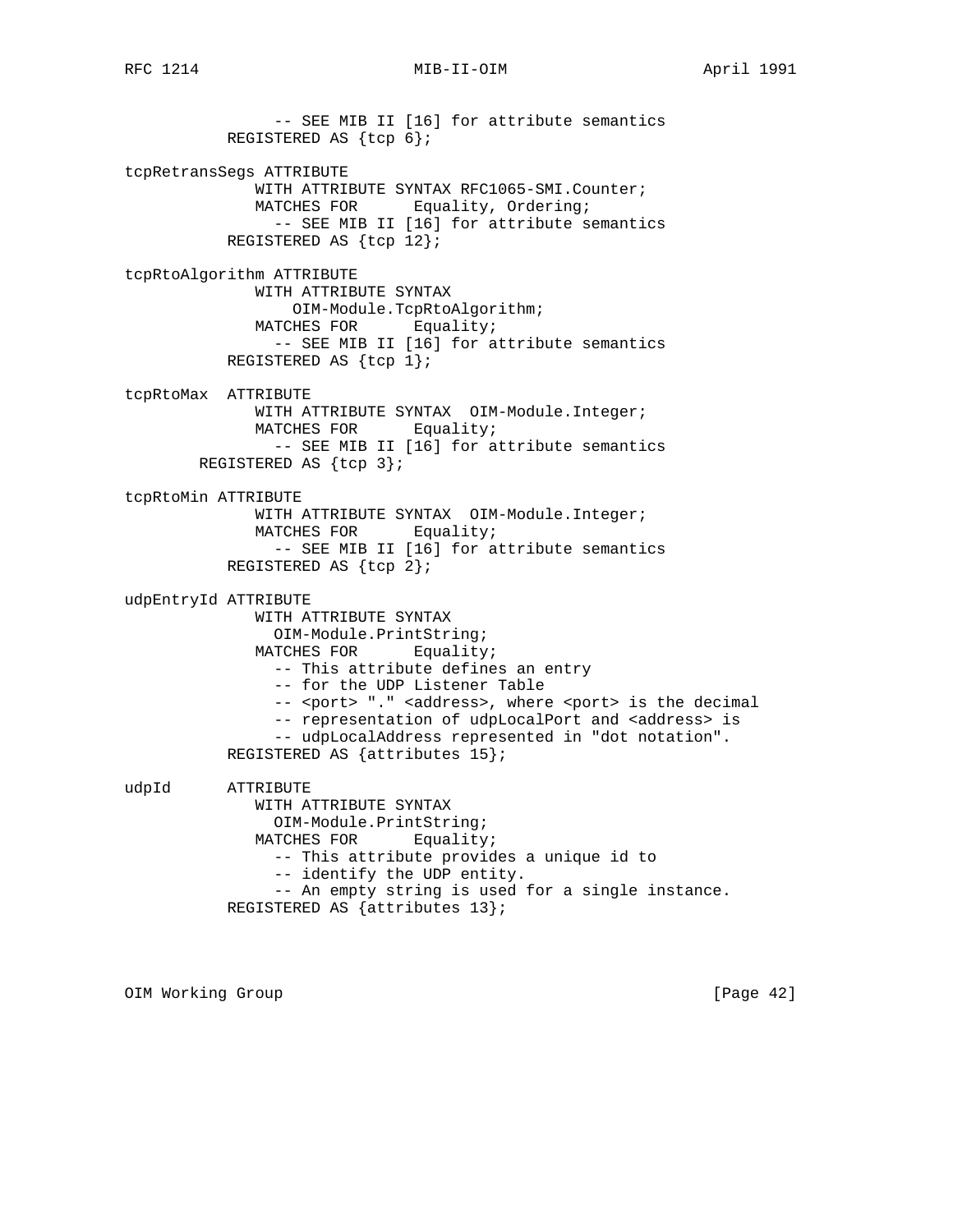udpInDatagrams ATTRIBUTE WITH ATTRIBUTE SYNTAX RFC1065-SMI.Counter; MATCHES FOR Equality, Ordering; -- SEE MIB II [16] for attribute semantics REGISTERED AS {udp 1}; udpInErrors ATTRIBUTE WITH ATTRIBUTE SYNTAX RFC1065-SMI.Counter; MATCHES FOR Equality, Ordering; -- SEE MIB II [16] for attribute semantics REGISTERED AS  $\{udp\}$ ; udpLocalAddress ATTRIBUTE WITH ATTRIBUTE SYNTAX RFC1065-SMI.IpAddress; MATCHES FOR Equality; -- SEE MIB II [16] for attribute semantics REGISTERED AS {udpEntry 1}; udpLocalPort ATTRIBUTE WITH ATTRIBUTE SYNTAX OIM-Module.Integer64k; MATCHES FOR Equality, Ordering; -- SEE MIB II [16] for attribute semantics REGISTERED AS {udpEntry 2}; udpNoPorts ATTRIBUTE WITH ATTRIBUTE SYNTAX RFC1065-SMI.Counter; MATCHES FOR Equality, Ordering; -- SEE MIB II [16] for attribute semantics REGISTERED AS {udp 2}; udpOutDatagrams ATTRIBUTE WITH ATTRIBUTE SYNTAX RFC1065-SMI.Counter; MATCHES FOR Equality, Ordering; -- SEE MIB II [16] for attribute semantics REGISTERED AS  $\{udp 4\}$ ; udpTableId ATTRIBUTE WITH ATTRIBUTE SYNTAX OIM-Module.PrintString; MATCHES FOR Equality; -- This attribute defines a unique id -- for the UDP Listener Table -- An empty string is used for a single instance. REGISTERED AS {attributes 14};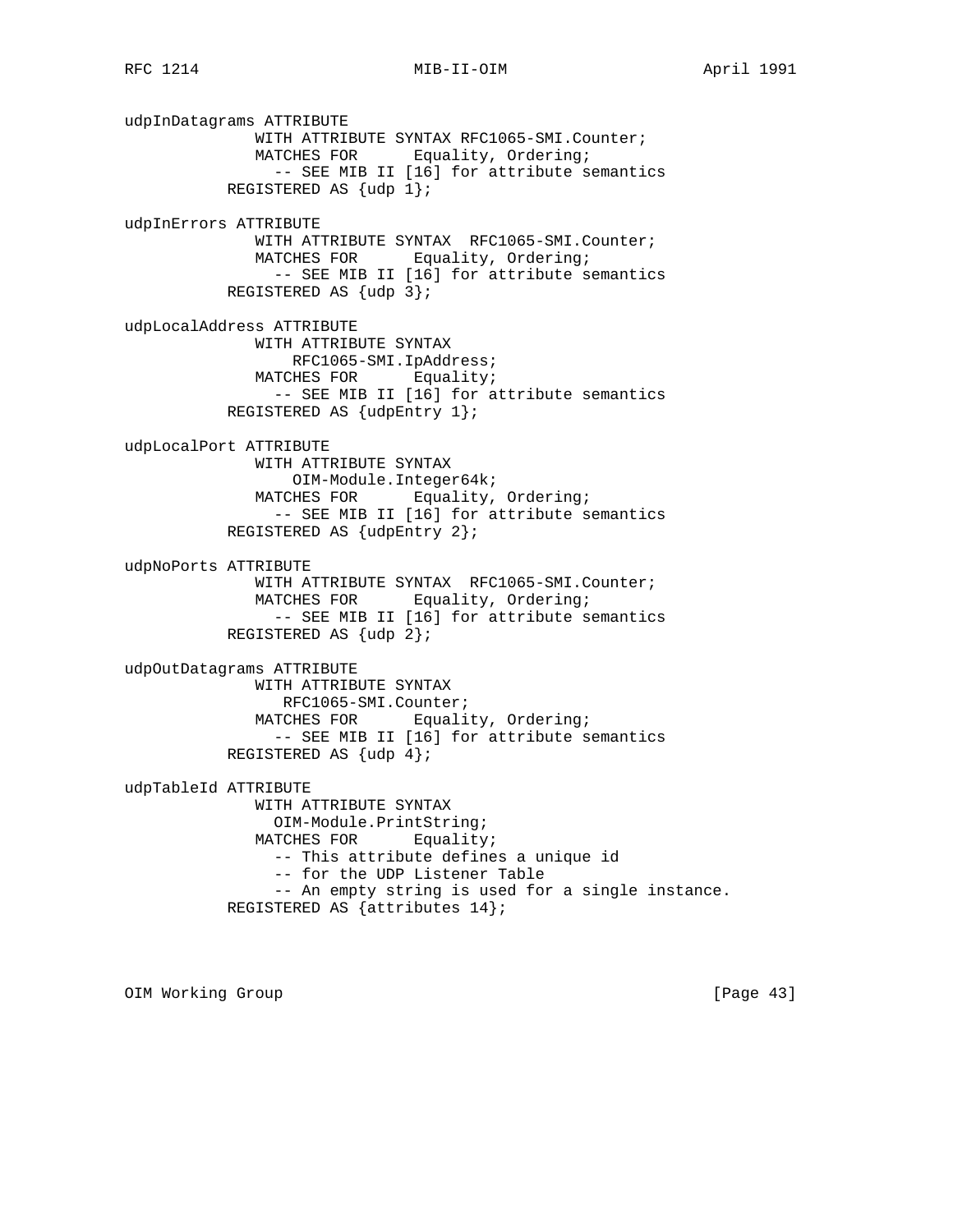# RFC 1214 MIB-II-OIM MONTHL April 1991

# 6. Notifications

 Notification templates for the notifications referenced in the managed object class templates of section 5 are listed here in alphabetical order.

 coldStartEvent NOTIFICATION -- clause 4.1.6.1 of RFC1157 -- emitted by system MODE NON-CONFIRMED; WITH INFORMATION SYNTAX OIM-Module.SnmpTrapInfo REGISTERED AS {events 0}; egpNeighborLossEvent NOTIFICATION -- clause 4.1.6.6 of RFC1157 -- with generic-trap = 5 -- The first VarBindList element -- contains the name and value of the -- egpNeighAddr of the affected -- neighbor. -- emitted by egpNeighEntry MODE NON-CONFIRMED; WITH INFORMATION SYNTAX OIM-Module.SnmpTrapInfo; REGISTERED AS {events 5}; linkDownEvent NOTIFICATION -- clause 4.1.6.3 of RFC1157 -- emitted by ifEntry -- with generic-trap = 2 MODE NON-CONFIRMED; WITH INFORMATION SYNTAX OIM-Module.SnmpTrapInfo; REGISTERED AS {events 2}; linkUpEvent NOTIFICATION -- clause 4.1.6.4 of RFC1157 -- emitted by ifEntry -- with generic-trap = 3 MODE NON-CONFIRMED; WITH INFORMATION SYNTAX OIM-Module.SnmpTrapInfo; REGISTERED AS {events 3}; snmpAuthentFailureEvent NOTIFICATION -- clause 4.1.6.5 of RFC1157 -- emitted by snmp MODE NON-CONFIRMED; WITH INFORMATION SYNTAX OIM-Module.SnmpTrapInfo; REGISTERED AS {events 4};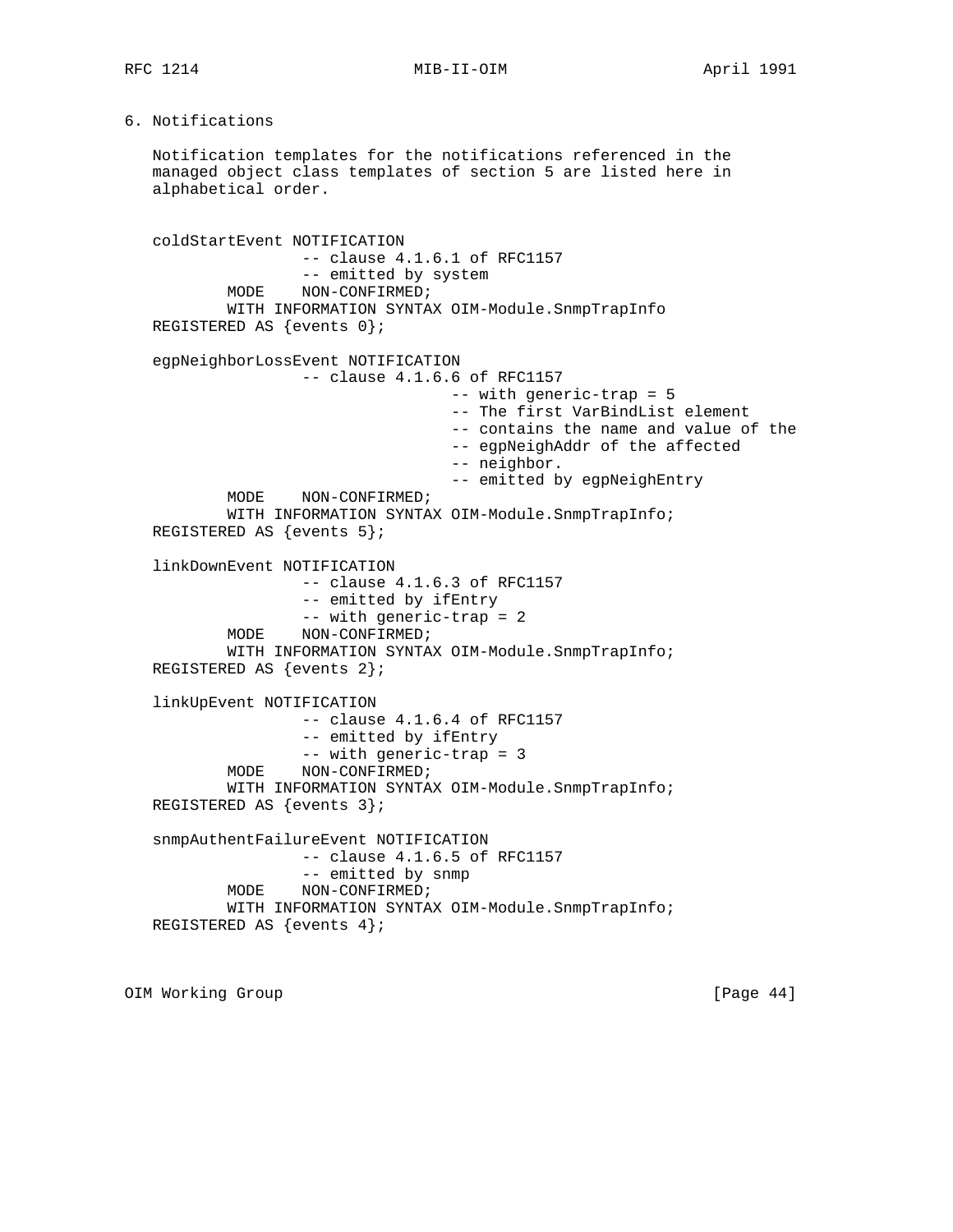entSpecificEvent NOTIFICATION -- clause 4.1.6.7 of RFC1157 -- emitted by system MODE NON-CONFIRMED; WITH INFORMATION SYNTAX OIM-Module.SnmpTrapInfo; REGISTERED AS {events 6};

 warmStartEvent NOTIFICATION -- clause 4.1.6.2 of RFC1157 -- emitted by system MODE NON-CONFIRMED; WITH INFORMATION SYNTAX OIM-Module.SnmpTrapInfo; REGISTERED AS {events 1};

7. The Containment Hierarchy

 Name Binding templates that define the containment hierarchy for the OIM MIB-II are listed here in alphabetical order. The containment hierarchy within a managed system begins at the "system" managed object.

- atEntry-nf NAME BINDING SUBORDINATE OBJECT CLASS atEntry; NAMED BY SUPERIOR OBJECT CLASS atTable; WITH ATTRIBUTE atEntryId; CREATE; DELETE only-if-no-contained-objects; REGISTERED AS { nameForms 5};
- atTable-nf NAME BINDING SUBORDINATE OBJECT CLASS atTable; NAMED BY SUPERIOR OBJECT CLASS system; WITH ATTRIBUTE atTableId; REGISTERED AS { nameForms 4};
- egp-nf NAME BINDING SUBORDINATE OBJECT CLASS egp; NAMED BY SUPERIOR OBJECT CLASS system; WITH ATTRIBUTE egpId; REGISTERED AS { nameForms 20};
- egpNeighEntry-nf NAME BINDING SUBORDINATE OBJECT CLASS egpNeighEntry; NAMED BY SUPERIOR OBJECT CLASS egpNeighTable; WITH ATTRIBUTE egpNeighEntryId; CREATE; DELETE only-if-no-contained-objects;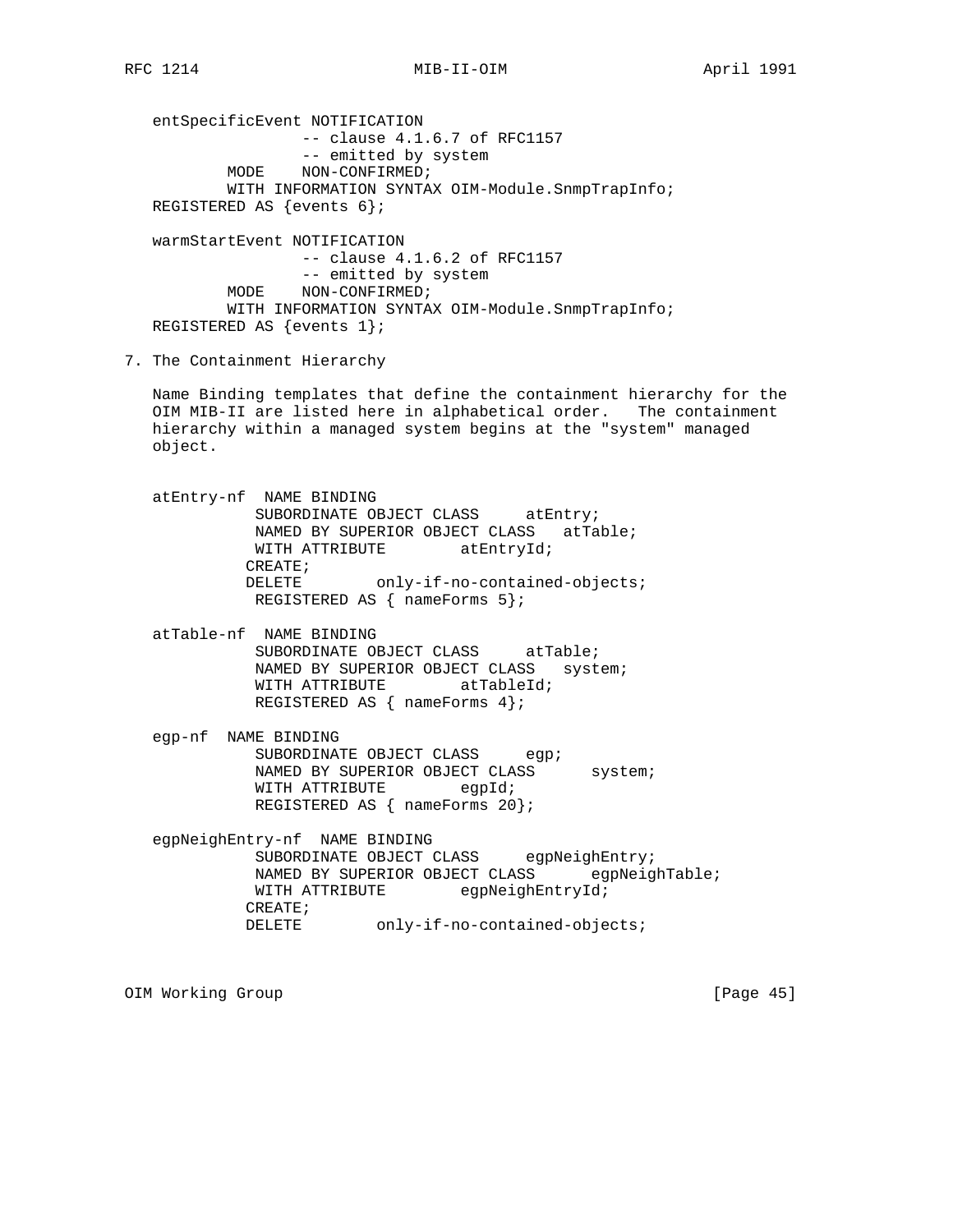REGISTERED AS { nameForms 22};

 egpNeighTable-nf NAME BINDING SUBORDINATE OBJECT CLASS egpNeighTable; NAMED BY SUPERIOR OBJECT CLASS egp; WITH ATTRIBUTE egpNeighTableId; REGISTERED AS { nameForms 21};

 icmp-nf NAME BINDING SUBORDINATE OBJECT CLASS icmp; NAMED BY SUPERIOR OBJECT CLASS system; WITH ATTRIBUTE icmpId; REGISTERED AS { nameForms 13};

 interfaces-nf NAME BINDING SUBORDINATE OBJECT CLASS interfaces; NAMED BY SUPERIOR OBJECT CLASS system; WITH ATTRIBUTE ifId; REGISTERED AS { nameForms 24};

 ifEntry-nf NAME BINDING SUBORDINATE OBJECT CLASS ifEntry; NAMED BY SUPERIOR OBJECT CLASS ifTable; WITH ATTRIBUTE ifEntryId; CREATE; DELETE only-if-no-contained-objects; REGISTERED AS { nameForms 3};

 ifTable-nf NAME BINDING SUBORDINATE OBJECT CLASS ifTable; NAMED BY SUPERIOR OBJECT CLASS interfaces; WITH ATTRIBUTE ifTableId; REGISTERED AS { nameForms 2};

 ip-nf NAME BINDING SUBORDINATE OBJECT CLASS ip; NAMED BY SUPERIOR OBJECT CLASS system; WITH ATTRIBUTE ipId; REGISTERED AS  $\{nameForms 6\};$ 

 ipAddrEntry-nf NAME BINDING SUBORDINATE OBJECT CLASS ipAddrEntry; NAMED BY SUPERIOR OBJECT CLASS ipAddrTable; WITH ATTRIBUTE ipAdEntryId; CREATE;  $\verb|DELETE| = \verb|only-if-no-contained-objects|;$ REGISTERED AS { nameForms 8};

OIM Working Group [Page 46]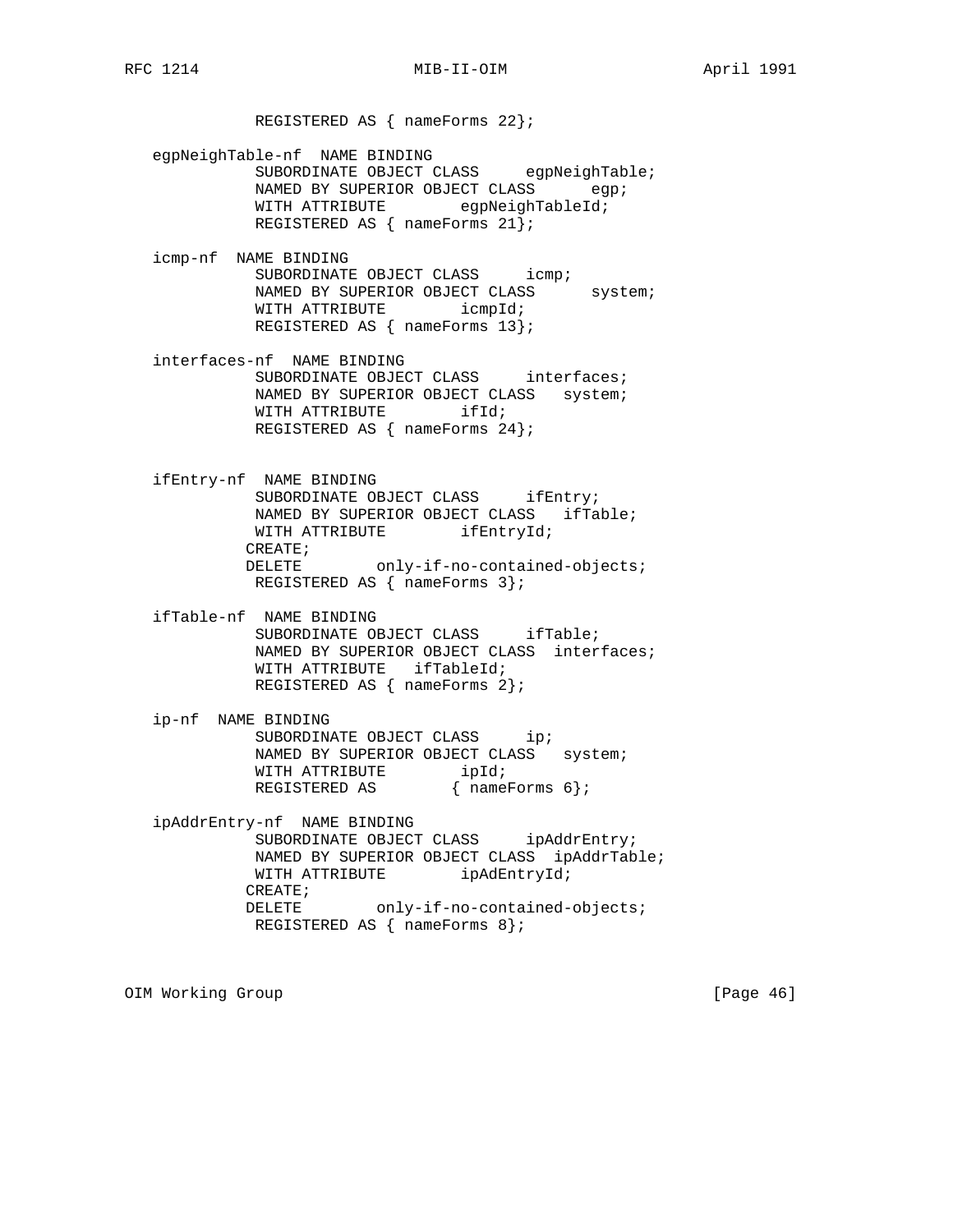ipAddrTable-nf NAME BINDING SUBORDINATE OBJECT CLASS ipAddrTable; NAMED BY SUPERIOR OBJECT CLASS ip; WITH ATTRIBUTE ipAddrTableId; REGISTERED AS { nameForms 7}; ipNetToMediaEntry-nf NAME BINDING SUBORDINATE OBJECT CLASS ipNetToMediaEntry; NAMED BY SUPERIOR OBJECT CLASS ipNetToMediaTable; WITH ATTRIBUTE ipNetToMediaEntryId; CREATE; DELETE only-if-no-contained-objects; REGISTERED AS { nameForms 12}; ipNetToMediaTable-nf NAME BINDING SUBORDINATE OBJECT CLASS ipNetToMediaTable; NAMED BY SUPERIOR OBJECT CLASS ip; WITH ATTRIBUTE ipNetToMediaTableId; REGISTERED AS { nameForms 11}; ipRouteEntry-nf NAME BINDING SUBORDINATE OBJECT CLASS ipRouteEntry; NAMED BY SUPERIOR OBJECT CLASS ipRoutingTable; WITH ATTRIBUTE ipRouteEntryId; CREATE; DELETE only-if-no-contained-objects; REGISTERED AS { nameForms 10}; ipRoutingTable-nf NAME BINDING SUBORDINATE OBJECT CLASS ipRoutingTable; NAMED BY SUPERIOR OBJECT CLASS ip; WITH ATTRIBUTE ipRoutingTableId; REGISTERED AS { nameForms 9}; snmp-nf NAME BINDING SUBORDINATE OBJECT CLASS snmp; NAMED BY SUPERIOR OBJECT CLASS system; WITH ATTRIBUTE snmpId; REGISTERED AS { nameForms 23}; system-nf NAME BINDING SUBORDINATE OBJECT CLASS system; NAMED BY SUPERIOR OBJECT CLASS root; WITH ATTRIBUTE sysName; REGISTERED AS { nameForms 1 };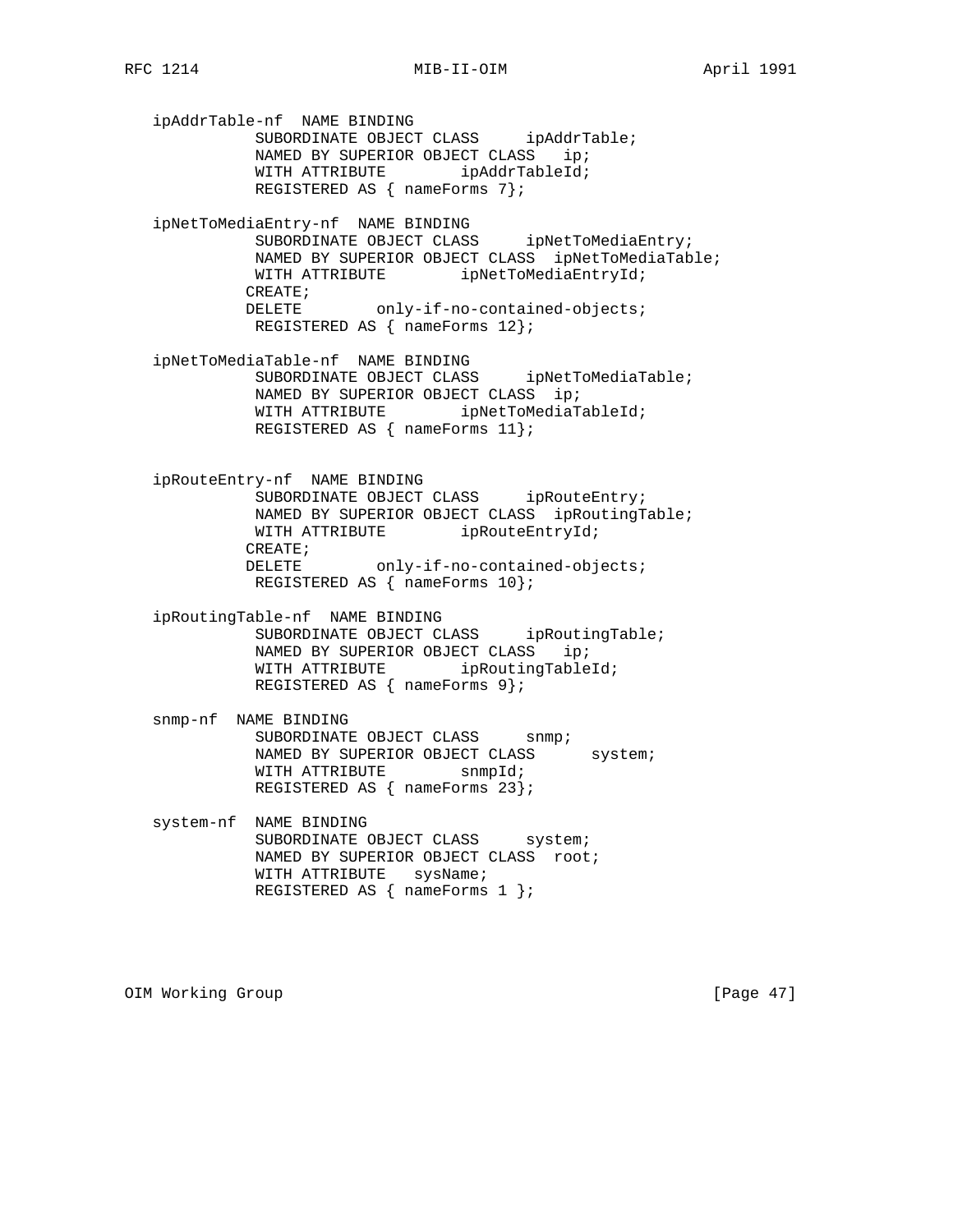tcp-nf NAME BINDING SUBORDINATE OBJECT CLASS tcp; NAMED BY SUPERIOR OBJECT CLASS system; WITH ATTRIBUTE tcpid; REGISTERED AS { nameForms 14};

 tcpConnEntry-nf NAME BINDING SUBORDINATE OBJECT CLASS tcpConnEntry; NAMED BY SUPERIOR OBJECT CLASS tcpConnTable; WITH ATTRIBUTE tcpConnId; REGISTERED AS { nameForms 16};

 tcpConnTable-nf NAME BINDING SUBORDINATE OBJECT CLASS tcpConnTable; NAMED BY SUPERIOR OBJECT CLASS tcp; WITH ATTRIBUTE tcpConnTableId; REGISTERED AS { nameForms 15};

 udp-nf NAME BINDING SUBORDINATE OBJECT CLASS udp; NAMED BY SUPERIOR OBJECT CLASS system; WITH ATTRIBUTE udpId; REGISTERED AS { nameForms 17};

 udpEntry-nf NAME BINDING SUBORDINATE OBJECT CLASS udpEntry; NAMED BY SUPERIOR OBJECT CLASS udpTable; WITH ATTRIBUTE udpEntryId; REGISTERED AS { nameForms 19};

 udpTable-nf NAME BINDING SUBORDINATE OBJECT CLASS udpTable; NAMED BY SUPERIOR OBJECT CLASS udp; WITH ATTRIBUTE udpTableId; REGISTERED AS { nameForms 18};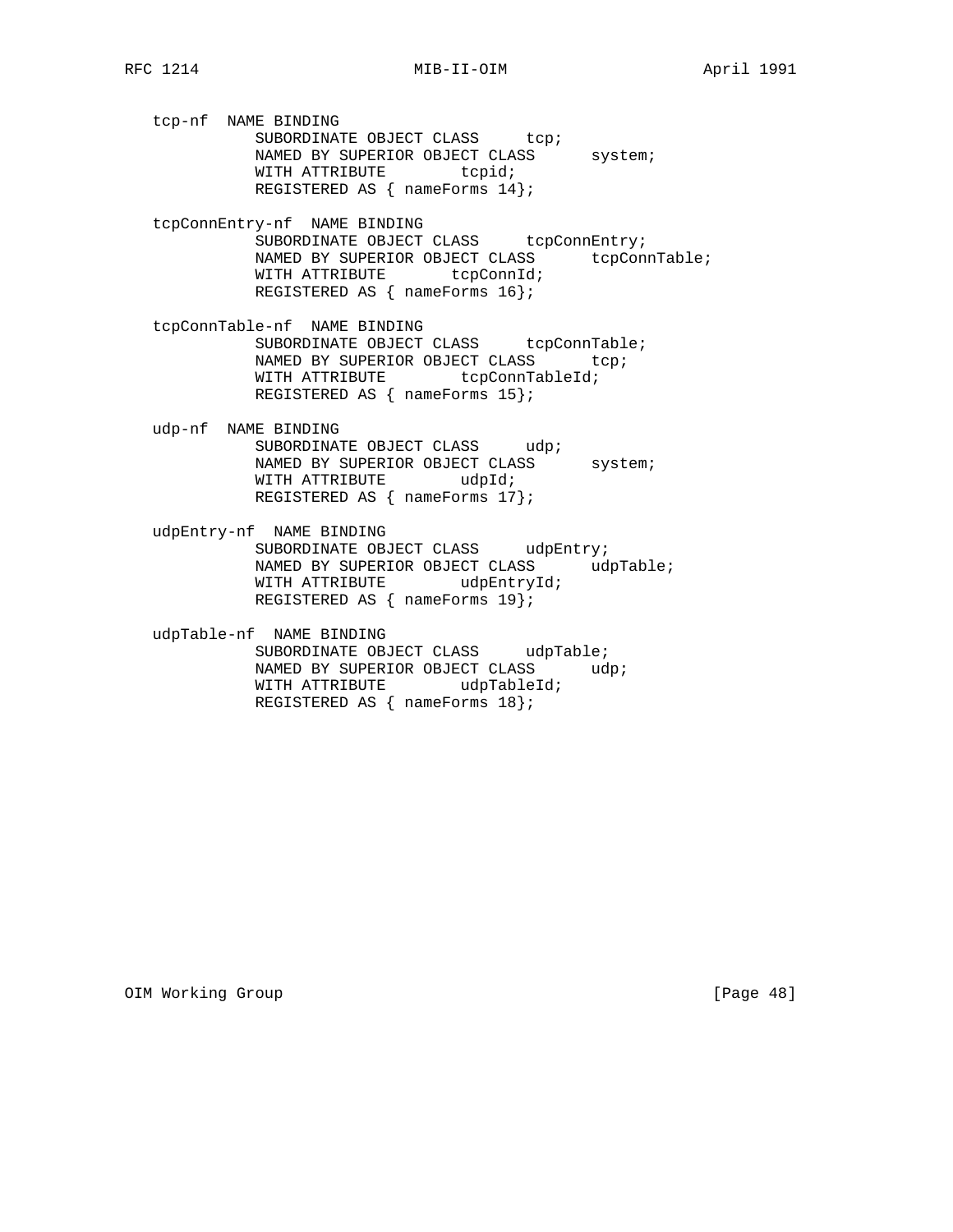8. ASN.1 Definitions

 The ASN.1 syntax referenced by the attribute templates in section 6 are either defined in RFC1065-SMI, the Attribute-ASN1Module of ISO/IEC DIS 10165-2, or in the OIM-Module defined in this section. This module includes some syntax definitions taken from the RFC1158 since they were not included in that document inside an ASN.1 module and hence could not be externally referenced. OIM-Module  ${iso \space org(3) \space dod(6) \space internet(1) \space memt(2) \space mib(1)}$ oim(9) misc(4) 1}

DEFINITIONS ::= BEGIN -- EXPORTS Everything IMPORTS ObjectClass, ObjectInstance FROM CMIP-1{joint-iso-ccitt ms(9) cmip(1) modules(0) protocol(3)} ObjectName, ObjectSyntax FROM RFC1065-SMI; mib OBJECT IDENTIFIER ::= {iso org(3) dod(6)  $internet(1)$  mgmt $(2)$  1} at OBJECT IDENTIFIER ::= {mib 3} oim OBJECT IDENTIFIER ::= {mib 9} cmotVersion OBJECT IDENTIFIER ::= {oim 1} cmotACSEInfo OBJECT IDENTIFIER ::= {oim 2} cmotSystemId OBJECT IDENTIFIER ::= {oim 3} misc OBJECT IDENTIFIER ::= {oim 4} objects OBJECT IDENTIFIER ::= {oim 5} attributes OBJECT IDENTIFIER ::= {oim 6} events OBJECT IDENTIFIER ::= {oim 7} nameforms OBJECT IDENTIFIER ::= {oim 8} actions OBJECT IDENTIFIER ::= {oim 9} -- Generic and MIB specific syntax EgpNeighEventTrigger ::= INTEGER { start(1), stop(2) } EgpNeighMode ::= INTEGER { active(1), passive(2) } EgpNeighState ::= INTEGER {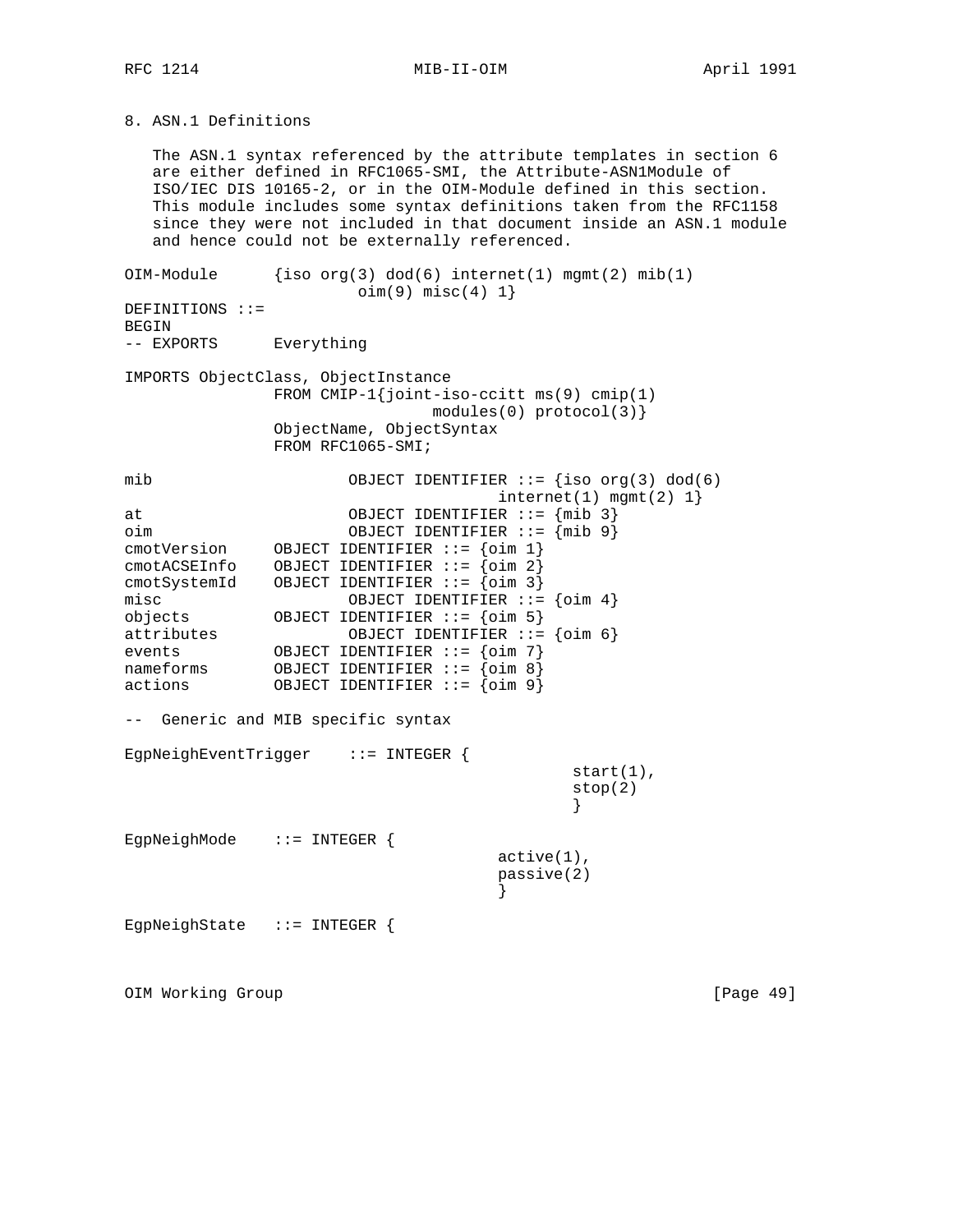```
 idle(1),
                                    acquisition(2),
                                    down(3),
                                    up(4),
                                    cease(5)
 }
Integer ::= INTEGER
Integer128 ::= INTEGER (0..127)Integer64k ::= INTEGER (0..65535)IfAdminStatus ::= INTEGER {
                                   up(1), -- ready to pass packets
                                    down(2),
                                    testing(3) -- in some test mode
 }
IfOperStatus ::= INTEGER {
                                   up(1), -- ready to pass packets
                                    down(2),
                                    testing(3) -- in some test mode
 }
IfType INTEGER {
                              other(1), -- none of the following
                               regular1822(2),
                               hdh1822(3),
                               ddn-x25(4),
                               rfc877-x25(5),
                               ethernet-csmacd(6),
                               iso88023-csmacd(7),
                               iso88024-tokenBus(8),
                                iso88025-tokenRing(9),
                                iso88026-man(10),
                               starLan(11),
                               proteon-10Mbit(12),
                               proteon-80Mbit(13),
                               hyperchannel(14),
                                fddi(15),
                                lapb(16),
                                sdlc(17),
                                ds1(18),
                                e1(19), -- european equivalent
                                       -- of T-1 basicISDN(20),
                               primaryISDN(21),
```
OIM Working Group **business and Community Community** [Page 50]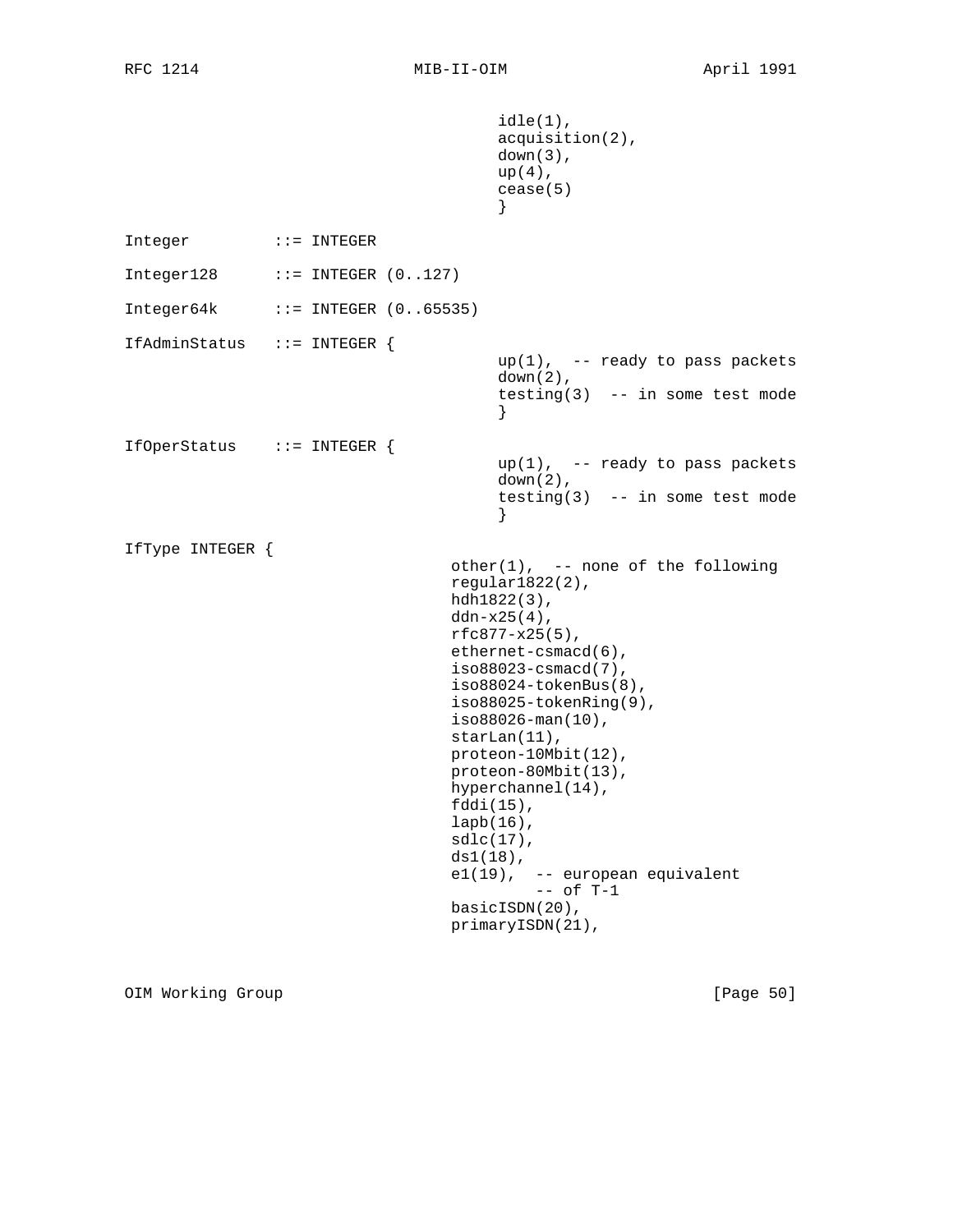```
 -- proprietary serial
                          propPointToPointSerial(22),
                         ppp(23),
                          softwareLoopback(24),
                          eon(25), -- CLNP over IP
                          ethernet-3Mbit(26),
                          nsip(27), -- XNS over IP
 slip(28), -- generic SLIP
 ultra(29), -- ULTRA technologies
ds3(30), -- T-3
 sip(31), -- SMDS
                    frame-relay(32)
 }
IpForwarding ::= INTEGER {
                       forwarding(1), - acting as a gateway
                        not-forwarding(2) -- NOT acting as
                             -- a gateway
 }
IpNetToMediaType ::= INTEGER {
                            other(1), -- none of the
                                     -- following
                             invalid(2), -- an invalidated
                                       -- mapping
                             dynamic(3),
                            static(4)}
IpRouteProto ::= INTEGER {
                            other(1), -- none of the
                                     -- following
                             local(2), -- configured entries
                             netmgmt(3), -- mgmt protocol
 icmp(4), -- obtained via ICMP,
 -- e.g., redirect
                            egp(5),
                             ggp(6),
                             hello(7),
                            rip(8),
                            is-is(9),
                            es-is(10),
                             ciscoIgrp(11),
                             bbnSpfIgp(12),
                             ospf(13),
                             bgp(14)
 }
```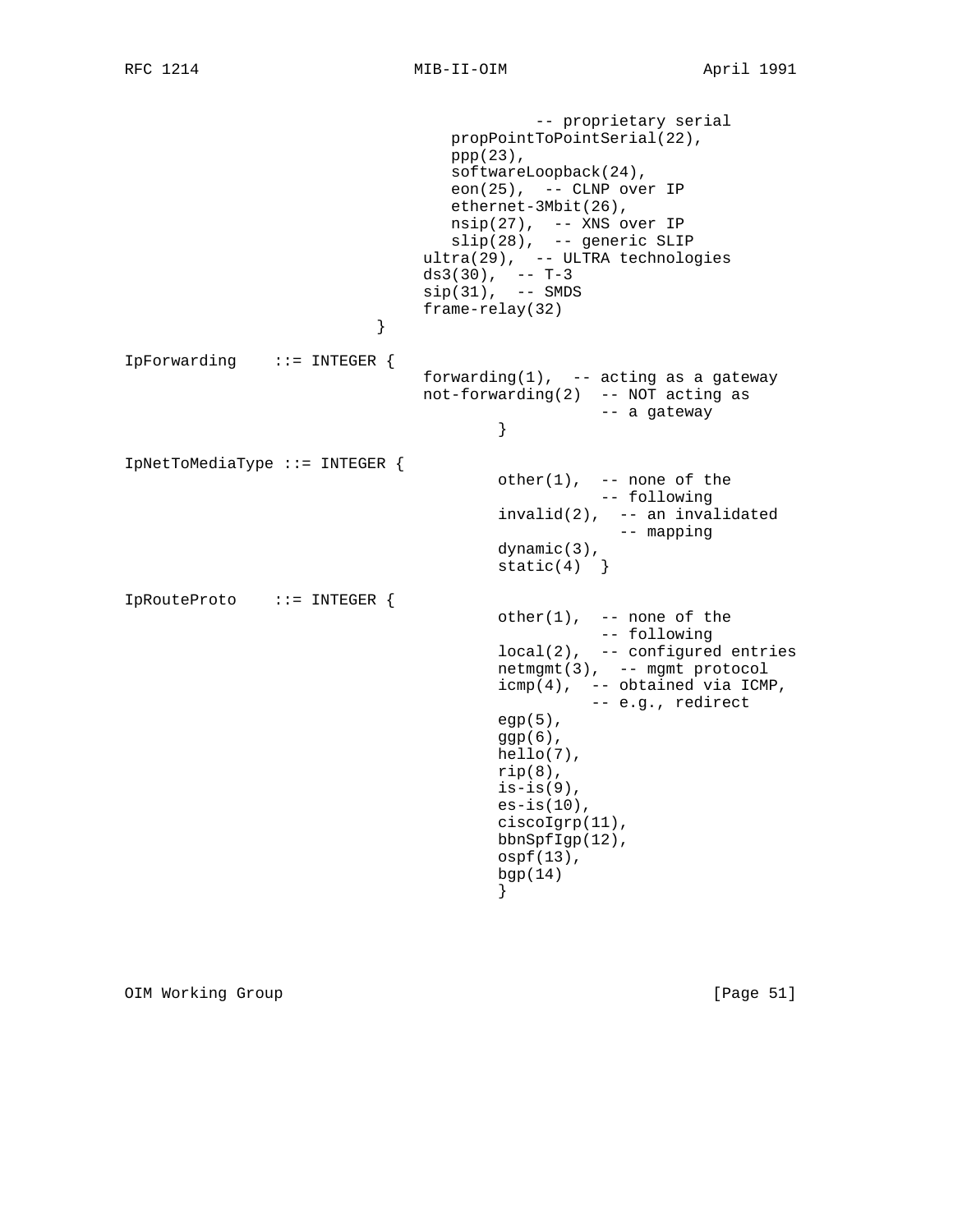```
IpRouteType ::= INTEGER {
other(1), -- none of the
 -- following
 invalid(2), -- an invalidated
 -- route
                     direct(3), -- route to directly
                           -- connected
                           -- subnetwork
                    indirect(4) - route to a
                           -- non-local
                           -- host/network/
                     -- subnet
 }
```
OIM Working Group **business and Community Community** [Page 52]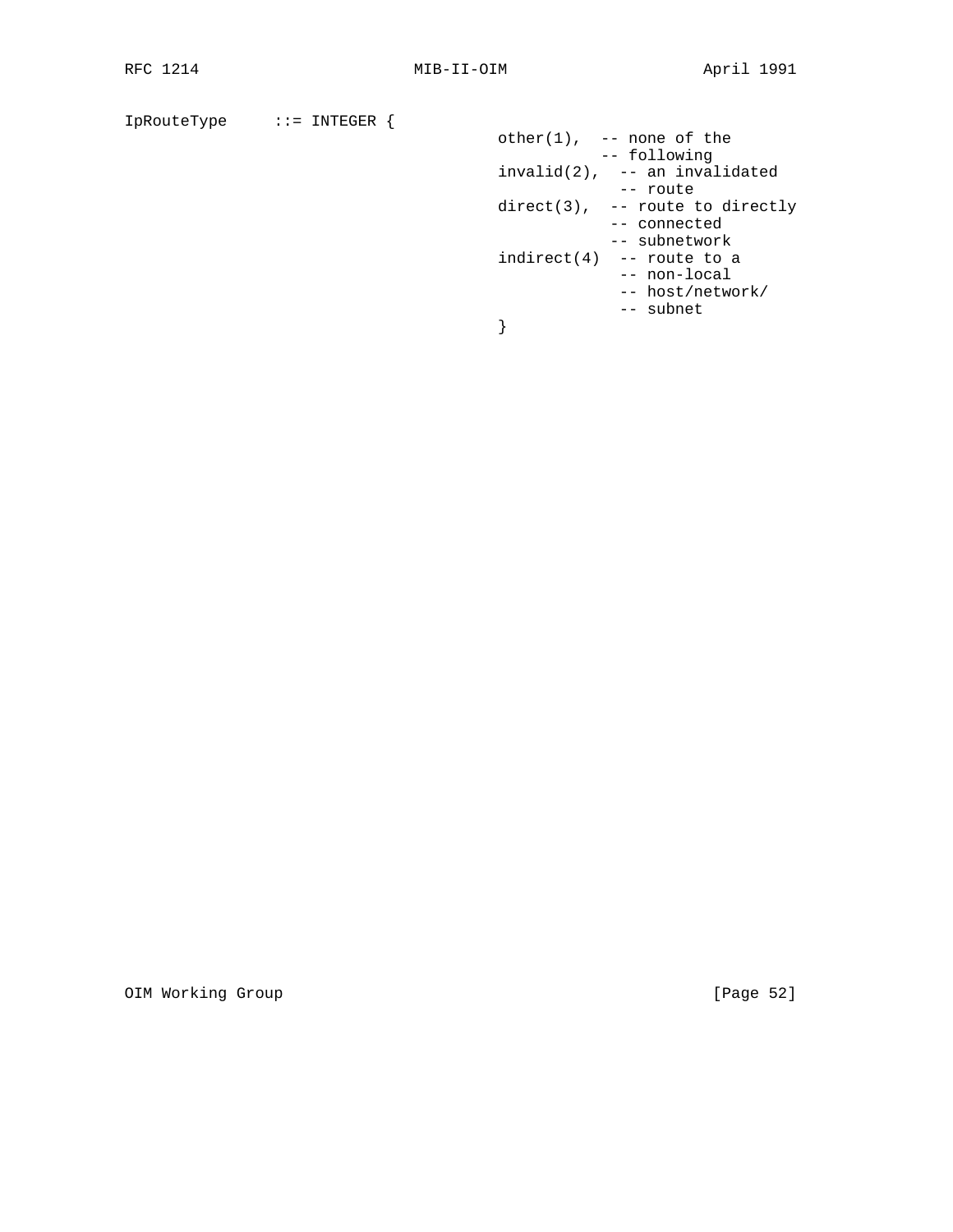RFC 1214 MIB-II-OIM MONTHL April 1991

ObjectId ::= OBJECT IDENTIFIER OctetString ::= OCTET STRING PhysAddress ::= OCTET STRING PrintString ::= DisplayString (SIZE (0..255)) DisplayString ::= OCTET STRING  $-$ -- DisplayString is restricted to the NVT ASCII character set as -- defined in pages 10-11 of RFC 854 "TELNET Protocol -- Specification", May 1983 [15]. -- -- SNMP trap syntax SnmpEnableAuthenTraps ::= INTEGER { enabled(1), disabled(2) } SnmpTrapInfo ::= SEQUENCE { enterprise  $-$  type of device generating -- event -- see sysObjectId OBJECT IDENTIFIER, agent-addr  $-$ - address of device generating -- the event NetworkAddress, generic-trap INTEGER {coldStart (0), warmStart (1), linkDown (2), linkUp (3), authenticationFailure (4), egpNeighborLoss (5), enterpriseSpecific (6) }, specific-trap INTEGER OPTIONAL, -- enterprise specific variable-bindings VarBindList OPTIONAL} VarBindList ::= SEQUENCE OF VarBind VarBind ::= SEQUENCE { name ObjectName, ovalue ObjectSyntax} TcpConnState ::= INTEGER { closed(1), listen(2),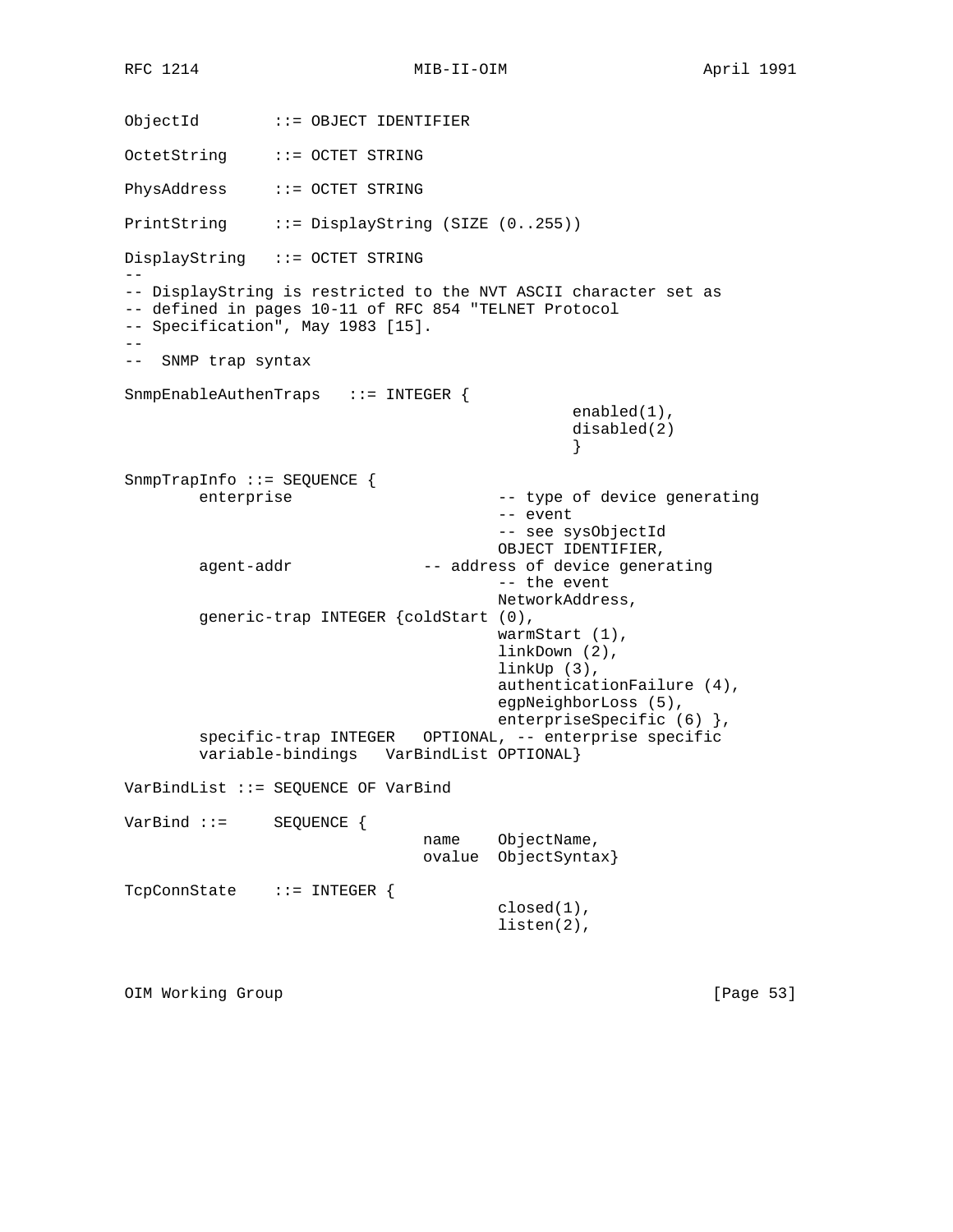```
 synSent(3),
                              synReceived(4),
                              established(5),
                              finWait1(6),
                              finWait2(7),
                              closeWait(8),
                              lastAck(9),
                              closing(10),
                              timeWait(11),
                              deleteTCP(12) }
TcpRtoAlgorithm ::= INTEGER {
                              other(1), -- none of the
 -- following
constant(2), - a constant rto
                              rsre(3), -- MIL-STD-1778,
                                     -- Appendix B
                              vanj(4) -- Van Jacobsons alg.
 }
```
END

9. Acknowledgements

 The editor acknowledges the contributions of the members of the OIM working group. Particular thanks are made to the following for their comments and assistance:

 Marvin Solomon, University of Wisconsin Nancy Hall, University of Wisconsin Subhendu Ghatak, University of Tennessee at Knoxville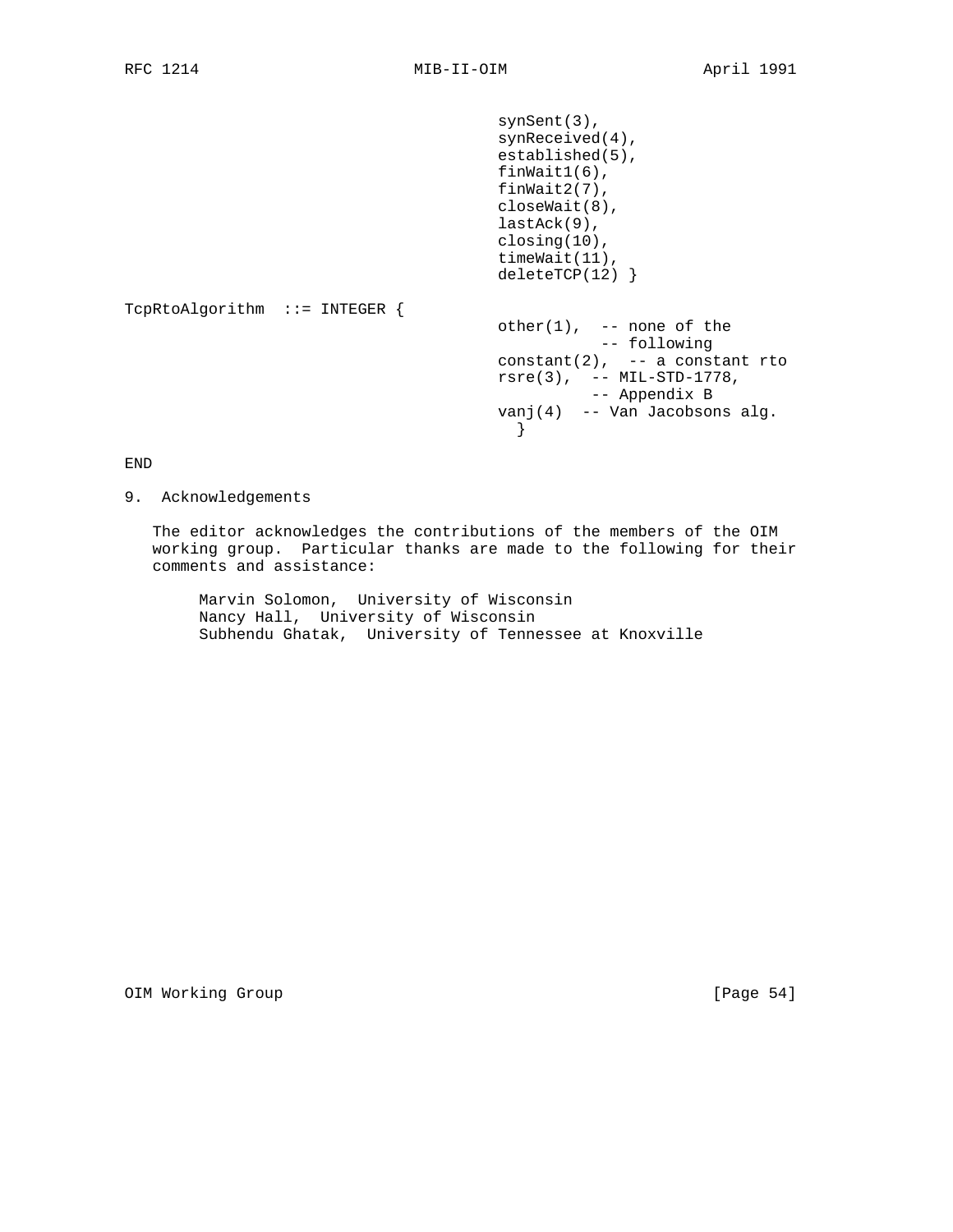#### References

- 1. ISO 8824: Information Processing Open System Interconnection Specification of Abstract Syntax Notation One (ASN.1), February 1989.
- 2. ISO/IEC 7498-4, Information Processing Systems- Open Systems Interconnection - Basic Reference Model Part 4 - OSI Management Framework.
- 3. Warrier, U., Besaw, L., and LaBarre, L., and B. Handspicker, "The Common Management Information Services and Protocol for the Internet (CMOT and CMIP)", RFC 1189, Netlabs, Hewlett-Packard, The Mitre Corporation, Digital Equipment Corporation, October 1990.
- 4. ISO/IEC DIS 10165-1, Information Processing Systems Open Systems Interconnection-Structure of Management Information - Part 1: Management Information Model, July 1990.
- 5. ISO/IEC DIS 10165-2 (ISO/IEC JTC1/SC21 N4072), Information Processing Systems -Open Systems Interconnection - Structure of Management Information - Part 2: Definition of Management Information, July 1990.
- 6. ISO/IEC DIS 10165-4 (ISO/IEC JTC1/SC21 N4065), Information Processing Systems - Open Systems Interconnection - Structure of Management Information - Part 4: Guidelines for the Definition of Managed Objects, June 1990.
- 7. ISO 9595, Information Processing Systems Open Systems Interconnection - Management Information Service Definition - Common Management Information Service, November 1990.
- 8. ISO 9596, Information Processing Systems Open Systems Interconnection - Management Information Protocol Specification - Common Management Information Protocol, November 1990.
- 9. ISO 8649, Information Processing Systems Open Systems Interconnection, Service Definition for the Association Control Service Element.
- 10. ISO 9072-1, Information Processing Systems Text Communication, Remote Operations: Model, Notation and Service Definition, Gloucester, Nov 1987.
- 11. Rose, M., and K. McCloghrie, "Structure and Identification of Management Information for TCP/IP-based internets", RFC 1155,

OIM Working Group **business and Contact Contact Contact Contact Contact Contact Contact Contact Contact Contact Contact Contact Contact Contact Contact Contact Contact Contact Contact Contact Contact Contact Contact Contac**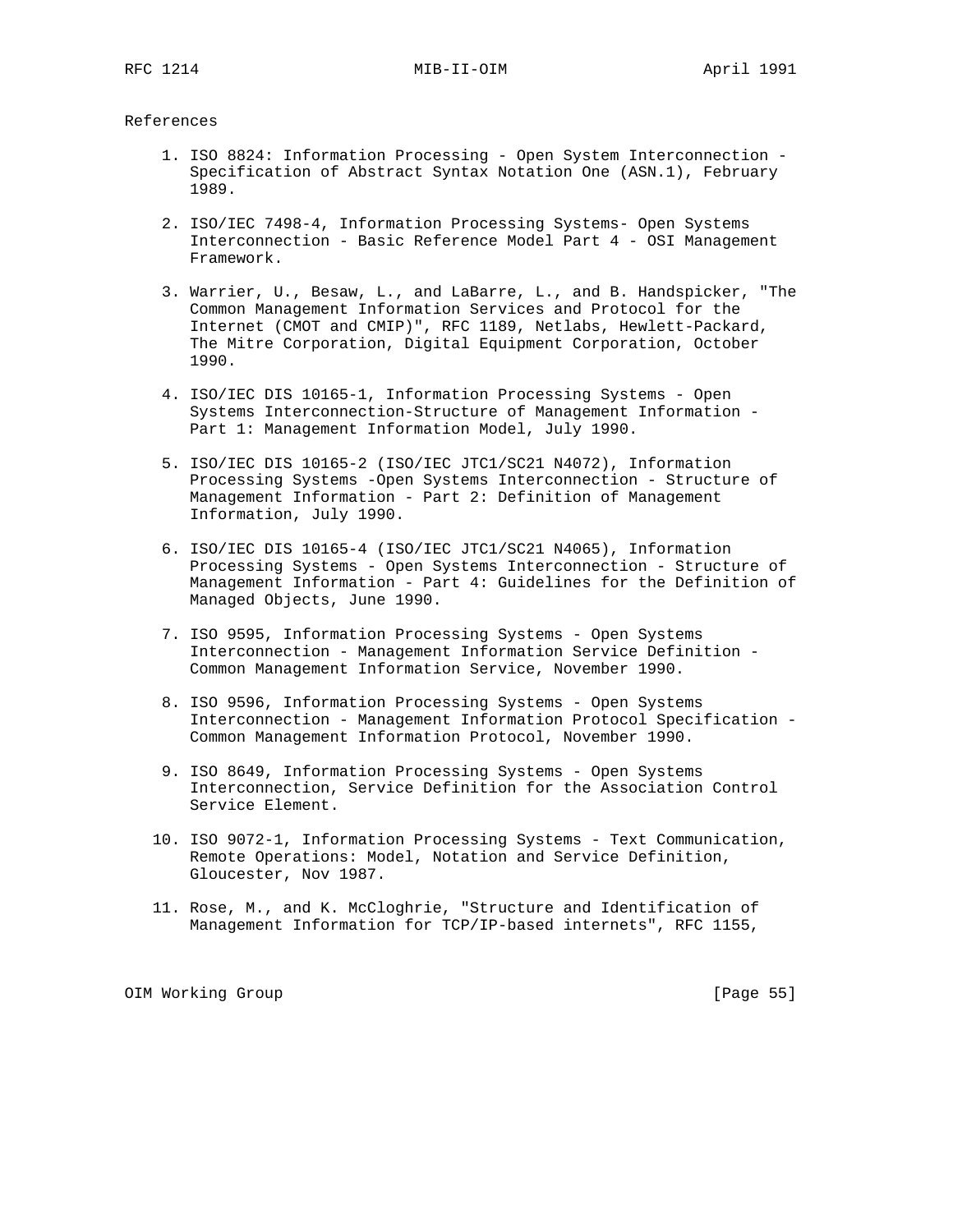Performance Systems International, Hughes LAN Systems, May 1990.

- 12. Rose, M., Editor, "Management Information Base for Network Management of TCP/IP-based internets: MIB-II", RFC 1158, Performance Systems International, May 1990.
- 13. Cerf, V., "Report of the Second Ad Hoc Network Management Review Group", RFC 1109, NRI, August 1989.
- 14. Case, J., Fedor, M., Schoffstall, M., and J. Davin, "Simple Network Management Protocol (SNMP)", RFC 1157, SNMP Research, Performance Systems International, Performance Systems International, MIT Laboratory for Computer Science, May 1990.
- 15. Postel, J., and J. Reynolds, "Telnet Protocol Specification", RFC 854, USC/Information Sciences Institute, May 1983.
- 16. McCloghrie, K., and M. Rose, "Management Information Base for Network Management of TCP/IP-based internets: MIB-II", RFC 1213, Hughes LAN Systems, Performance Systems International, March 1991.
- 17. Working Implementation Agreements for Open Systems Interconnection Protocols, December 1990.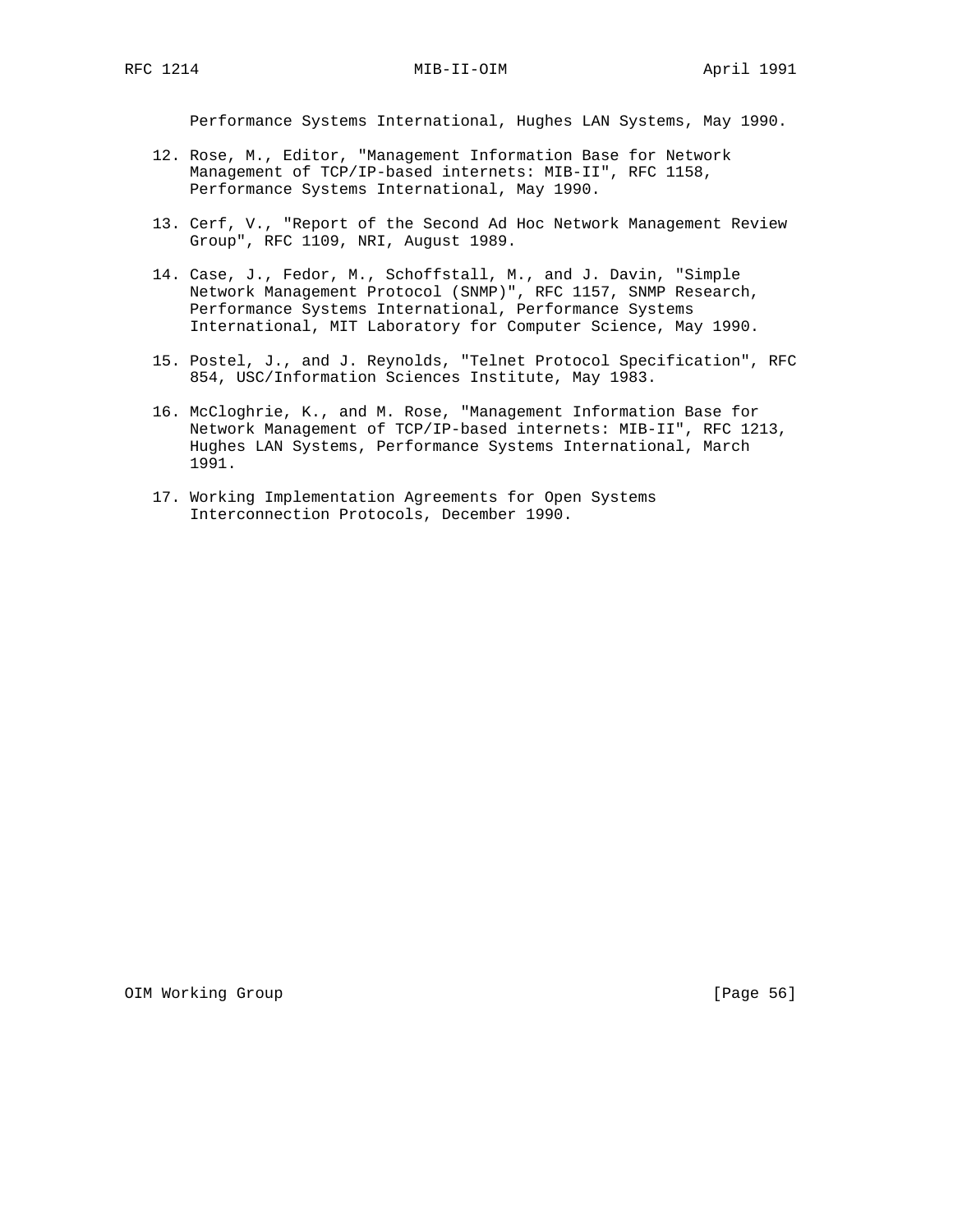Appendix 1: Notational Tools for Managed Object Definition

 This section provides descriptions of the notational tools used to define the templates defined in this memorandum. The text is excerpted and paraphrased from reference 6. Only the templates used in this document are included here. For a complete description of the notational tools specified for OSI management, see reference 6.

#### A1.1 Overview of Notational Tools

 The "Templates" defined in this clause provide a common set of tools and a common format for the representation of the various aspects of a managed object class definition and its associated naming structure. Formal definitions of each template will be found in clauses A1.3 -A1.11 inclusive; the syntactic conventions used in these formal definitions are specified in clause A1.2. Examples of the use of these tools may be found in Annex A (of 10165-4).

 The structure and behaviour of a managed object class is primarily defined by means of the Managed Object Class Template. This template identifies the inheritance relationships that exist between the class and other managed object classes, the packages of class specific behaviour, the attributes that are associated with the class, the notifications that the class may issue and the operations that may be performed upon the class. In order to allow re-use of parts of this specification in the specification of other managed object classes, additional templates are defined to provide for the specification of attributes (individual and group), behaviour, actions, notifications and conditional packages. These other templates are "called up" by the Managed Object Class template by means of the referencing mechanism defined in clause A1.2; this mechanism allows references to be made in one standard to specifications that are contained in other standards, hence allowing "generic" specifications to be made available for use in managed object class definitions in addition to local specifications. Templates may also be included "in-line" if so desired.

 The naming of a managed object class is defined by means of the Name Binding template. This template identifies the managed object class being named and defines the relative distinguished name that will be used to name instances of the class in the context of a particular superior class. This template also provides for the specification of relationships that exist between two object classes as a consequence of a particular name binding.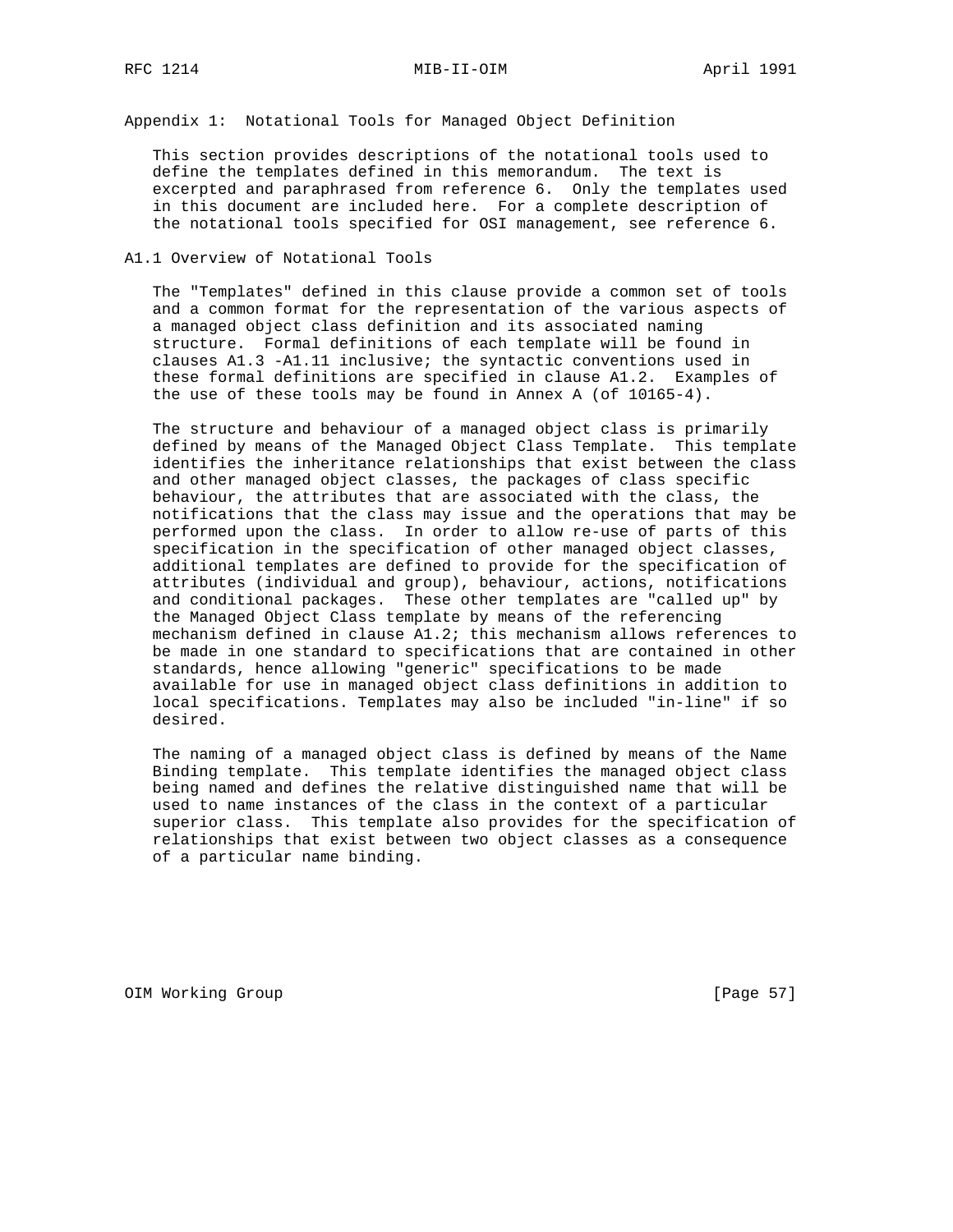A1.2 Conventions Used in Template Definitions

 The templates definitions contained in this clause are based on the following syntactic conventions:

- Strings surrounded by [ ] delimit parts of the template that may either be present or absent in each instance of use of the template. If the closing brace is followed by an asterisk, e.g., [ ]\*, the contents of the braces may appear zero or more times. The circumstances under which these parts of the definition may be omitted or repeated are dependent upon the template type;
- Strings surrounded by < > delimit strings that must be replaced in each instance of use of the template. The structure and meaning of the replacement string is dependent upon the string type;
- Upper case strings denote Keywords which are required to be present in each instance of use of the template, unless they are enclosed in [ ];
- The solidus, |, is used to separate alternative strings in the template;
- Spaces and carriage returns are significant only as string delimiters;
- In order to simplify the structure of the templates, particularly where the same syntactic structure is repeated in the template definitions, supporting syntactic definitions may be defined. If any such supporting syntactic definitions are required in order to complete the template definition, these appear following the keywords "supporting productions" at the end of the template definition. These supporting definitions take the general form

definition-label-> syntactic-definition

 where definition-label allows the definition to be referenced by the template definition and syntactic-definition gives the expansion of the definition, using the above notational rules;

- The templates themselves have the general structure:

<template-label>TEMPLATE NAME

[ELEMENT NAME [<element-definition>] ;]\*

[REGISTERED AS <object-identifier> ;]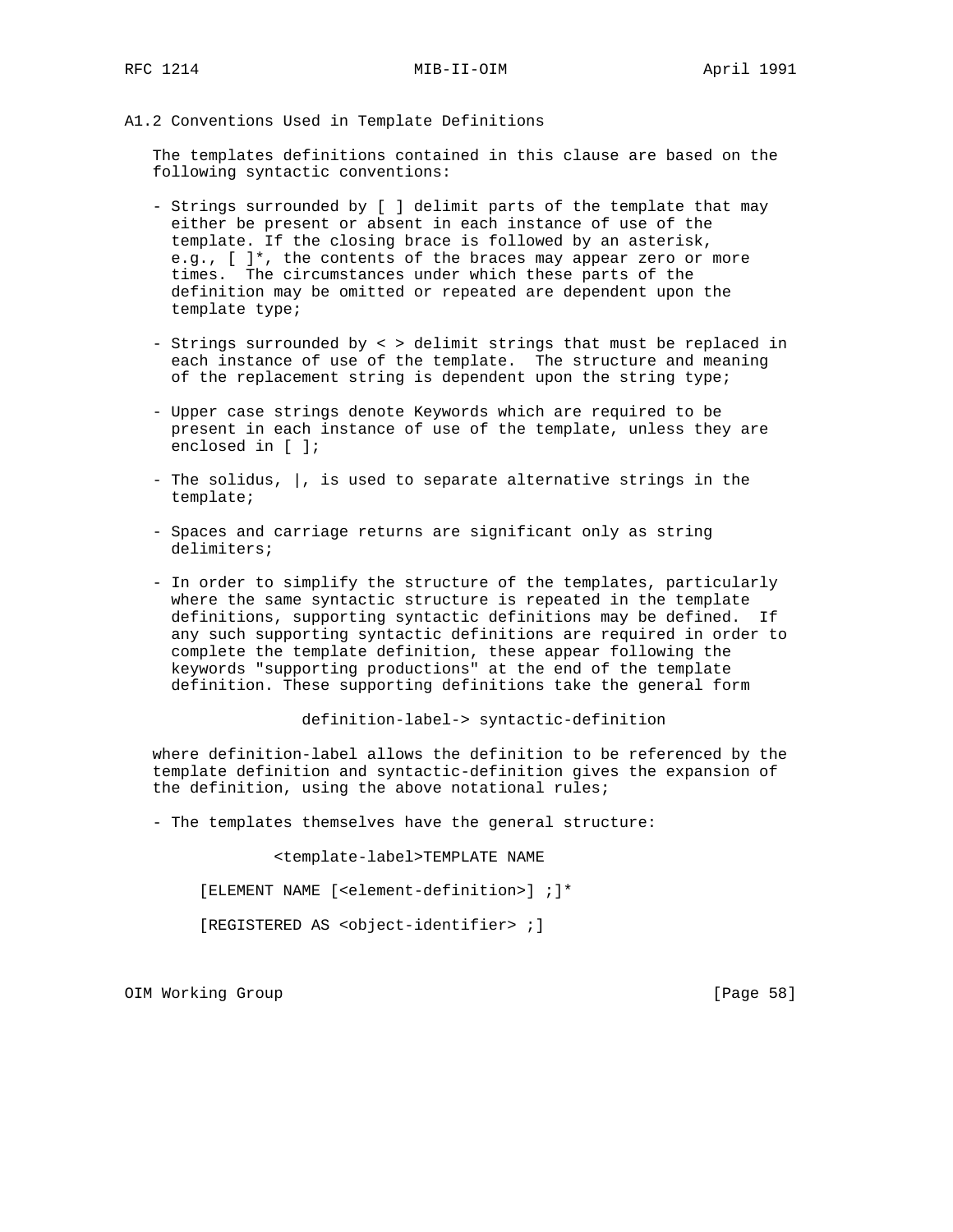[supporting productions

[<definition-label> -> <syntactic-definition >]\*]

 Each instance of use of a template therefore declares a template label by which that instance may be referenced from other templates, and if the REGISTERED AS clause is present, assigns a value of an ASN.1 OBJECT IDENTIFIER under which the instance has been registered;

- Semicolons are used to mark the end of each distinct element in the template. In an instance of use of the template, any text inserted between a semicolon and the next valid keyword is assumed to be a comment;
- The notation used for representing object identifiers is the normal notation defined in ASN.1 for object identifier values; i.e., the production:

object-identifier-> <ASN.l ObjectIdentifierValue notation>

 is assumed to be a supporting production for all template definitions in this document;

- Further definitions, such as the nature of the element definitions, follow the syntactic definition of the template;
- Template labels shall be unique within the standard or document in which they are declared. Where a template-label is declared in document A and referenced in document B, the reference in document B shall be prefixed by the globally unique name of document A. In the case of documents named by an internationally recognized naming authority such as [CCITT|ISO/IEC], the registered name of the document shall be used as the identifier, such as [Recommendation X.722|ISO/IEC 10165-4]. Where a globally unique name is not already available, it is permissible to assign the value of an OBJECT IDENTIFIER to the referenced document, and use this value as a globally unique document name. The syntax of a template-label, defined using the above notation, is defined as follows:

[<document-identifier> :] < label-string>

document-identifier-> "<standard-name>" | <object-identifier>

A label-string may include any number of the following characters:

upper or lower case alphabetic characters;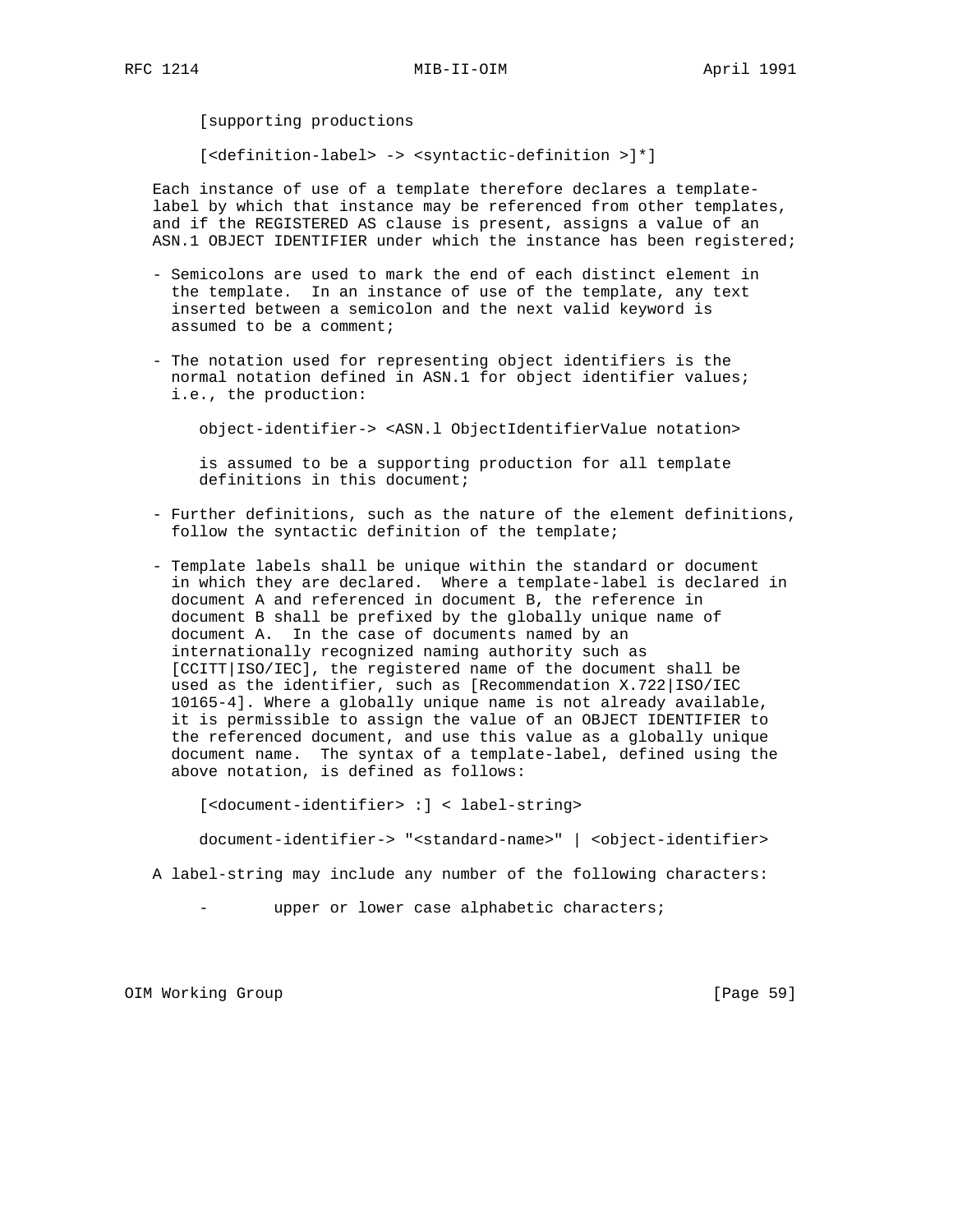- the digits 0-9;

the hyphen character  $(-)$ ;

 in any order, commencing with a lower case character. For example, the following template-label:

"ISO/IEC 10165/4":exampleObjectClass

 constitutes a globally unique label for the definition of exampleObjectClass contained in Annex A of 10165-4.

 Label references that are not prefixed by a document-identifier are assumed to refer to labels declared in the document in which the reference appears.

- Whenever a template-label is present in a template as a pointer to another template, it may be replaced by the entire text of the referenced template itself (including the template's label).
- A1.3 Managed Object Class Template

### A1.3.1 Overview

 The Managed Object Class template forms the basis of the formal definition of a managed object. Elements in the template allow the class to be placed at the appropriate node of the inheritance tree, the various attributes of the class to be specified, and the behaviour of the class to be defined. The major elements of the definition are:

- Inheritance. Each managed object class defines the superclass(es) from which it has been derived. All characteristics of the superclass(es) are inherited by the subclass; the subclass definition may add to these characteristics (refinement) but may not remove any characteristics of the superclass. Ultimately, all classes are subclasses of TOP;
- Allomorphs. If the class supports allomorphism, the set of classes that are legitimate allomorphic views of the class must be defined. These classes must all be superclasses of the class being defined;
- Mandatory Packages. The managed object class definition includes the packages of behaviour, attributes, operations and notifications that provide a complete specification of the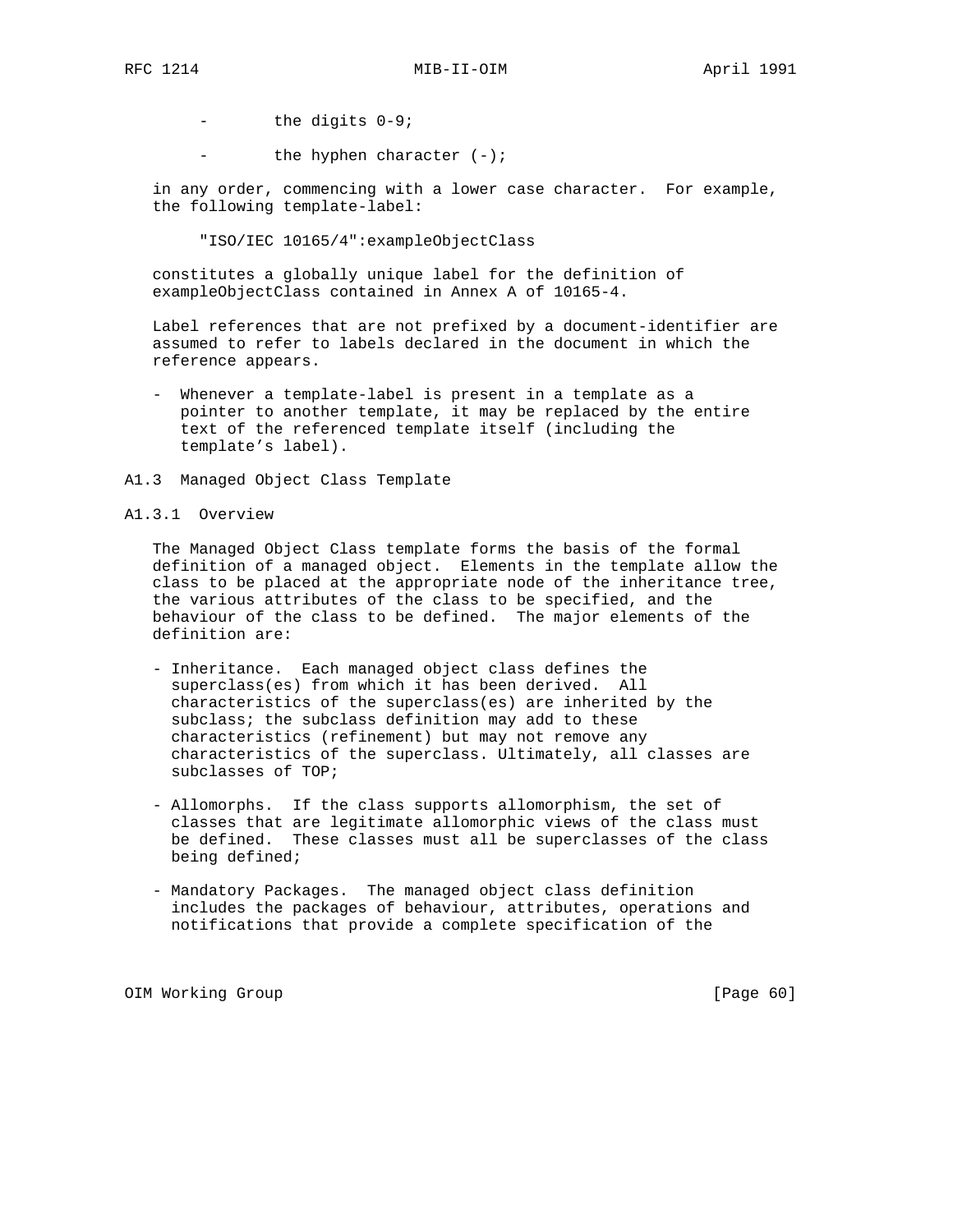behaviour that is common to all instances of the class;

 - Conditional Packages. The managed object class definition includes the specification of packages of behaviour, attributes, operations and notifications that are present or absent in instances of that class as a consequence of a specified condition;

 Note: Attributes, Operations and Notifications that form part of a class definition may only be omitted from an instance of that class if they are defined as features of a Conditional Package and are omitted in accordance with the condition defined for that package.

- Class Naming. The managed object class definition must include a class name which may be used to refer to the class in CMIP. This is achieved by registration of an Object Identifier value which corresponds to the class.
- A1.3.2 Template Structure

<class-label> MANAGED OBJECT CLASS

 [DERIVED FROM <class-label> [, <class-label>]\*; ] [ALLOMORPHIC SET <class-label>  $[ , <$  class-label >  $] *$ ; ] [CHARACTERIZED BY <package-label>[,<package-label>]\*;  $\mathbf{1}$  [CONDITIONAL PACKAGES <package-label> PRESENT IF <condition-definition> [,<package-label> PRESENT IF <condition-definition>]\*; ] [PARAMETERS <parameter-label> [,<parameter-label>]\*; ]

```
 REGISTERED AS < object-identifier>;
```
A1.3.3 Supporting Definitions

DERIVED FROM <class-label>[,<class-label>]\*

 The DERIVED FROM clause shall be present in all managed object class definitions other than "top". It is therefore the case that "top" is a superclass of all classes other than itself.

The class-label identifies a managed object class from which the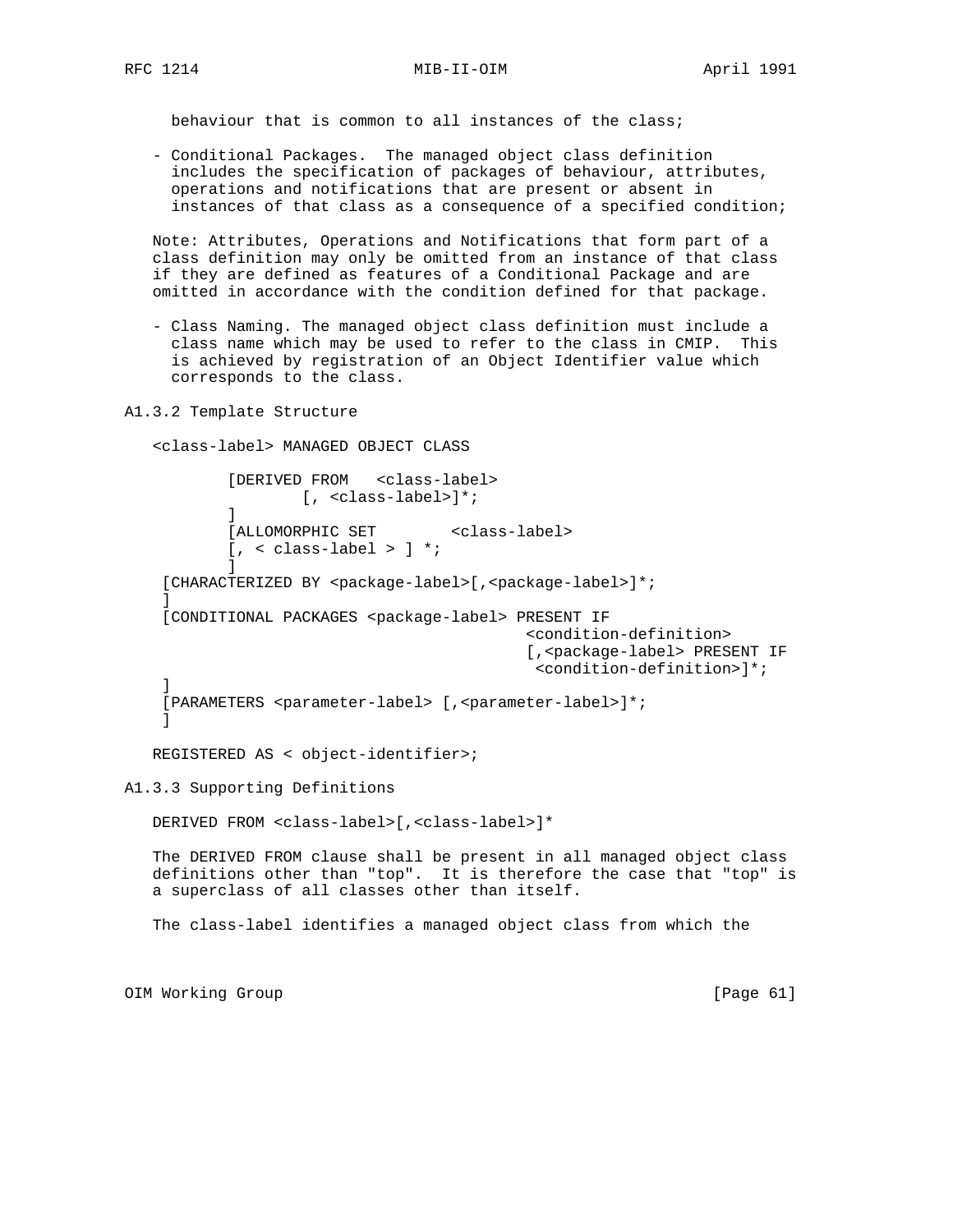managed object class has been derived; i.e., a managed object class which is one of the object class's parents in the inheritance hierarchy. As multiple inheritance is permitted, a managed object class may have one or more parent classes.

 The process of inheritance (specialization) requires all the characteristics of the superclass(es) other than DERIVED FROM and ALLOMORPHIC SET to be included in the definition of the subclass. If it is intended that the subclass be allomorphic, the definition of the subclass shall include a ALLOMORPHIC SET clause that explicitly defines the set of classes that the subclass is allomorphic to.

 Where multiple inheritance results in the same element definition being multiply imported (as could happen, for example, if two parent superclasses contain the same attribute), the subclass is assumed to contain a single copy of the definition concerned.

 Characteristics that are inherited from a superclass shall not be repeated in the documentation of the subclass unless one of the techniques described in ISO/IEC 10165-4 for extending or modifying an element of the superclass is being used. The DERIVED FROM clause is therefore presumed to automatically import all inheritable elements of definition from the superclass definition(s). There may be augmented or modified by elements defined within the CHARACTERISED BY, CONDITIONAL PACKAGES, and PARAMETER constructs.

ALLOMORPHIC SET <class-label>[,<class-label>]\*

 The Allomorphic Set allows a set of superclasses to be identified that are "backwards compatible" with the managed object class. Thus, if managed object class A identifies classes B and C as members of its allomorphic set, it is possible to operate on an instance of class A as if it were an instance of class B or C. The definition of allomorphic forms allows, for example, the definition of enhanced versions of a managed object class that are backwards compatible with previous versions. The class label shall identify the class-label of a managed object class definition that is a superclass of the managed object class that is being defined.

CHARACTERIZED BY <package-label>[,<package-label]\*

 This construct, if present, allows one or more mandatory packages of behaviour, attributes, operations, and notifications to be included in the managed object class definition, in addition to those that are present as a result of the Derived From construct.

 CONDITIONAL PACKAGES <package-label> PRESENT IF <condition definition>[, <package-label> PRESENT IF <condition-definition>]\*

OIM Working Group **business and Community** [Page 62]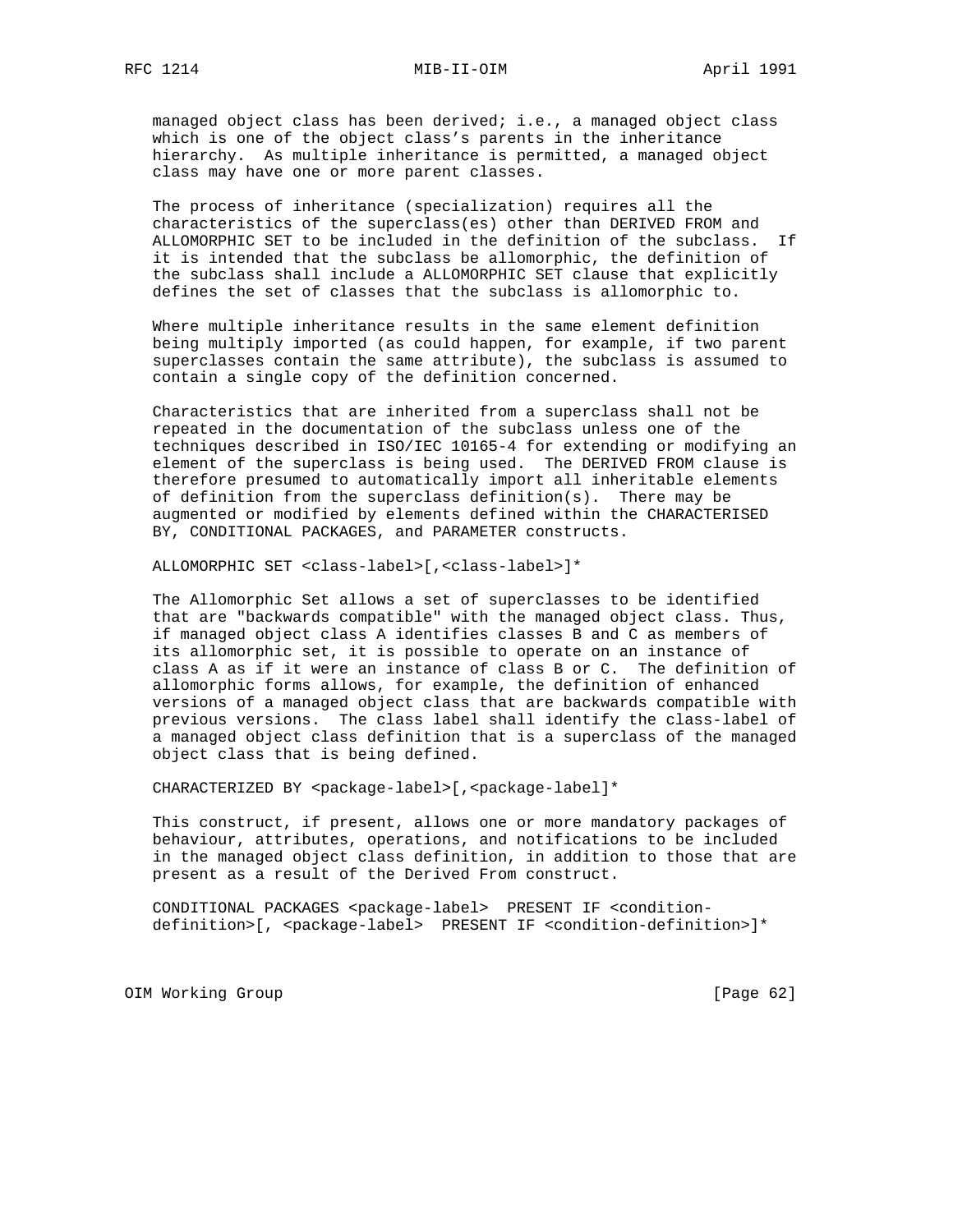Present if one or more conditional packages are to be included in the managed object class definition. The package-label identifies the package definition that is applicable. The condition-definition is a description of the condition that, if true, requires that the package be included in an instance of the class. The condition shall refer to a documented feature of the definition of the underlying resource or a related standard which is permitted to be present or absent in an implementation.

PARAMETERS <parameter-label>[, <parameter-label>]\*

 If present, this construct permits the definition of parameters to be included in the object class definition in addition to any inherited parameters.

REGISTERED AS <object-identifier>

 The object identifier value provides a globally unique identifier for the object class definition. This value is used in the management protocol when it is necessary to identify the object class.

A1.4 Package Template

 This template allows a package of behaviour definitions, attributes, operations and notifications to be defined for subsequent insertion into a managed object class template under the Characterized By and Conditional Packages constructs. The major elements of the definition are:

- Behaviour. The managed object class definition provides a complete specification of the behaviour of the object. This includes:
	- The effect of the Operations upon the managed object;
	- Any constraints that are placed on operations in order to satisfy consistency rules, and in particular, the rules under which Creation and Deletion of managed objects may be performed and the consequences of these operations;
	- A specification of how instances of a managed object class interact with each other, related, managed objects of the same or different classes.
	- A complete definition of any other aspects of the behaviour of the managed object class.
	- Contained attributes. The set of attributes that the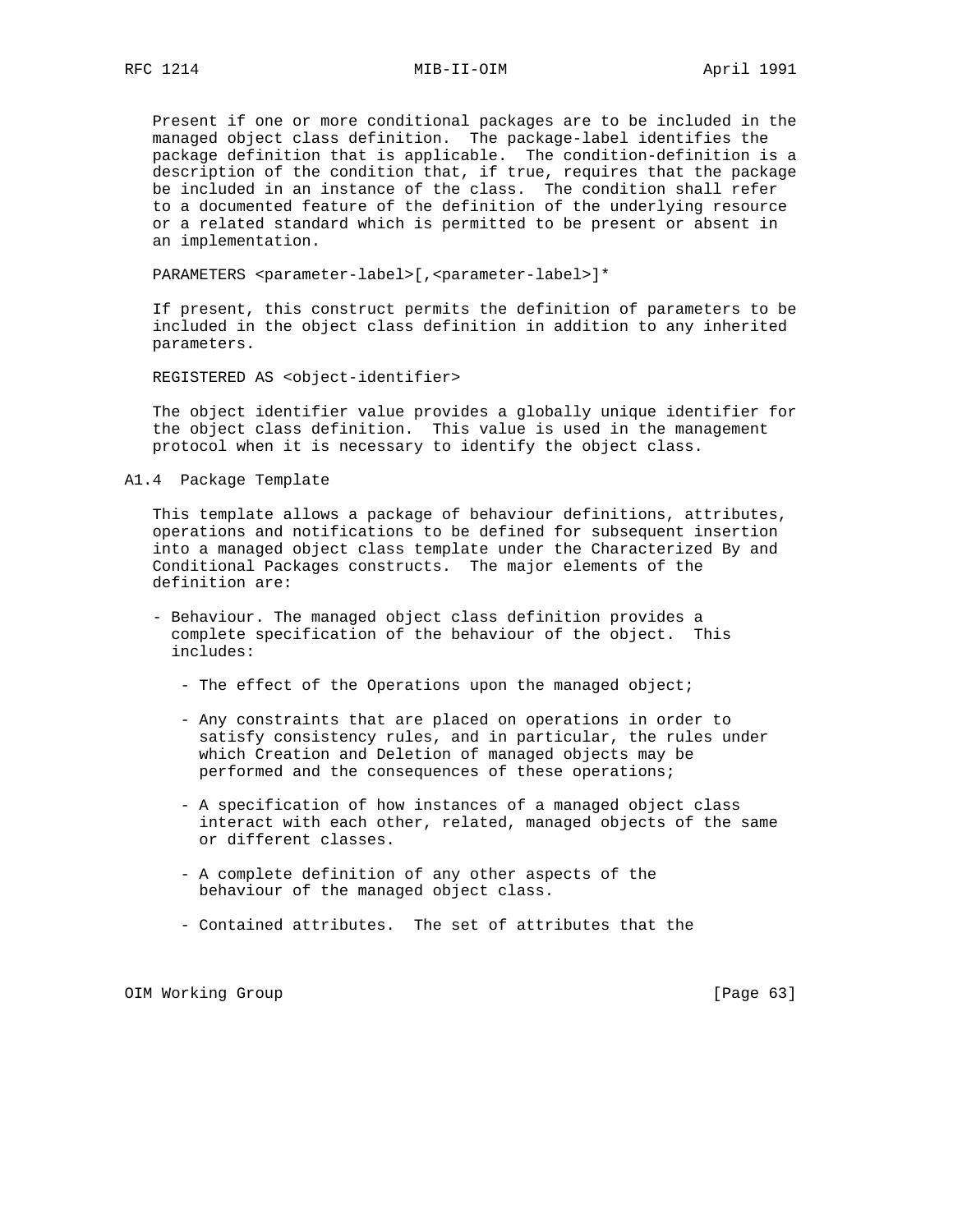package contains must be defined;

 - Operations and Notifications. The package definition specifies which notifications instances of the class that make use of this package shall be able to generate, which operations instance of the class shall be capable of performing, and in the case of attribute related operations, which attributes shall be available to be operated upon.

 Note: The operations identified in the package definition are the operation types defined in the Information Model (Get, Replace, Set to Default,...etc). In the case of Actions and Notifications, further definitions are required in order to characterise their functionality, as described in clauses A1.10, A1.11. The create and delete operations are defined as part of the Name Binding template described in clause A1.6, a creation and deletion of an object is closely bound to the containment relationship between superior and subordinate objects, rather than to all instances of a managed object class.

A1.4.1 Template Structure

```
< package-label> PACKAGE
[BEHAVIOUR DEFINITIONS < behaviour-definition-label>
         [, < behaviour-definition-label > ] *;
]
[ATTRIBUTES<attribute-label> <propertylist>[<parameter-label>]
         [,< attribute-label> < propertylist> [< parameter-label> ]*]*;
]
[ATTRIBUTE GROUPS <group-label> [<attribute-label>]*
                         [ , < group-label > [ < attribute-label > ]*]*;
]
[ACTIONS <action-label>[<parameter-label>]*
                         [ , < action-label > [ < parameter-label > ]^*]^*;]
[NOTIFICATIONS <notification-label> [<parameter-label>]*
                    [, < notification-label > [< parameter-label >]*]*;
]
[REGISTERED AS < object-identifier>];
supporting productions
propertylist -> [REPLACE WITH DEFAULT]
         [DEFAULT VALUE < value-definition > ]
         [PERMITTED VALUES <value-set-syntax-label>]
         [REQUIRED VALUES <value-set-syntax-label>]
         [GET | REPLACE | GET-REPLACE]
```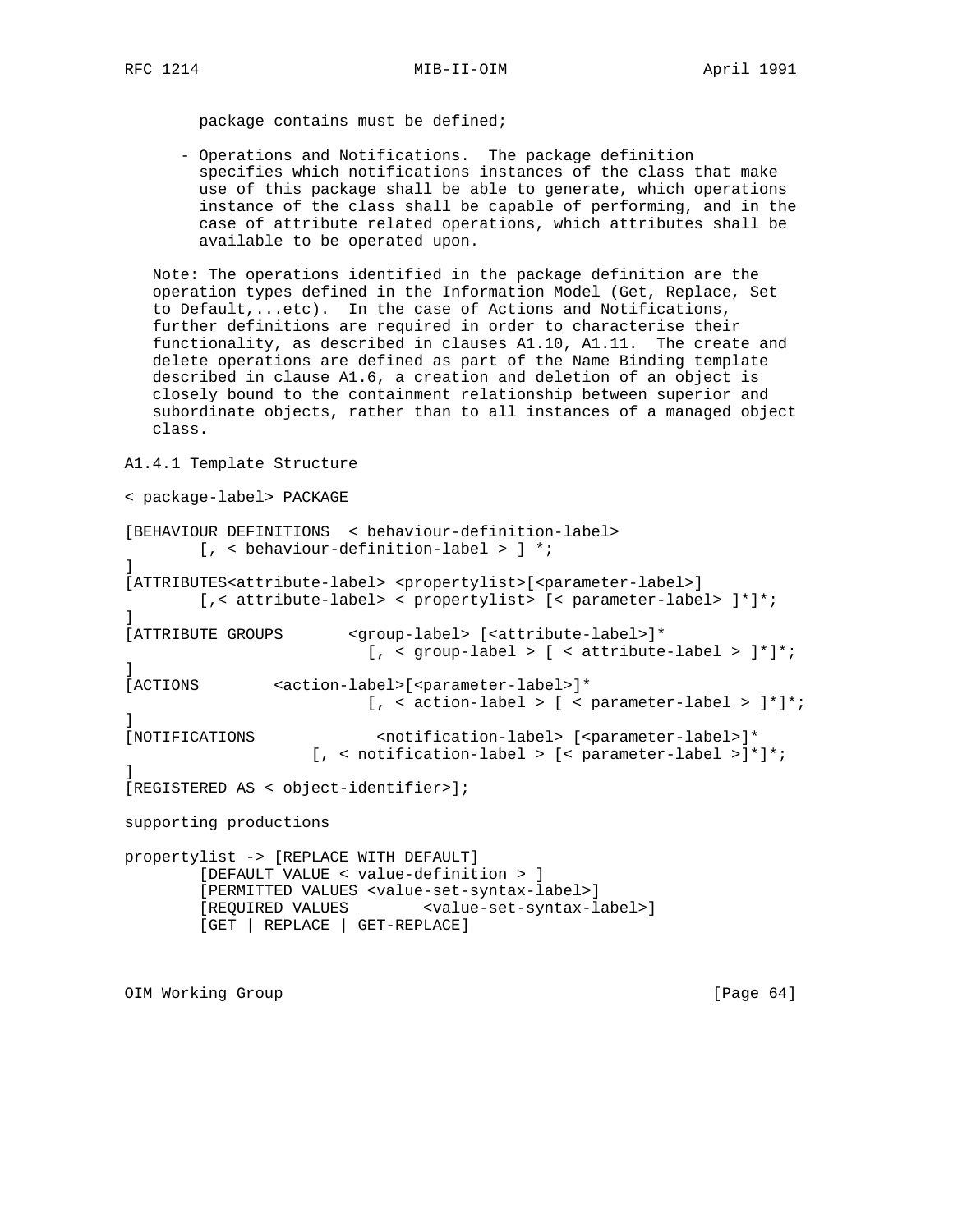[ADD | REMOVE | ADD-REMOVE]

### A1.4.2 Supporting Definitions

BEHAVIOUR DEFINITIONS < definition-label> [,<definition-label>]\*

 Behaviour Definitions allow the behaviour (semantics) of the managed object class to be completely described. These definitions relate the external view of the object (its operations and notifications) to its internal operation. The definition-label identifies an instance of use of the Behaviour template.

 Note: It should not be assumed that the behaviour defined by this clause is testable using existing conformance test technology.

ATTRIBUTES. <attribute-label><propertylist> [<parameter-label>]\* [, <attribute-label><propertylist> [<parameter-label>]\*]\*

 This allows attributes to be included in the package definition. The propertylist that follows each attribute label defines the set of operations that may be performed on the managed object with reference to the attribute, and defines any default, permitted or required value(s) associated with the attribute. The Replace With Default property is included if the property has a default value that may be set by means of the Replace With Default Value operation. The value-definition used to specify the default value shall be a value reference name, using the Externaltypereference notation defined in ISO 8824.

 If the PERMITTED VALUES property is present, the value-set- syntax label specifies any restrictions on the possible values that the attribute may take. The value-set-syntax-label shall be a type reference name, using the ExternaltypeReference notation defined in ISO 8824. The form of the specification referenced shall be a subtype of the attribute syntax type, defined using the ASN.1 subtype notation.

 Note: The Permitted Values construct is required only in attribute definitions where it is necessary to specify a restriction on the value set permitted by the specification of the Attribute Syntax, e.g., when modifying an existing attribute specification.

 If the REQUIRED VALUES property is present, the value-set- syntax label specifies any restrictions on the possible values that the attribute may take. The value-set-syntax-label shall be a type reference name, using the ExternaltypeReference notation defined in ISO 8824. The form of the specification referenced shall be a subtype of the attribute syntax type, defined using the ASN.1 subtype

OIM Working Group **business and Community Community** [Page 65]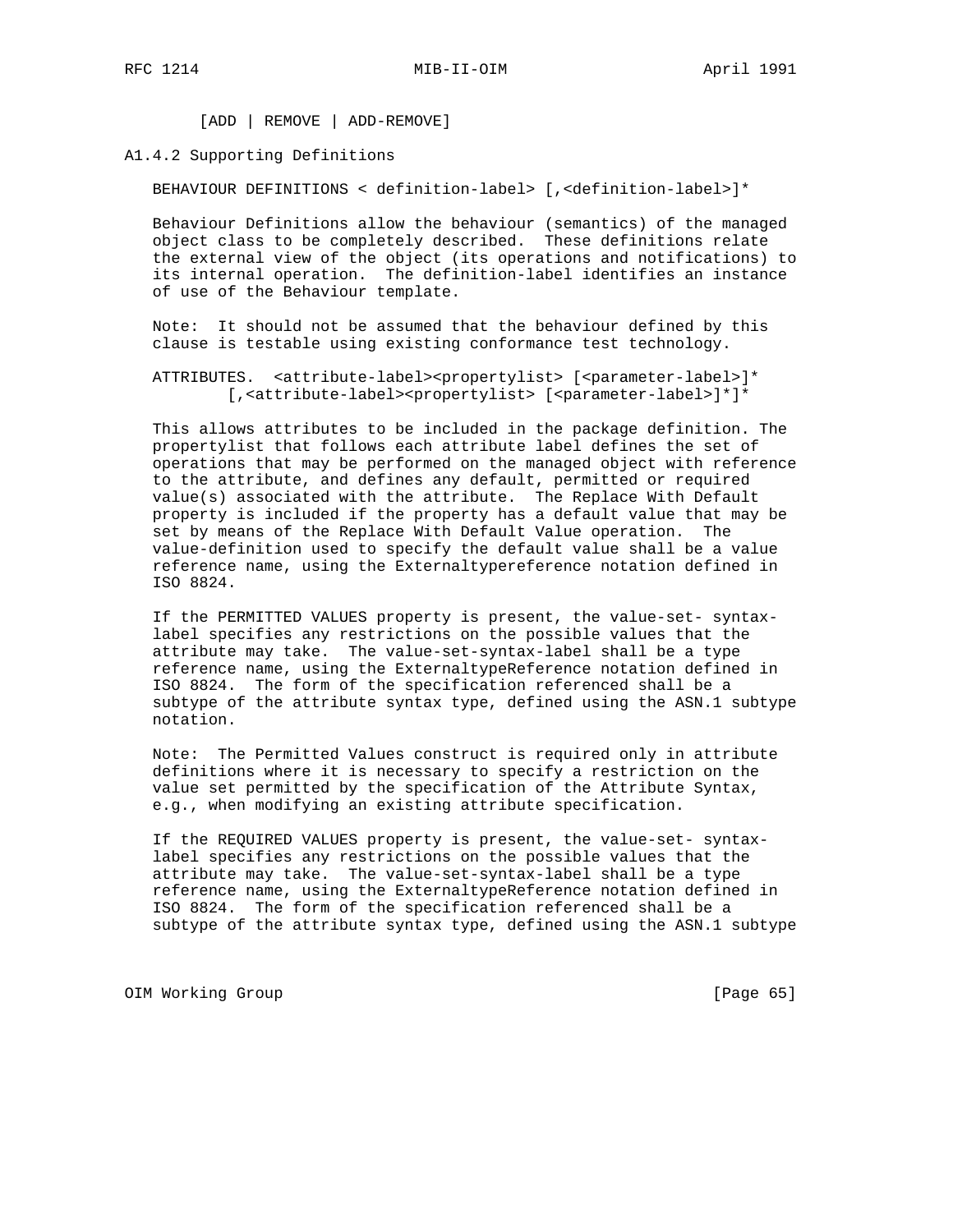notation.

Note: This property defines the value set required for conformance.

 The parameter-labels allow parameters to be associated with the operations permitted on the attribute.

 ATTRIBUTE GROUPS <group-label> [<attribute-label>]\*[,<group-label> [<attribute-label>]\*]\*

 This allows a set of attributes groups to be identified as part of the package. The original definition of an attribute group may be extended by the addition of further attribute-labels.

```
 ACTIONS <action-label>[<parameter-label>]*
         [,<action-label>[<parameter-label>]*]*
```
 If present, the action-labels identify the set of action definitions that are included in the package. The behaviour definitions shall specify the effect of these Actions upon managed objects.

 The parameter-labels allow parameters to be associated with the Action.

 NOTIFICATIONS <notification-label>[<parameter-label>]\* [,<notification-label>[<parameter-label>]\*]\*

 Present if any Notifications are included in the package. The notification labels identify the Notification definitions that are applicable. The behaviour definitions shall specify the circumstances under which those Notifications are generated by a managed object.

 The parameter-labels allow parameters to be associated with the Notification.

REGISTERED AS <object-identifier>

 The object identifier value, if present, provides a globally unique identifier for the package definition, and registers the groupings of behaviour definitions, attributes, attribute groups, actions and notifications that the package defines. This value is required in cases where the package is referenced by a conditional packages construct in an object class template and the package contains a behaviour construct or more than one element, in which case the value of the object identifier is included in the conditional packages attribute of any instances of the object class that are created with the package present.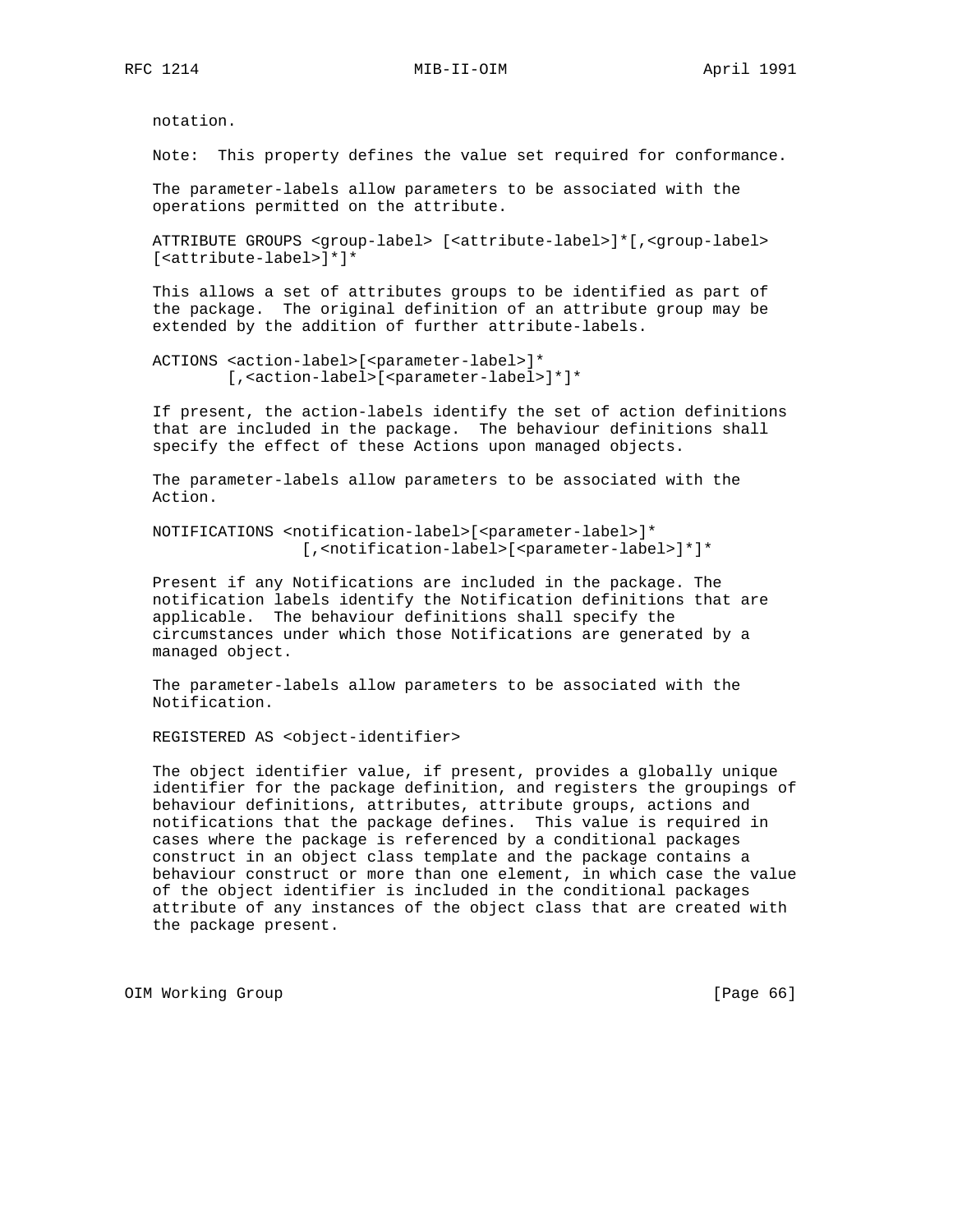A1.5 Parameter Template

 This template permits the specification and registration of parameter syntaxes and associated behaviour that may be associated with particular operations and notifications within the managed object class and conditional package templates defined in clauses A1.3 and A1.4. This mechanism is not used in the OIM MIB-II.

A1.6 Name Binding Template

#### A1.6.1 Overview

 This template allows alternative naming structures to be defined for managed objects of a given managed object class by means of name bindings. The name binding allows an attribute to be selected as the naming attribute for a given subordinate class/superior class pair.

 The attribute selected must be an attribute of the subordinate object that is present in all instances of the specified managed object class. This attribute is used for the purpose of constructing the relative distinguished name (RDN) of subordinate objects of that class. An RDN is constructed from the OBJECT IDENTIFIER assigned to that attribute type and the value of the instance of the attribute. The Distinguished Name of the subordinate object is obtained by appending its RDN to the Distinguished Name of its superior object.

 Name bindings are not considered to be part of the definition of either of the managed object classes that they reference. A given managed object class may have more than one name binding associated with it. The set of name bindings defines the set of possible naming relationships with superior managed objects and the set of managed object classes from which subordinate object classes may be instantiated.

 Note: Name Bindings may be specified for a managed object class subsequent to the specification of the managed object class itself.

A1.6.2 Template Structure

 <name-binding-label> NAME BINDING SUBORDINATE OBJECT CLASS <class-label>; NAMED BY SUPERIOR OBJECT CLASS <class-label>; WITH ATTRIBUTE <attribute-label>; [BEHAVIOUR <behaviour-definition-label> [,<behaviour-definition-label>]\*; ]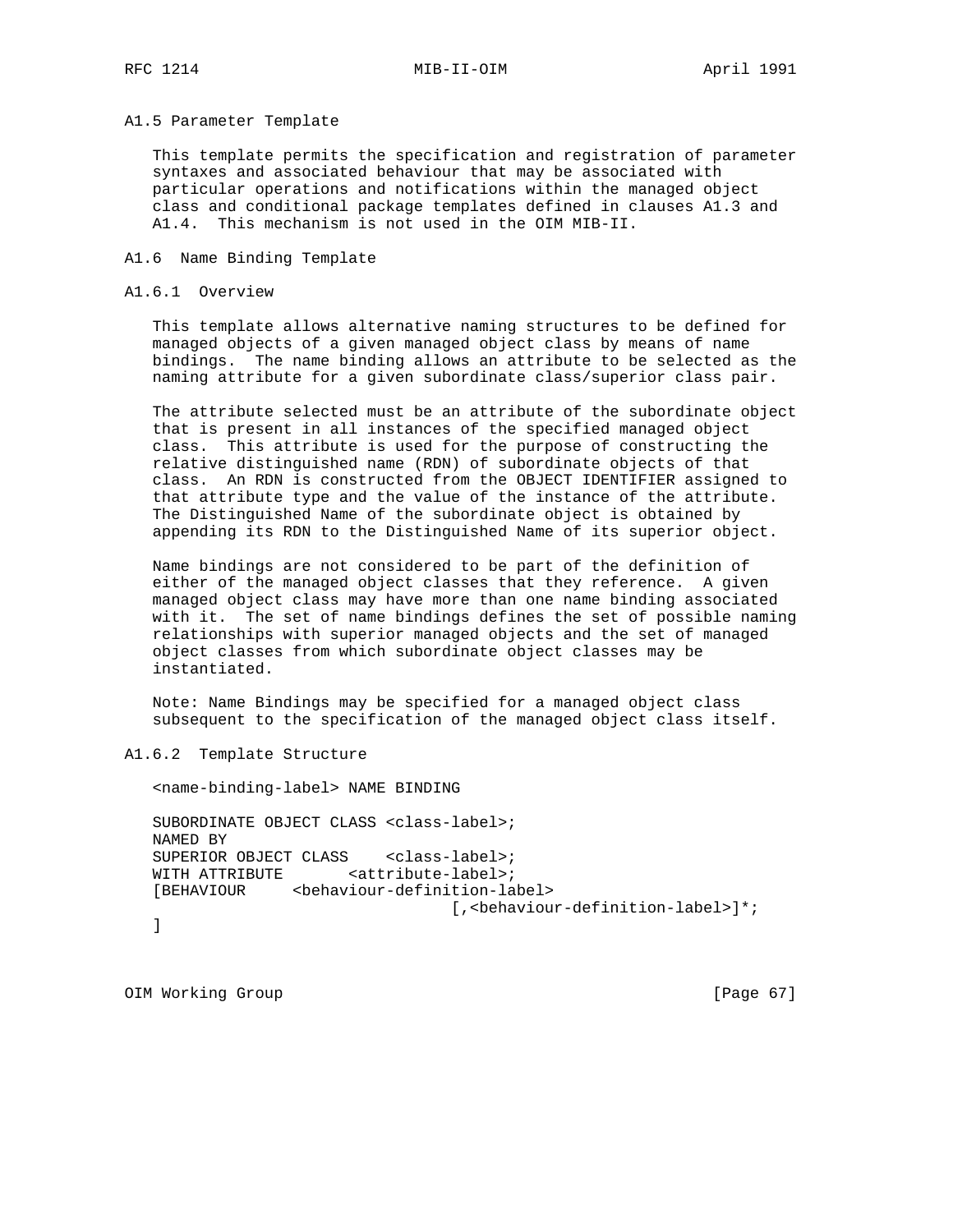```
 [CREATE [<create-modifier>[,<create-modifier>]]
```
 $[$  <parameter-label>]\*;

```
 ]
```

```
[DELETE <delete-modifier>[<parameter-label>]*;
```
 $\mathbf{I}$ 

REGISTERED AS < object-identifier>;

supporting productions

| create-modifier->  | with-reference-object<br>with-automatic-instance-naming   |
|--------------------|-----------------------------------------------------------|
| delete-modifier -> | only-if-no-contained-objects<br>deletes-contained-objects |

A1.6.3 Supporting Definitions

SUBORDINATE OBJECT CLASS <class-label>

 This defines the managed object class being named. The name of an instance of the subordinate managed object class is constructed by concatenating the distinguished name of the superior managed object class with the relative distinguished name of the subordinate managed object class.

NAMED BY SUPERIOR OBJECT CLASS <class-label>

 This defines a managed object class that may contain instances of the subordinate managed object class.

WITH ATTRIBUTE <attribute label>

 This defines the attribute that shall be used, in the context of this name binding, to construct the relative distinguished name for the subordinate managed object class. Values of this attribute shall be represented by single-valued data types, complying with the restrictions specified in ISO 10165-1; if no naturally suitable attribute is available for use as a naming attribute, object designers are encouraged to provide a naming attribute of type Graphic String.

BEHAVIOUR <behaviour-definition-label>

 If present, this clause permits any behavioural impact imposed as a consequence of the name binding to be defined. The behaviour definition-label identifies the constraint definition concerned; the constraint is therefore expressed using the behaviour template.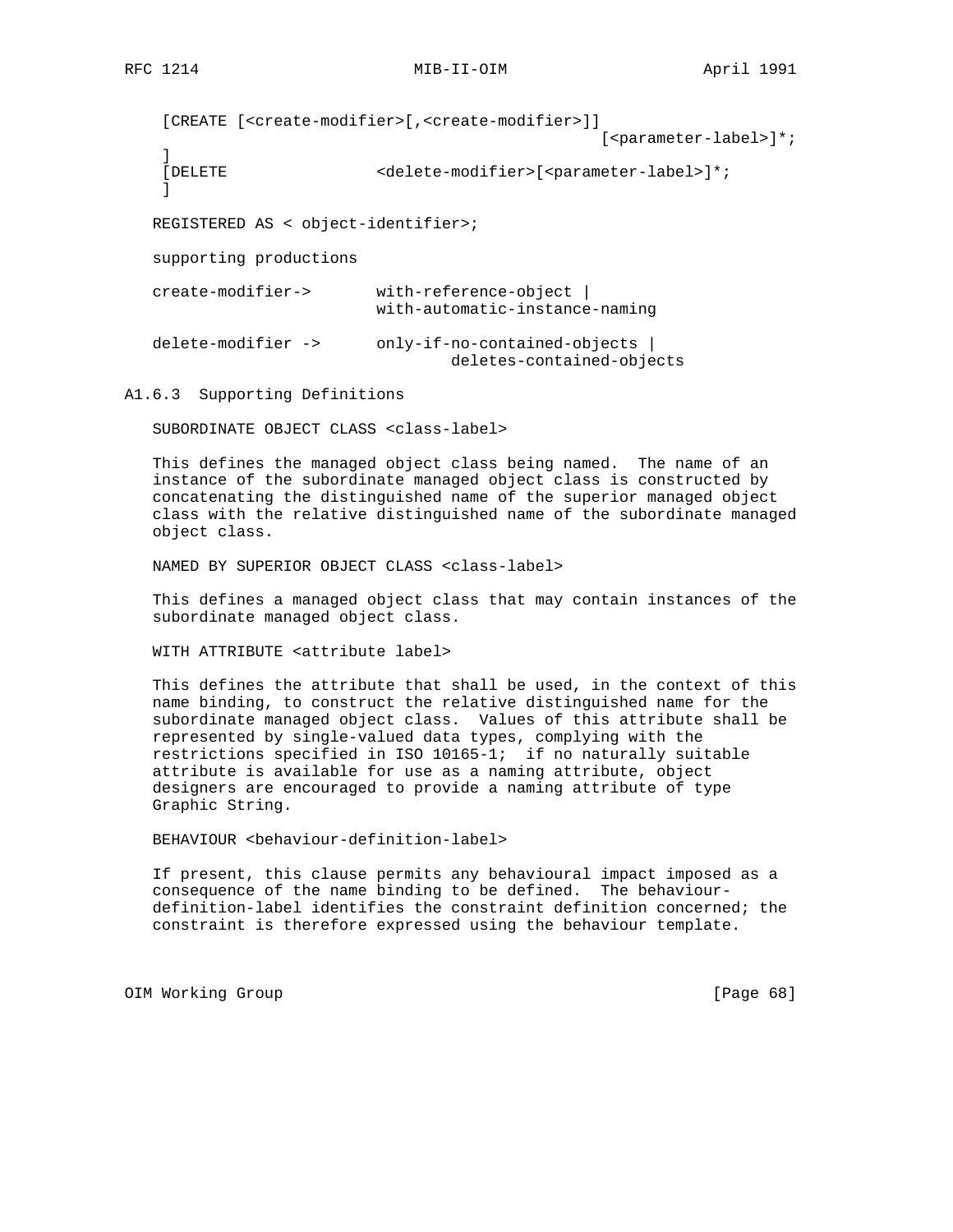CREATE [<create-modifier>[,<create-modifier>]][<parameter-label>]\*

 Present if it is permitted to create new instances of the managed object class referenced by the SUBORDINATE OBJECT CLASS construct in the context of this name binding, by means of systems management operations. The create-modifier values specify the options available on creation. The permitted create- modifiers are as follows:

- with reference-object. If present, a reference object may be specified on creation as a source of default values and to specify choice of Conditional Packages;
- with automatic instance naming. If present, the CREATE request may omit to specify the instance name of the new object instance. The behaviour definitions shall specify what course of action is taken when there is a choice of Name Forms that may be applied to the new object instance.

 If neither create-modifier is specified, the instance name and all necessary default values shall be specified in the CREATE request.

 The parameter-labels allows parameters to be associated with the CREATE operation.

DELETE <delete-modifier> [<parameter-label>]\*

 Present if it is permitted to delete instances of the managed object class referenced by the SUBORDINATE OBJECT CLASS construct in the context of this name binding. The delete- modifier indicates the behaviour of a managed object of that class if the managed object is deleted. The permitted delete-modifiers are:

- only-if-no-contained-objects. If specified, any contained managed objects must be explicitly deleted prior to deletion of the containing managed object, i.e., a DELETE request will cause an error if there are contained managed objects;
- delete-contained-objects. If specified, a DELETE request applied to an instance of the managed object class has the effect of deleting contained objects also.

 If there are constraints on deletion relative to other relationships or conditions, these are specified as part of the behaviour of the managed object class.

 The parameter-labels allows parameters to be associated with the DELETE operation.

OIM Working Group **business and the Community Community** (Page 69)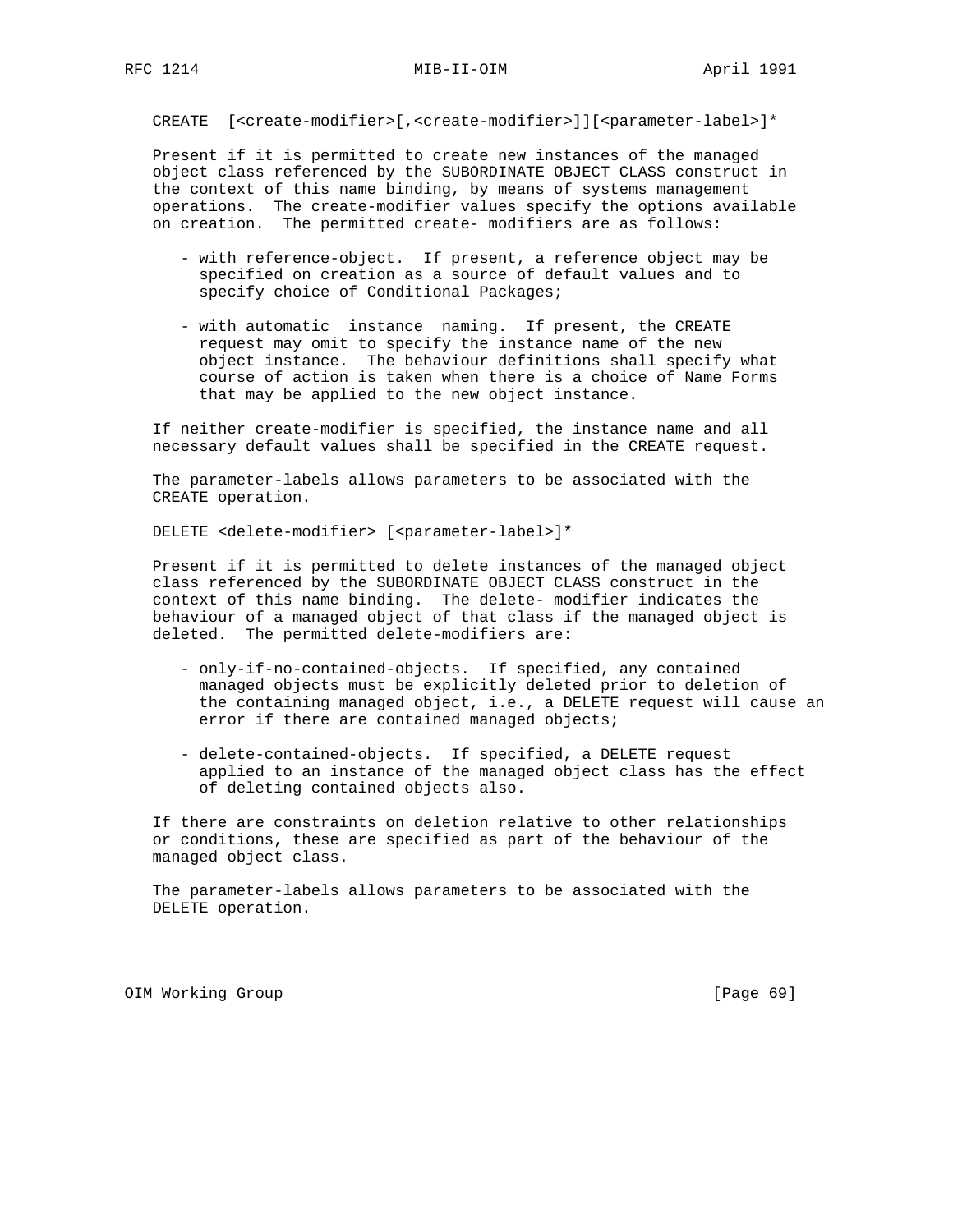# A1.7 Attribute Template

### A1.7.1 Overview

 This template is used to define individual attribute types. These definitions may be further combined by the Attribute Group template where attribute groups are required. The major elements of the definition are:

- Derivation. The definition of an attribute type may modify or constrain the definition of another attribute type.
- Attribute Syntax. The definition of an attribute type must include the definition of the syntax that will be used to convey values of the attribute in CMIP. This definition is achieved by means of a reference to an ASN.l Type Definition. The definition of an attribute syntax indicates whether the attribute value is a single or set-valued attribute type. If the base type is SET OF, the attribute is a set-valued type, otherwise it is a single-valued type;
- Value Matching. The definition of an attribute type may include the valid ways in which the value of an instance of the type may be tested, i.e., whether the attribute may be tested for equality, magnitude, etc.. Value matching on some attribute types may require the specification of how a matching rule is defined to operate, as part of the attribute's behaviour definition. The absence of any matching rules in the attribute definition implies that matching of values is undefined;
- Behaviour. The attribute definition may include definition of attribute specific behaviour; i.e., behaviour that applies to an attribute type regardless of which managed object class contains instances of tho attribute type;
- Attribute type name. An Object Identifier value shall be allocated to each attribute that is to be included in the definition of a managed object class. This value is used in CMIP to identify the attribute.

A1.7.2 Template Structure

<attribute-label> ATTRIBUTE

 derived-from-construct | with attribute-syntax-construct [MATCHES FOR <qualifier>[,<qualifier>]\* ;] [BEHAVIOUR <behaviour-definition-label> [, <br />behaviour-definition-label>]\*;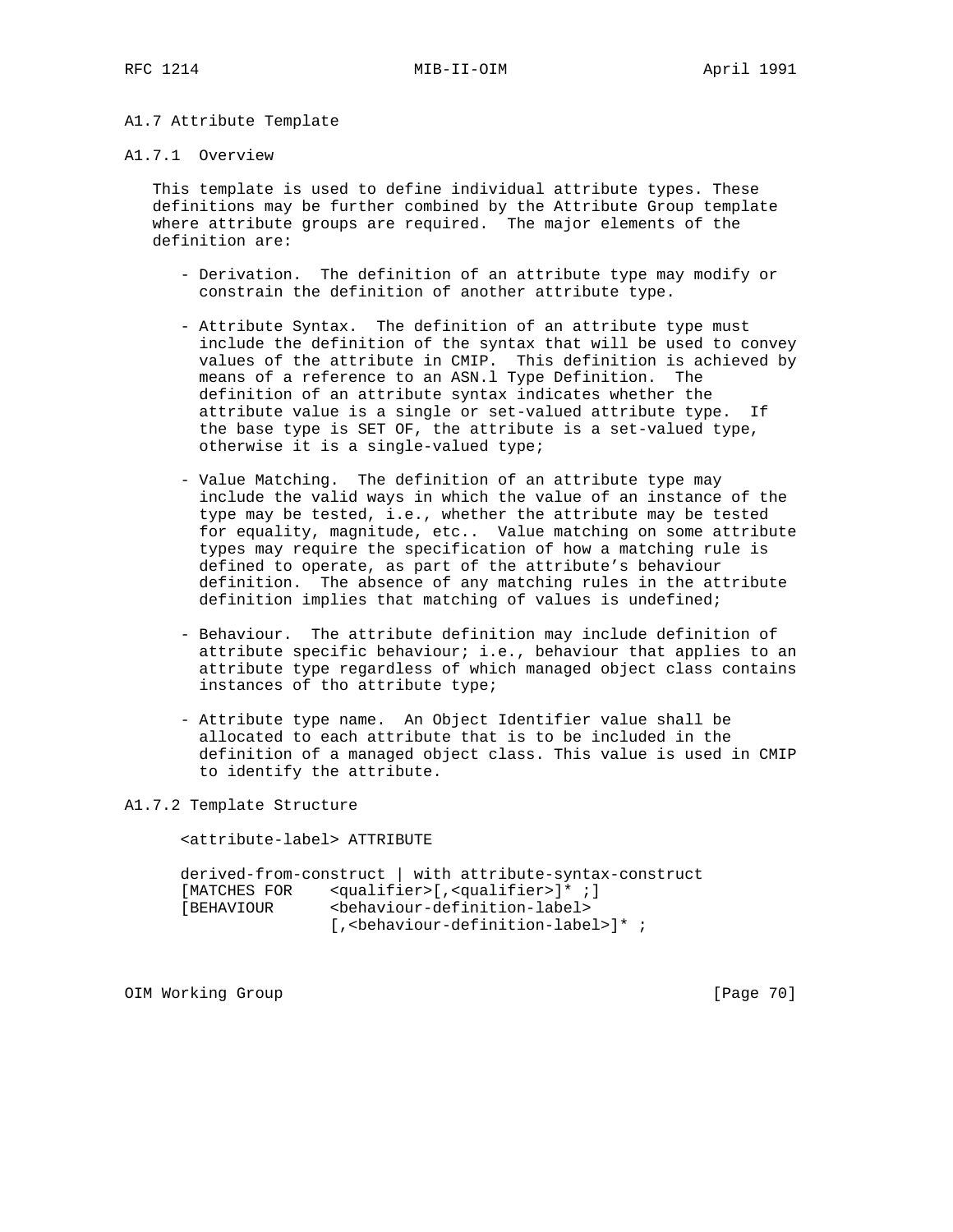] [PARAMETERS <parameter-label> [, <parameter-label>]\* ] [REGISTERED AS < object-identifier> ;] supporting productions qualifier -> Equality | Ordering | Substrings | Set Comparison | Set Intersection derived-from-construct -> DERIVED FROM <attribute-label > ; with-attribute-syntax-construct -> WITH ATTRIBUTE SYNTAX <syntax-label> ;

A1.7.3 Supporting Definitions

DERIVED FROM <attribute-label>

 If this element is present, the attribute definition takes as a starting point all aspects of the definition referenced by attribute-label, including any that it may in turn have derived from other attribute definitions. The rules for interpreting the effect of presence of any of the other elements of the attribute template under these circumstances are as follows:

- WITH ATTRIBUTE SYNTAX is not permitted to be present. The attribute syntax shall be the attribute syntax of the attribute from which this attribute has been derived.;
- MATCHES FOR: The resultant set of matching rules shall be the logical OR of the matching rules specified by this construct with any derived matching rules;
- BEHAVIOUR is assumed to extend any derived behaviour definitions;
- REGISTERED AS is assumed to replace any registration derived from other definitions.

This derivation mechanism permits:

- The definition of an attribute based on an existing attribute definition;
- The addition of further constraints to an existing attribute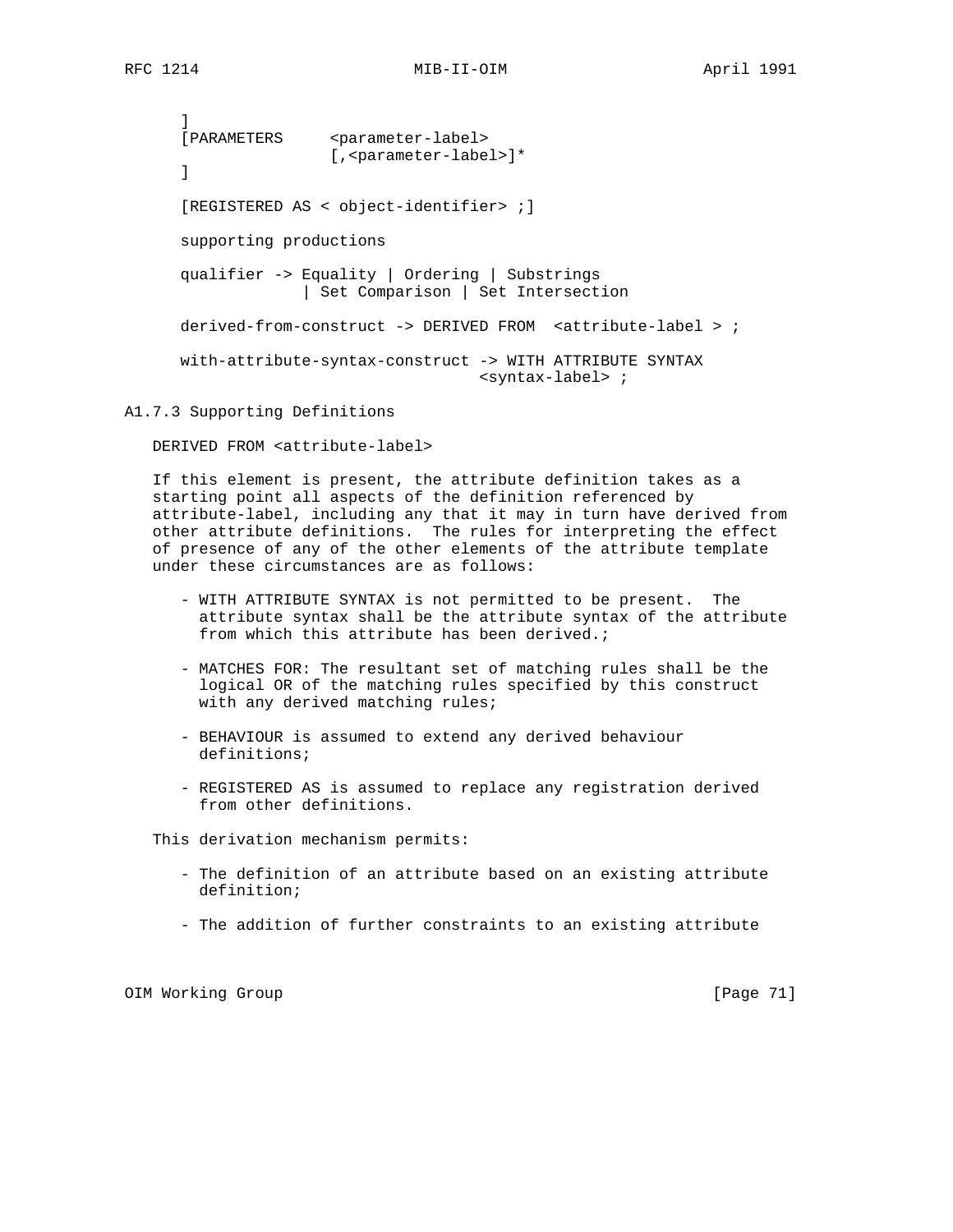definition.

WITH ATTRIBUTE SYNTAX <syntax label>

 This element, present only if the DERIVED FROM construct is absent, identifies the ASN.1 data type that describes how instances of the attribute value are carried in protocol. The syntax-label shall be an ASN.l Externaltypereference.

 The ASN.1 data type also defines the data type of the attribute itself. If the base type of the syntax is set-of, the attribute is a set-valued attribute. All other ASN.l data types, including set, sequence of, and sequence type, define single-valued attribute types.

MATCHES FOR <qualifier>[,<qualifier>]\*

 This element defines the types of test that may be applied to a value of the attribute as part of a Filter operation. Matching for the presence of an attribute is implicitly permitted for all attributes. For all other types of matching, if this clause is not present, matching is undefined and is therefore not permitted on the attribute. The options are:

- Equality. If present, the attribute value may be tested for equality against a given value;
- Ordering. If present, the attribute value may be tested against a given value in order to determine which has the greater value;
- Substrings. If present, the attribute value may be tested against a given substring value in order to determine its presence or absence in the attribute value;
- Set Comparison. If present, the attribute value may be tested against a given value in order to determine set equality or subset/superset relationships between the values;
- Set Intersection. If present, the attribute value may be tested against a given value in order to determine the presence or absence of a non-null set intersection between the two values.

 BEHAVIOUR <behaviour-definition-label> [,<behaviour-definition-label>]\*

 Any behaviour that is generic to this attribute type may be defined by means of this behaviour clause. The behaviour definition shall include any additional specification that is required in order to

OIM Working Group **business and Community Community** [Page 72]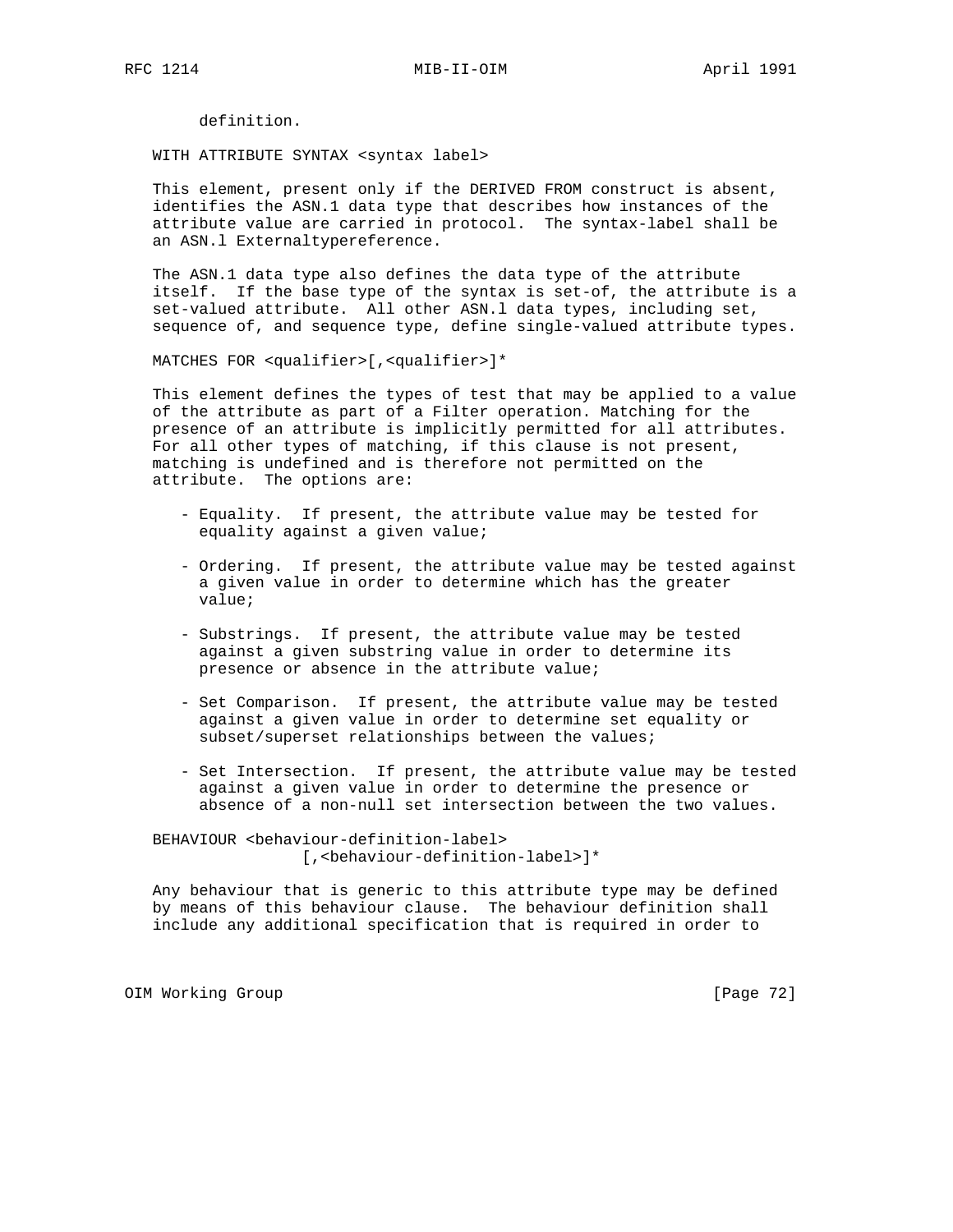RFC 1214 MIB-II-OIM MONTHL April 1991

 define how the chosen set of matching rules are applied to the attribute definition. Behaviour that is specific to the managed object class is defined in the behaviour clause of the managed object class template.

 Note: It should not be assumed that the behaviour defined by this clause is testable using existing conformance test technology.

REGISTERED AS <object-identifier>

 If present, the object-identifier provides a globally unique identifier for the attribute definition; this includes all elements referenced either directly, or indirectly by the Derived From, With Attribute Syntax, Matches For and Behaviour constructs, where present. This value is used in the management protocol when it is necessary to identify the attribute type. If this construct is omitted, the attribute definition shall not be referenced in a managed object class definition without further constraints being applied in another attribute definition.

- A1.8 Notification Template
- A1.8.1 Overview

 This template is used to define the behaviour and syntax associated with a particular Notification type. The main features of the definition are as follows:

- Behaviour. The definition of a Notification type must specify the circumstances under which a notification of the type is generated;
- Mode of operation. The definition of a notification type shall indicate whether the notification may be confirmed, unconfirmed or both;
- Syntax Definitions. The definition of the Notification type must specify any syntax that will be used to convey the CMIS Event Information and Event Reply parameters in CMIP. These syntaxes are defined by means of ASN.1 data types. The template also permits the allocation of attribute values to fields in the syntax;
- Notification naming. The value of the Object Identifier associated with the Notification definition is used to identify the Event type in CMIP.

OIM Working Group **by the Community Community** (Page 73)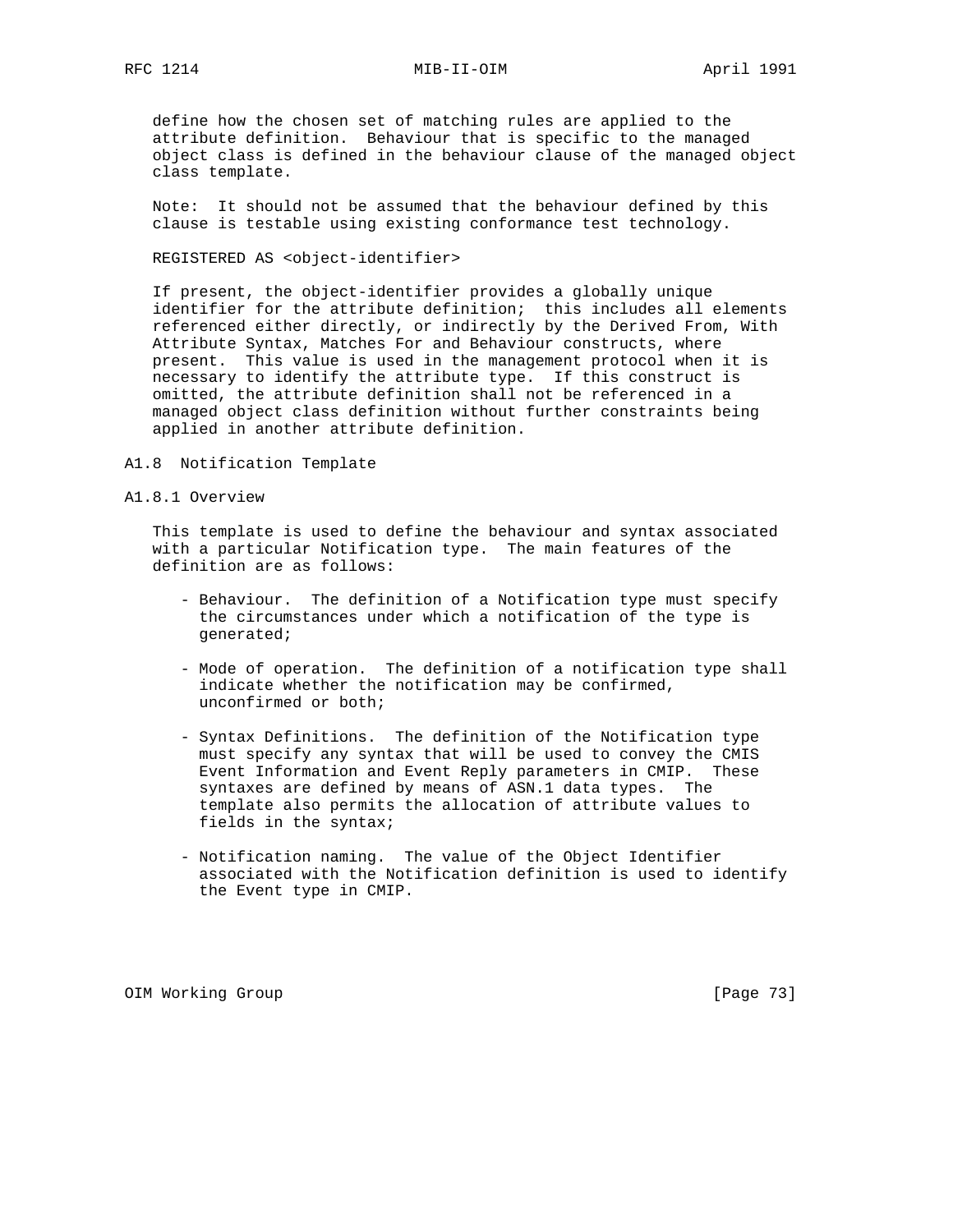## A1.8.2 Template Structure

<notification-label> NOTIFICATION

 BEHAVIOUR <behaviour-definition-label> [, <behaviour-definition-label>]\*; MODE <confirmation-mode>; [PARAMETERS <parameter-label>[,<parameter-label]\*; ] [WITH INFORMATION SYNTAX <syntax-label> [AND ATTRIBUTE IDS <field-name><attribute-label> [,<field-name><attribute-label]\*]; ] [WITH REPLY SYNTAX <syntax-label>;] REGISTERED AS <object-identifier>; supporting productions

 confirmation-mode -> CONFIRMED | NON-CONFIRMED | CONFIRMED AND NON-CONFIRMED

A1.8.3 Supporting Definitions

BEHAVIOUR <behaviour-definition-label>

 This defines the behaviour of the notification, the data that must be specified with the notification, the results that the notification may generate and their meaning. The behaviour- definition-label references a behaviour description defined by use of the Behaviour Template.

 Note: It should not be assumed that the behaviour defined by this clause is testable using existing conformance test technology.

MODE CONFIRMED | NON-CONFIRMED | CONFIRMED AND NON-CONFIRMED

 This defines the allowable mode of operation of the notification type, as follows:

- CONFIRMED: The notification type shall operate in the confirmed mode only;
- NON-CONFIRMED: The notification type shall operate in the non-confirmed mode only;
- CONFIRMED AND NON-CONFIRMED: The notification type may operate in either confirmed mode or non-confirmed mode.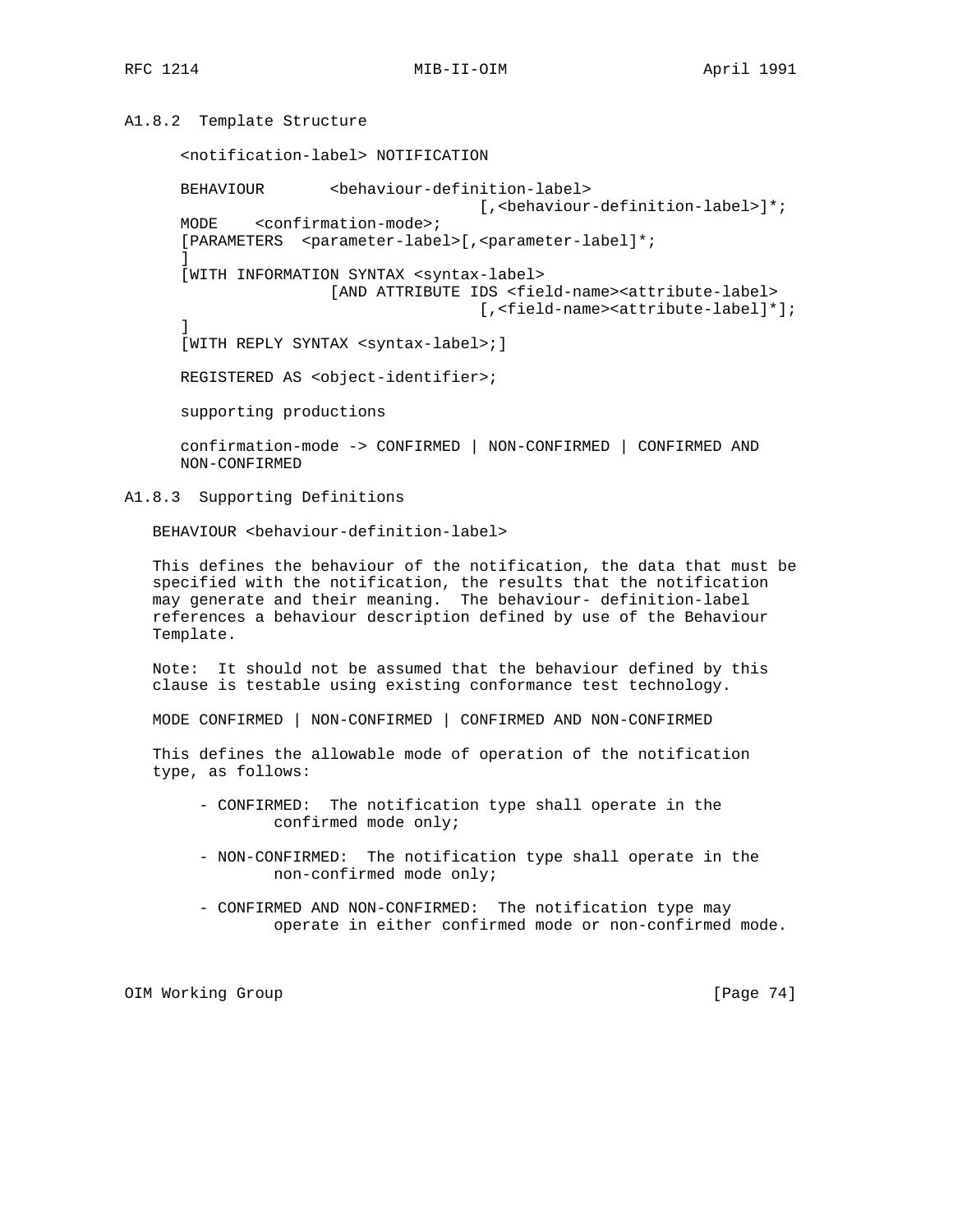PARAMETERS <parameter-label>[, <parameter-label>]\*

 The parameter-labels allow parameters to be associated with with the behaviour of the attribute type.

 WITH INFORMATION SYNTAX <syntax-label> [AND ATTRIBUTE IDS <field-name><attribute-label> [,<field-name><attribute-label>]\*;]

 This construct identifies the ASN.l data type that describes the structure of the notification information that is carried in management protocol, and permits the association of attribute identifiers with named fields in the abstract syntax. The syntax label shall be a type reference name, using the Externaltypereference notation defined in ISO 8824. If absent, there is no information associated with the notification invocation. If the AND ATTRIBUTE IDS option is used, the field- name label shall be a label defined within the abstract syntax referenced by the syntax that appears in the construct. The data type that is labeled by the field-name is used to carry values of the attribute referenced by attribute-label. The ASN.1 data type of the attribute shall be the same as the data type referenced by field-name.

WITH REPLY SYNTAX <syntax-label>

 If a syntax-label is present, this identifies the ASN.1 data type that describes the structure of the notification reply that is carried in management protocol. The syntax-label shall be a type reference name, using the Externaltypereference notation defined in ISO 8824. If absent, there is no information associated with the notification reply.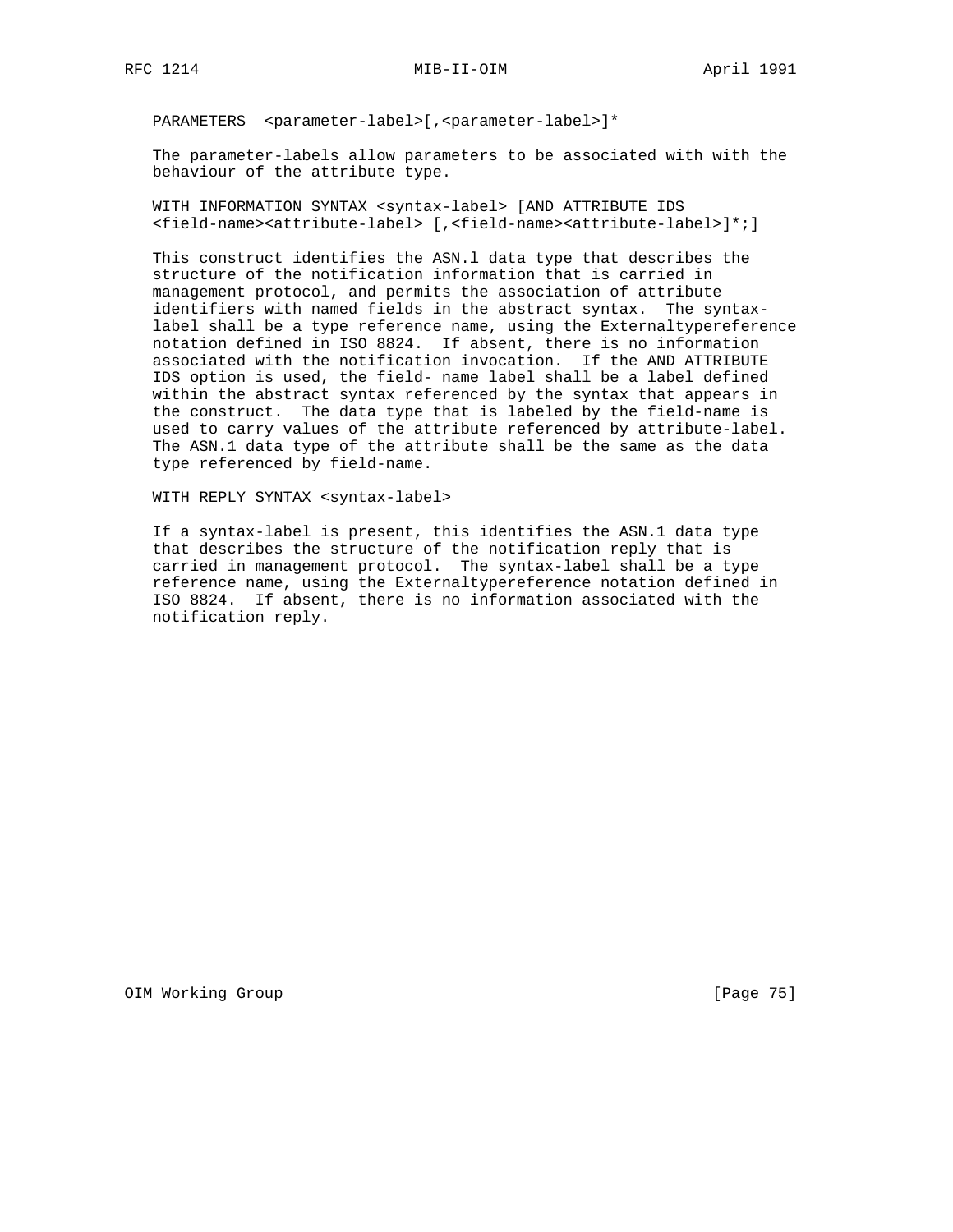Appendix 2: New Objects: Internet SMI Object Type Macros atEntryId OBJECT-TYPE SYNTAX DisplayString ACCESS read-only STATUS mandatory DESCRIPTION "<index>.1.<address>, where <index is the decimal representation of atIfIndex and <address> is atNetAddress represented in dot notation. The 1 is a subidentifier indicating that an IP address follows. "  $::=$  { attributes 3} atTableId OBJECT-TYPE SYNTAX DisplayString ACCESS read-only STATUS mandatory DESCRIPTION "An empty string."  $::=$  { attributes 2} egpId OBJECT-TYPE SYNTAX DisplayString ACCESS read-only STATUS mandatory DESCRIPTION "An empty string."  $::=$  { attributes 16} egpNeighEntryId OBJECT-TYPE SYNTAX DisplayString ACCESS read-only STATUS mandatory DESCRIPTION "egpNeighAddr encoded in dot notation." ::= { attributes 22} egpNeighTableId OBJECT-TYPE SYNTAX DisplayString ACCESS read-only STATUS mandatory DESCRIPTION "An empty string."  $::=$  { attributes 17} icmpId OBJECT-TYPE SYNTAX DisplayString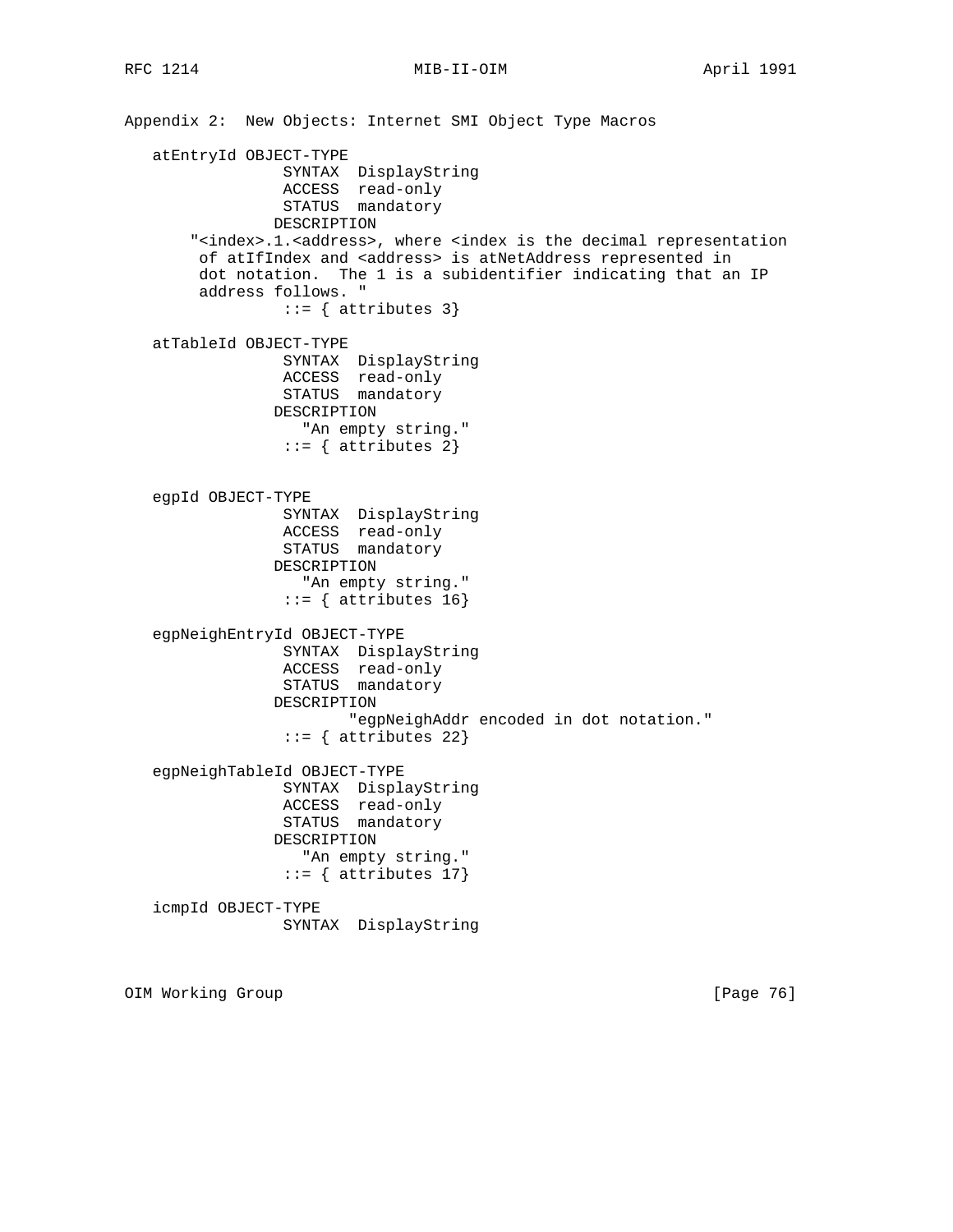ACCESS read-only STATUS mandatory DESCRIPTION "An empty string."  $::=$  { attributes 9} ifId OBJECT-TYPE SYNTAX DisplayString ACCESS read-only STATUS mandatory DESCRIPTION "An empty string."  $::=$  { attributes 23} ifEntryId OBJECT-TYPE SYNTAX DisplayString ACCESS read-only STATUS mandatory DESCRIPTION "The decimal representation of ifIndex."  $::=$  { attributes 21} ifTableId OBJECT-TYPE SYNTAX DisplayString ACCESS read-only STATUS mandatory DESCRIPTION "An empty string."  $::=$  { attributes 1} ipAdEntryId OBJECT-TYPE SYNTAX DisplayString ACCESS read-only STATUS mandatory DESCRIPTION "ipAdEntAddr encoded in dot notation."  $::=$  { attributes 19} ipAddrTableId OBJECT-TYPE SYNTAX DisplayString ACCESS read-only STATUS mandatory DESCRIPTION "An empty string."  $::=$  { attributes 5}

OIM Working Group **business and Community Community** [Page 77]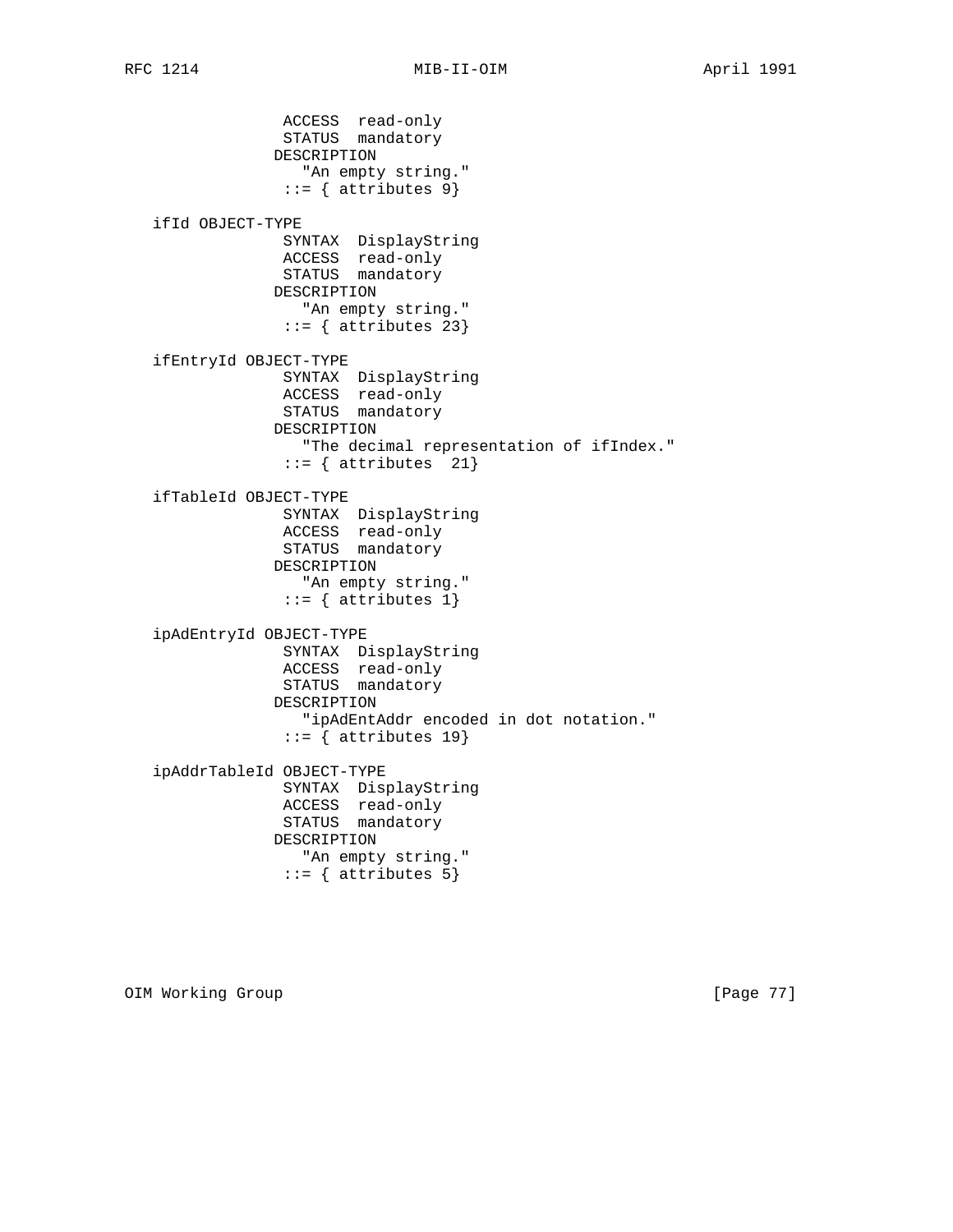ipId OBJECT-TYPE SYNTAX DisplayString ACCESS read-only STATUS mandatory DESCRIPTION "An empty string."  $::=$  { attributes 4} ipNetToMediaEntryId OBJECT-TYPE SYNTAX DisplayString ACCESS read-only STATUS mandatory DESCRIPTION "<interface>.<address>, where <interface> is the decimal representation of ipNetToMediaIndex and <address> is ipNetToMediaNetAddress in dot notation."  $::= \{$  attributes 8} ipNetToMediaTableId OBJECT-TYPE SYNTAX DisplayString ACCESS read-only STATUS mandatory DESCRIPTION "An empty string."  $::=$  { attributes 7} ipRouteEntryId OBJECT-TYPE SYNTAX DisplayString ACCESS read-only STATUS mandatory DESCRIPTION "<dest> , where <dest> is ipRouteDest represented in dot notation."  $::=$  { attributes 20} ipRoutingTableId OBJECT-TYPE SYNTAX DisplayString ACCESS read-only STATUS mandatory DESCRIPTION "An empty string."  $::=$  { attributes 6} snmpId OBJECT-TYPE SYNTAX DisplayString ACCESS read-only STATUS mandatory DESCRIPTION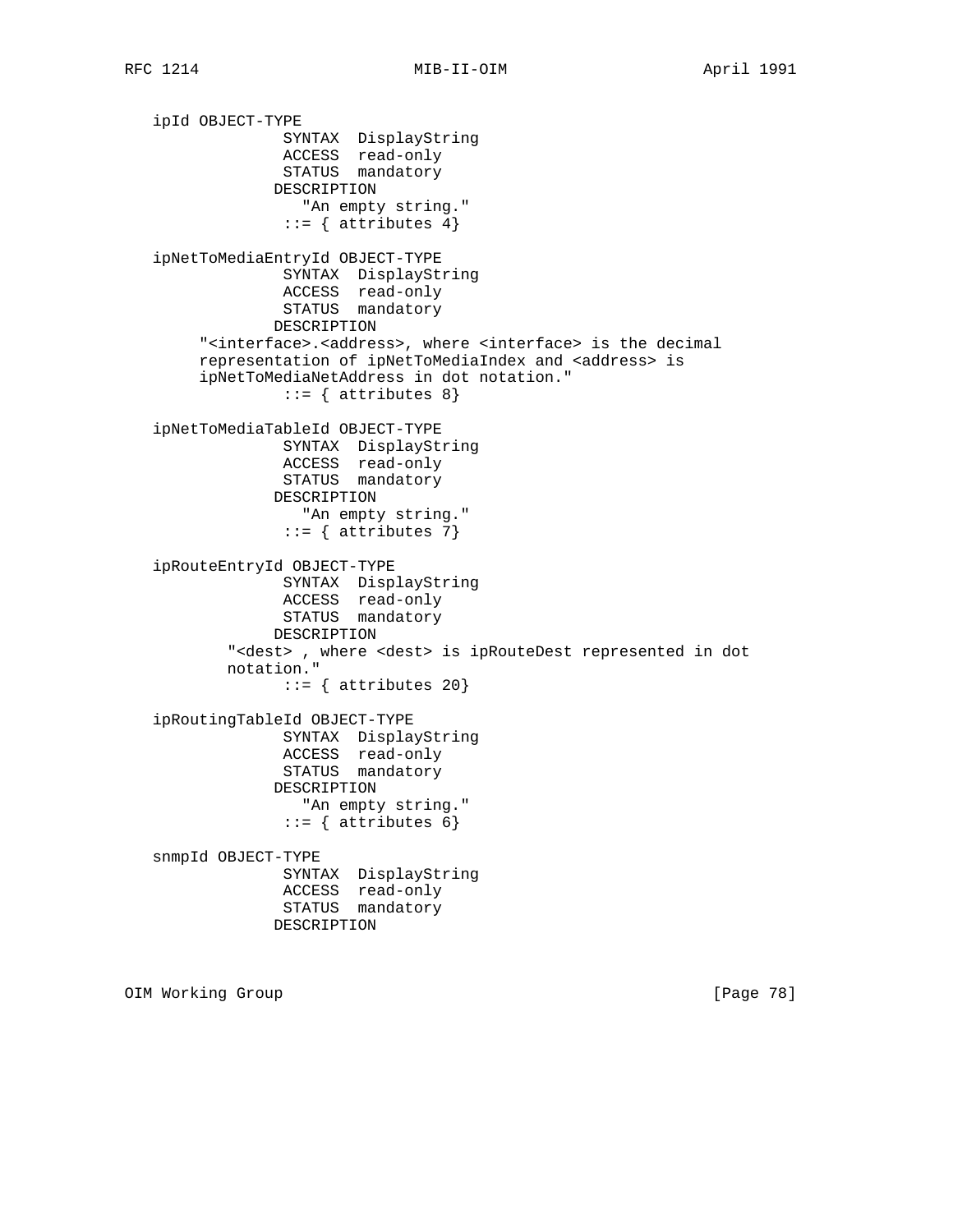"An empty string."  $::=$  { attributes 18} tcpConnId OBJECT-TYPE SYNTAX DisplayString ACCESS read-only STATUS mandatory DESCRIPTION "<laddr> . <lport> . <raddr> . <rport>, where <laddr> is the dot notation representation of tcpConnLocalAddress, <lport> is the decimal representation of tcpConnLocalPort, <raddr> is the dot notation representation of tcpConnRemAddress, and <rport> is the decimal representation of tcpConnRemPort."  $::=$  { attributes 12} tcpConnTableId OBJECT-TYPE SYNTAX DisplayString ACCESS read-only STATUS mandatory DESCRIPTION "An empty string."  $::=$  { attributes 11} tcpId OBJECT-TYPE SYNTAX DisplayString ACCESS read-only STATUS mandatory DESCRIPTION "An empty string."  $::=$  { attributes 10} updEntryId OBJECT-TYPE SYNTAX DisplayString ACCESS read-only STATUS mandatory DESCRIPTION "<index> . <address>, where <index> is the decimal representation of atIfIndex and <address> is atNetAddress represented in dot notation."  $::=$  { attributes 15} udpId OBJECT-TYPE SYNTAX DisplayString ACCESS read-only STATUS mandatory DESCRIPTION

OIM Working Group **by the Community Community** (Page 79)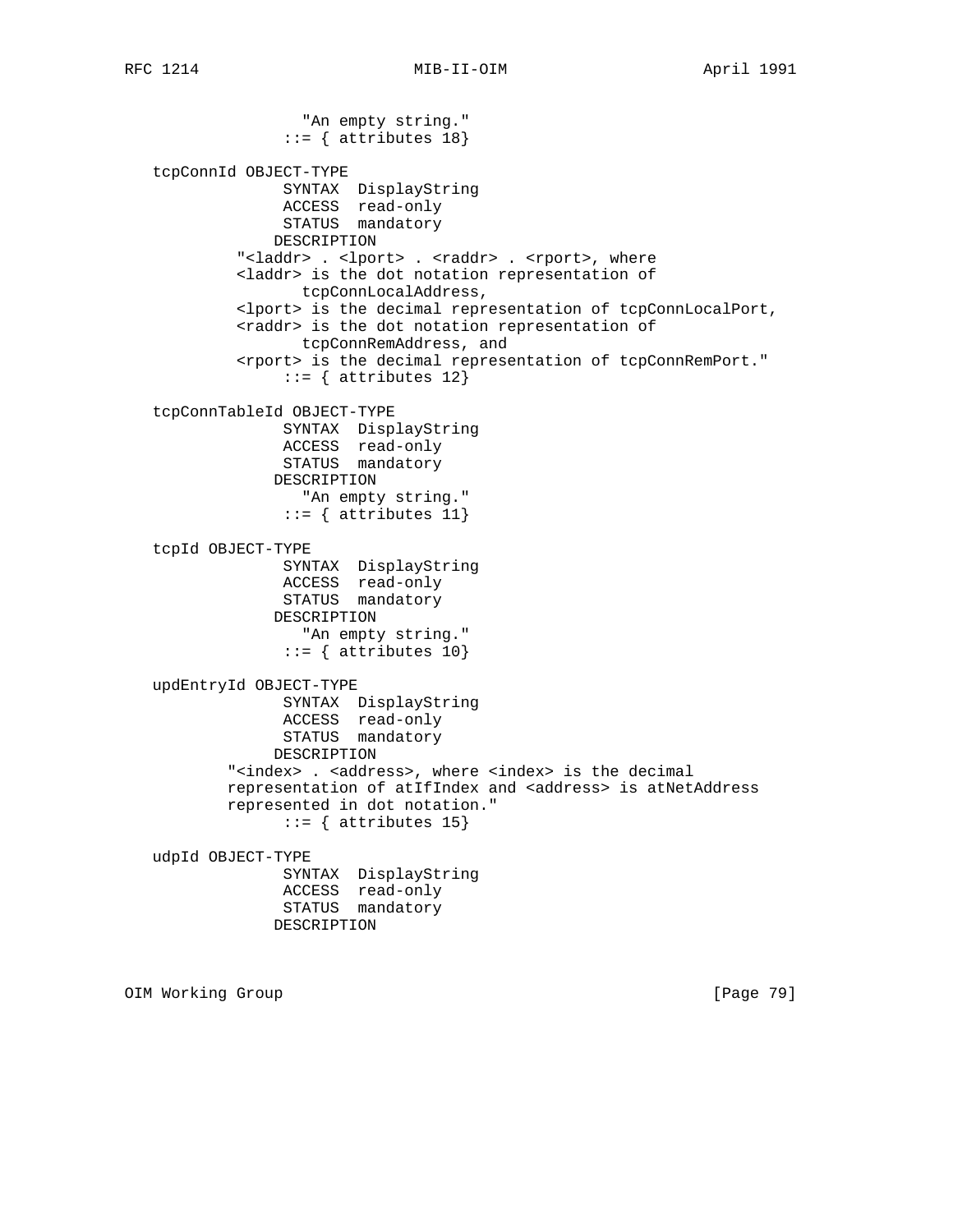"An empty string." ::= { attributes 13}

 udpTableId OBJECT-TYPE SYNTAX DisplayString ACCESS read-only STATUS mandatory DESCRIPTION "An empty string." ::= { attributes 14}

OIM Working Group **compared to the COVID-2014** [Page 80]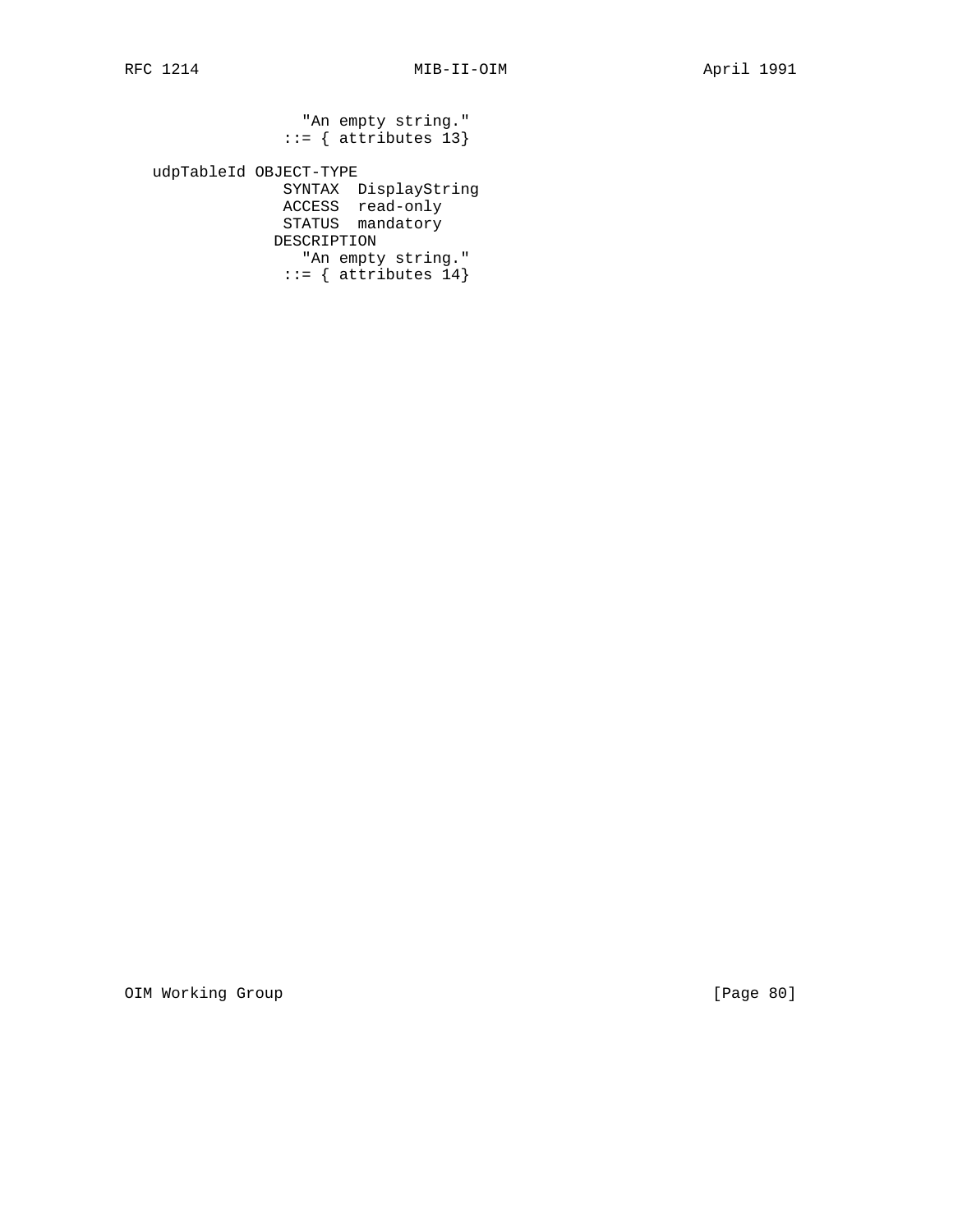RFC 1214 MIB-II-OIM MONTHL April 1991

Appendix 3: Supporting Definitions

 The definition of the object class "top", from which all object classes are derived, is taken from ISO/IEC DIS 10165-2: Definition of Management Information [5]. However, pending progression of that document to an International Standard, the object class "top" and its associated attributes have been registered here under the oim registration arc.

 top MANAGED OBJECT CLASS CHARACTERIZED BY topPackage PACKAGE BEHAVIOUR DEFINITIONS topBehaviour; ATTRIBUTES objectClass GET,<br>name GET, name GET, allomorphs GET, nameBindings GET, packages GET;;; REGISTERED AS {objects 1}; topBehaviour BEHAVIOUR DEFINED AS This is the top level of managed object class hierarchy and every other managed object class is a specialization of either this generic class (top) or a specialization of a subclass of top.; allomorphs ATTRIBUTE WITH ATTRIBUTE SYNTAX Top-Syntax.Allomorphs; -- A set of allormorphic superclass identifiers MATCHES FOR Set Comparison, Set Intersection; REGISTERED AS {attributes 30}; name ATTRIBUTE WITH ATTRIBUTE SYNTAX InformationFramework. RelativeDistinguishedName; -- defined in Directory standards MATCHES FOR Equality; REGISTERED AS {attributes 31}; nameBindings ATTRIBUTE WITH ATTRIBUTE SYNTAX Top-Syntax.NameBindings; -- A set of valid namebindings for this object. MATCHES FOR Set Comparison, Set Intersection; REGISTERED AS {attributes 32};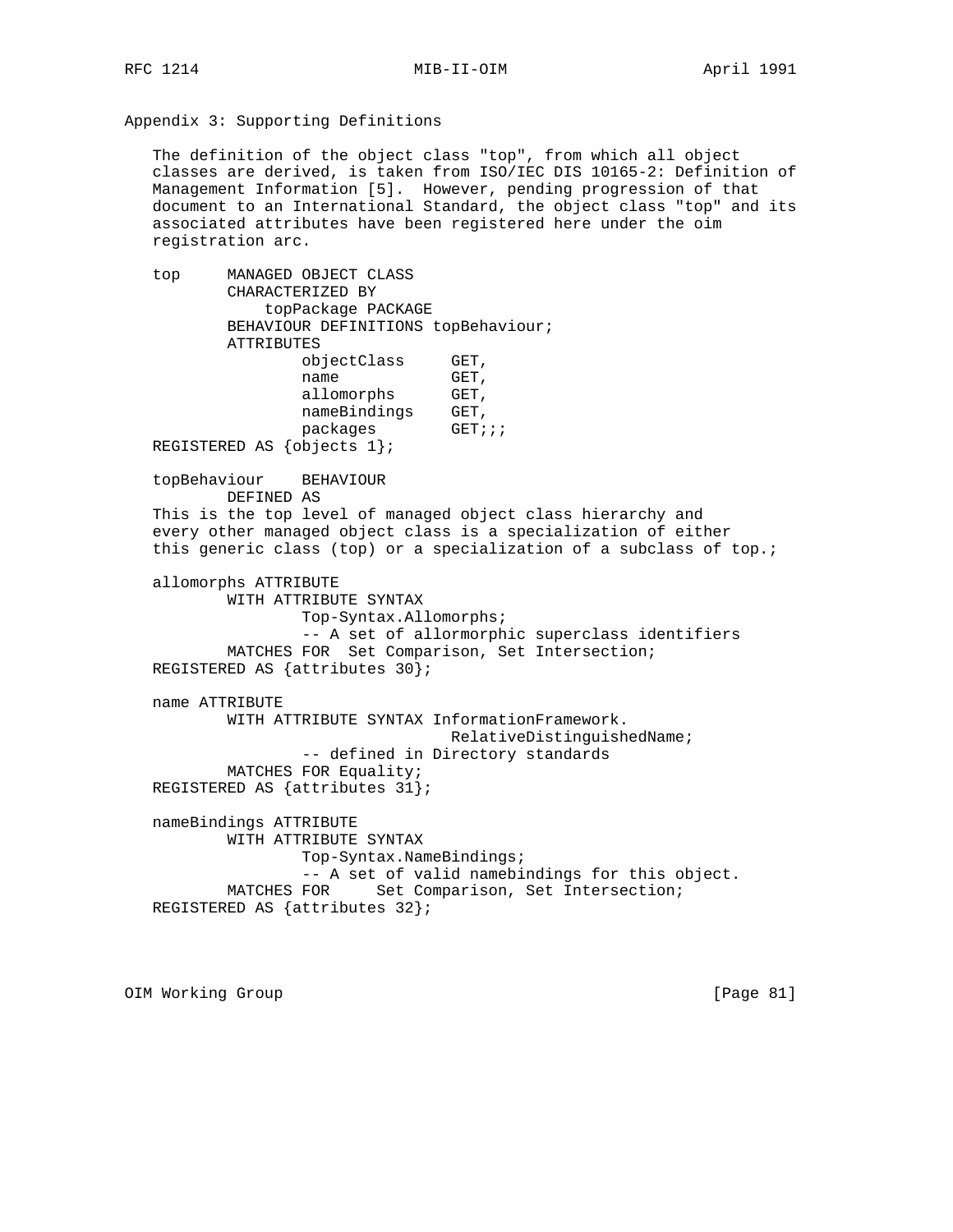objectClass ATTRIBUTE WITH ATTRIBUTE SYNTAX CMIP-1.ObjectClass; MATCHES FOR Equality, Ordering; REGISTERED AS {attributes 33}; packages ATTRIBUTE WITH ATTRIBUTE SYNTAX Top-Syntax.Packages; -- The set of optional packages defined for the -- class that are included in this instantiation of -- the object. MATCHES FOR Set Comparison, Set Intersection; REGISTERED AS {attributes 34}; Top-Syntax  $\{iso(1) \text{ org}(3) \text{ dod}(6) \text{ internet}(1) \text{ mmt}(1) \text{ mib}(1)$  $oim(9) misc(4) 2$  DEFINITIONS ::= BEGIN -- from ISO/IEC DIS 10165-2:Definition of Management Information Allomorphs ::= SET OF OBJECT IDENTIFIER NameBindings ::= SET OF OBJECT IDENTIFIER Packages ::= SET OF OBJECT IDENTIFIER -- From Directory InformationFramework RelativeDistinguishedName ::= SET OF AttributeValueAssertion AttributeValueAssertion ::= SEQUENCE {AttributeType, AttributeValue} AttributeType ::= OBJECT IDENTIFIER AttributeValue ::= ANY -- From CMIP-1 ObjectClass ::= CHOICE {globalForm [0] OBJECT IDENTIFIER, localForm [1] INTEGER } END Security Considerations Security issues are not discussed in this memo.

OIM Working Group **by the Community Community** (Page 82)